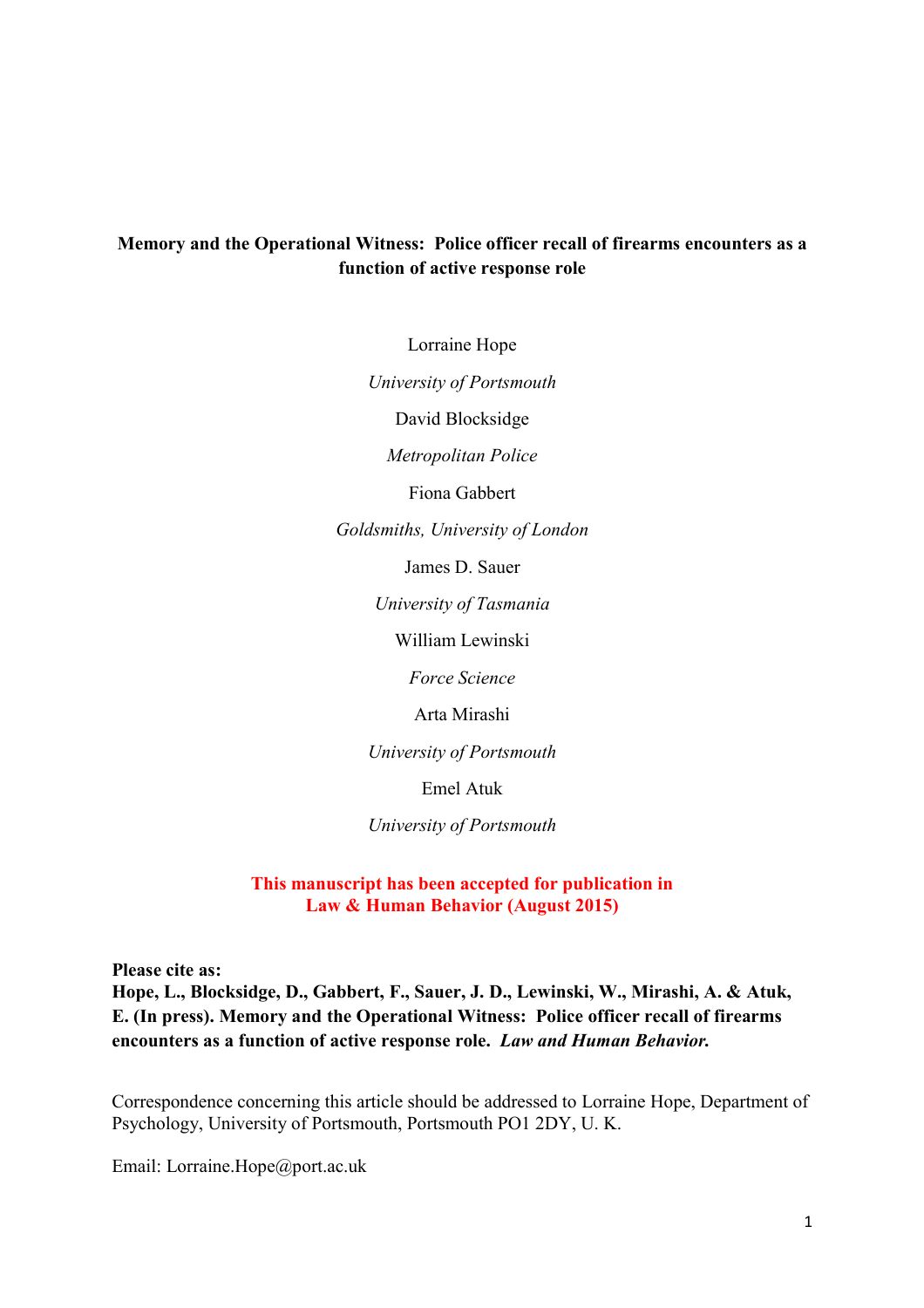#### **Abstract**

Investigations following critical events often depend on accurate and detailed recall accounts from operational witnesses (e.g., law enforcement officers, military personnel, emergency responders). However, the challenging, and often stressful, nature of such events, together with the cognitive demands imposed on operational witnesses as a function of their active role, may impair subsequent recall. We compared the recall performance of operational *active* witnesses with that of non-operational *observer* witnesses for a challenging simulated scenario involving an armed perpetrator. Seventy-six police officers participated in pairs. In each pair, one officer (active witness) was armed and instructed to respond to the scenario as they would in an operational setting, while the other (observer witness) was instructed to simply observe the scenario. All officers then completed free reports and responded to closed questions. Active witnesses showed a pattern of heart rate activity consistent with an increased stress response during the event, and subsequently reported significantly fewer correct details about the critical phase of the scenario. The level of stress experienced during the scenario mediated the effect of officer role on memory performance. Across the sample, almost one-fifth of officers reported that the perpetrator had pointed a weapon at them although the weapon had remained in the waistband of the perpetrator's trousers throughout the critical phase of the encounter. These findings highlight the need for investigator awareness of both the impact of operational involvement and stress-related effects on memory for ostensibly salient details, and reflect the importance of careful and ethical information elicitation techniques.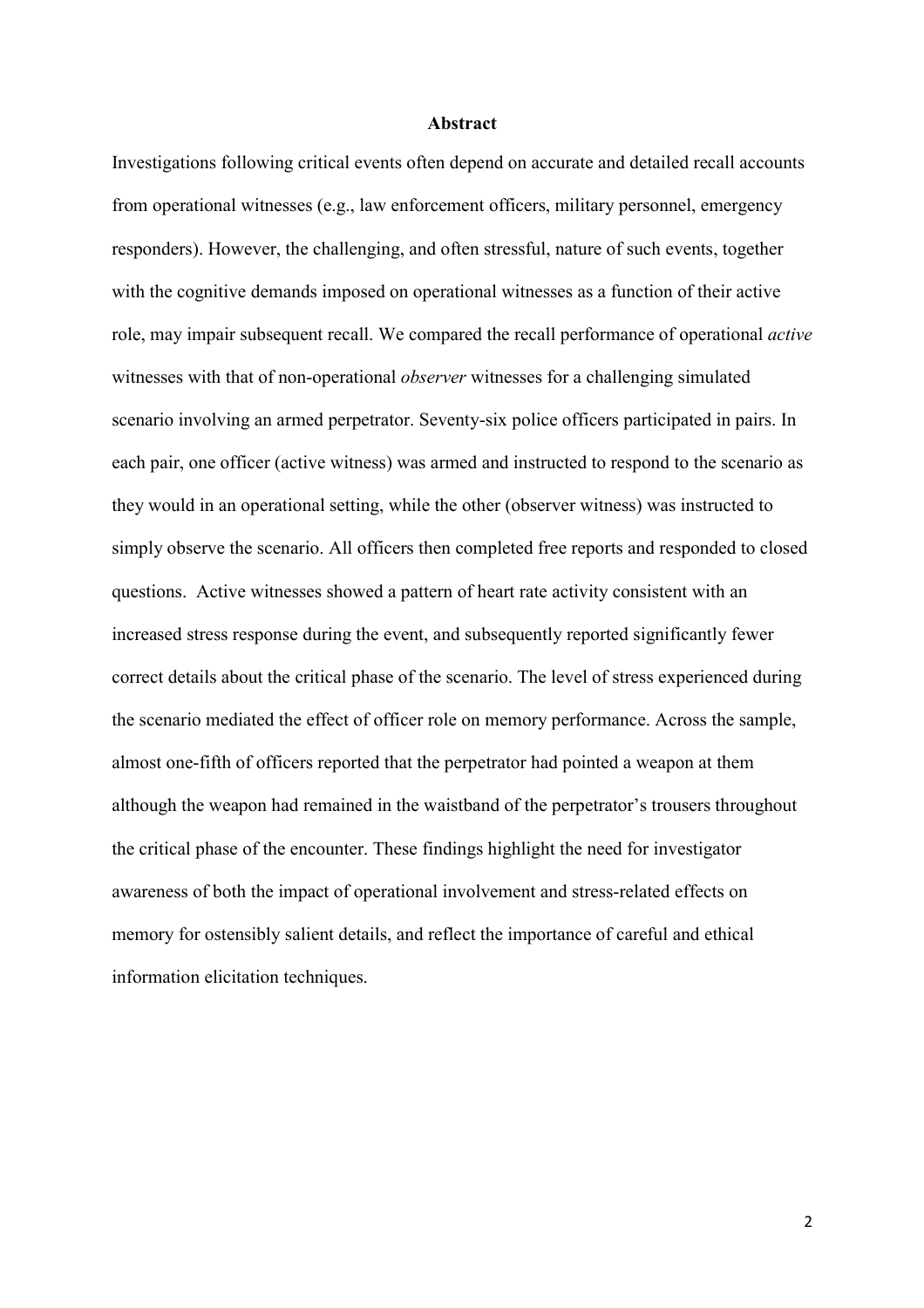Law enforcement officers, military personnel, and others in civil or emergency response occupations are frequently involved in dynamic, challenging incidents. Depending on their particular operational mandate, these 'operational witnesses' may need to act to preserve life, protect citizens, neutralize threats, initiate recovery or engage in some combination of related activities to resolve an incident. Accurate and detailed accounts of the incident, and information about the operational witness's own activities and that of colleagues, may be important for subsequent investigations and the eventual delivery of justice (Alpert, 2009). Nowhere is this more critical than in the case of shootings by armed police officers who are authorized by the State to discharge a weapon in the course of their duty to protect and avert imminent threats to life (ACPO, 2011; Armed Policing Authorised Professional Practice, 2013). The current research examined the effects of active involvement on eyewitness recall memory - specifically, we compared the recall performance of operationally active witnesses responding to a (simulated) threatening incident with that of non-operational witnesses, or bystanders, to the same event; hereafter referred to as active and observer witnesses respectively.

Recent high profile cases, such as the shooting of Mark Duggan in the UK, serve to highlight tensions in the investigation of armed incidents. Duggan was shot by an armed officer in London. A Public Inquest, conducted between September 2013 and January 2014 concluded that the shooting had constituted a lawful killing (see http://dugganinquest.independent.gov.uk/latest-news.htm). However, in the course of both the investigation and inquest, questions were raised with respect to officers' accounts of the incident, and perceived inconsistencies in the statement provided by the officer who discharged his weapon were widely reported in the media. Perhaps unsurprisingly, skepticism over the accounts provided by officers in the aftermath of fatal shootings is well documented both in the UK and internationally, and generally focuses on the potential for police collusion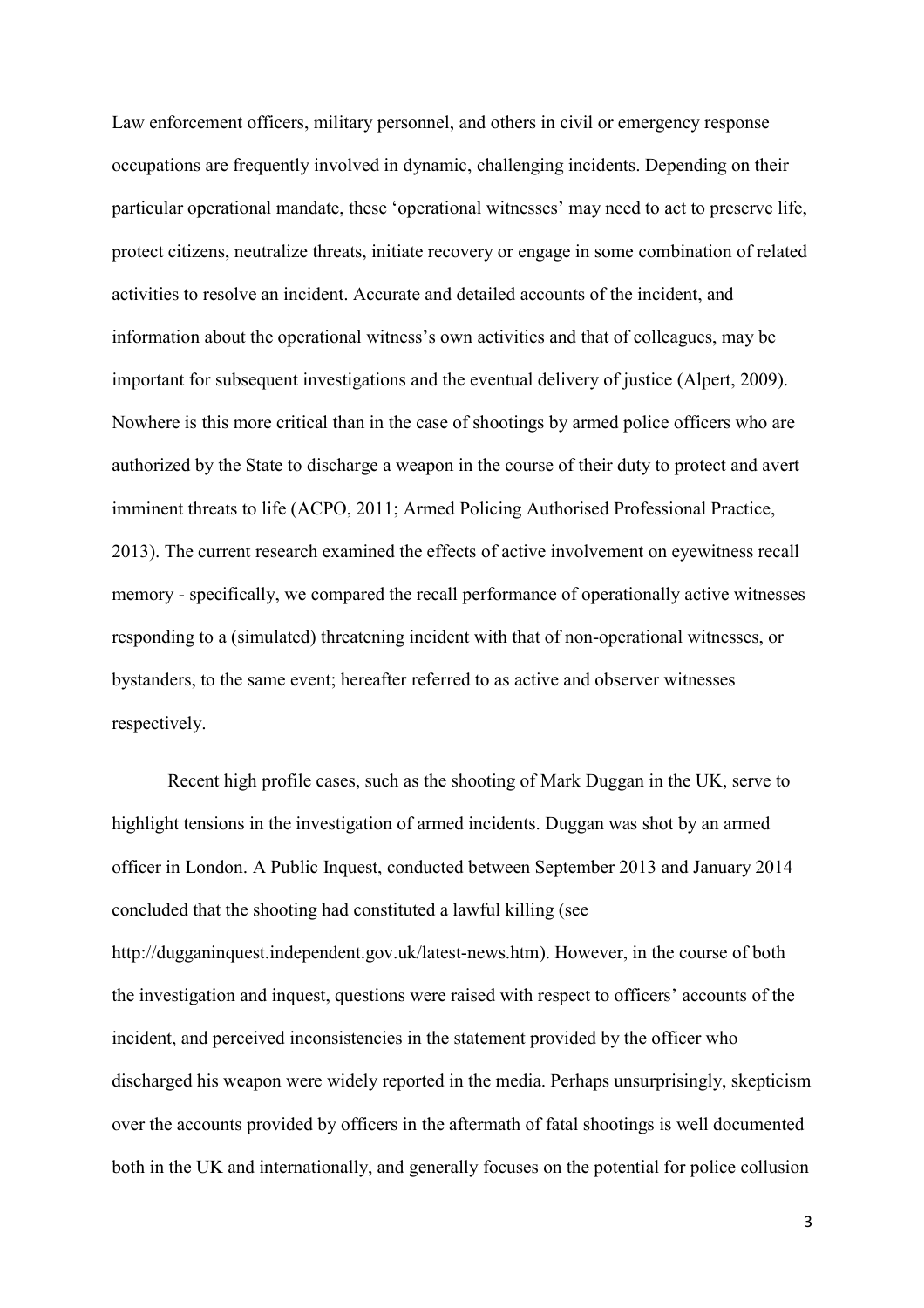or corruption (Braidwood, 2012; Heaton-Armstrong & Wolchover, 1993; Heaton-Armstrong & Wolchover, 2009; see also Hope, Gabbert & Fraser, 2013). While the deliberate fabrication of evidence lies beyond the scope of the current article, there is a less controversial explanation for at least some of the apparent inconsistencies and inaccuracies in the "honestly held" accounts provided by operational responders in the aftermath of stressful incidents. The common lay belief that memory operates like a video-recorder - often subscribed to by investigators, legal experts and potential jury members - is woefully inaccurate (Simons & Chabris, 2011; see also Benton, Ross, Bradshaw, Thomas & Bradshaw, 2006). Memory is a dynamic and reconstructive process, susceptible to error and distortion (Schacter, 1999). It is well documented, in over forty years of research, that eyewitness memory is fallible – even under optimal encoding conditions (Conway, 2012).

The recall of operationally active witnesses may suffer additional performance decrements due to their role in challenging response contexts; for instance, as a result of increased cognitive demands associated with response generation or decision-making. Understanding how memory performs under such conditions is important for a number of reasons. First, there is a dearth of research examining memory performance under realistic operational conditions (simulated or otherwise). Second, it is important that procedures and policies relating to the treatment of operational witnesses by independent investigators or other agencies are (a) well-informed with respect to the malleability of memory and (b) appreciate the necessity for careful and ethical memory elicitation practices. Third, it is critical that practitioners in the legal system, whether lawyers, prosecutors or judges, are cognizant of the potential for naturally-occurring memory errors, gaps and inconsistencies among all witnesses but particularly operational witnesses, such as armed officers, who are often expected to provide detailed and accurate accounts of challenging incidents they were immersed in.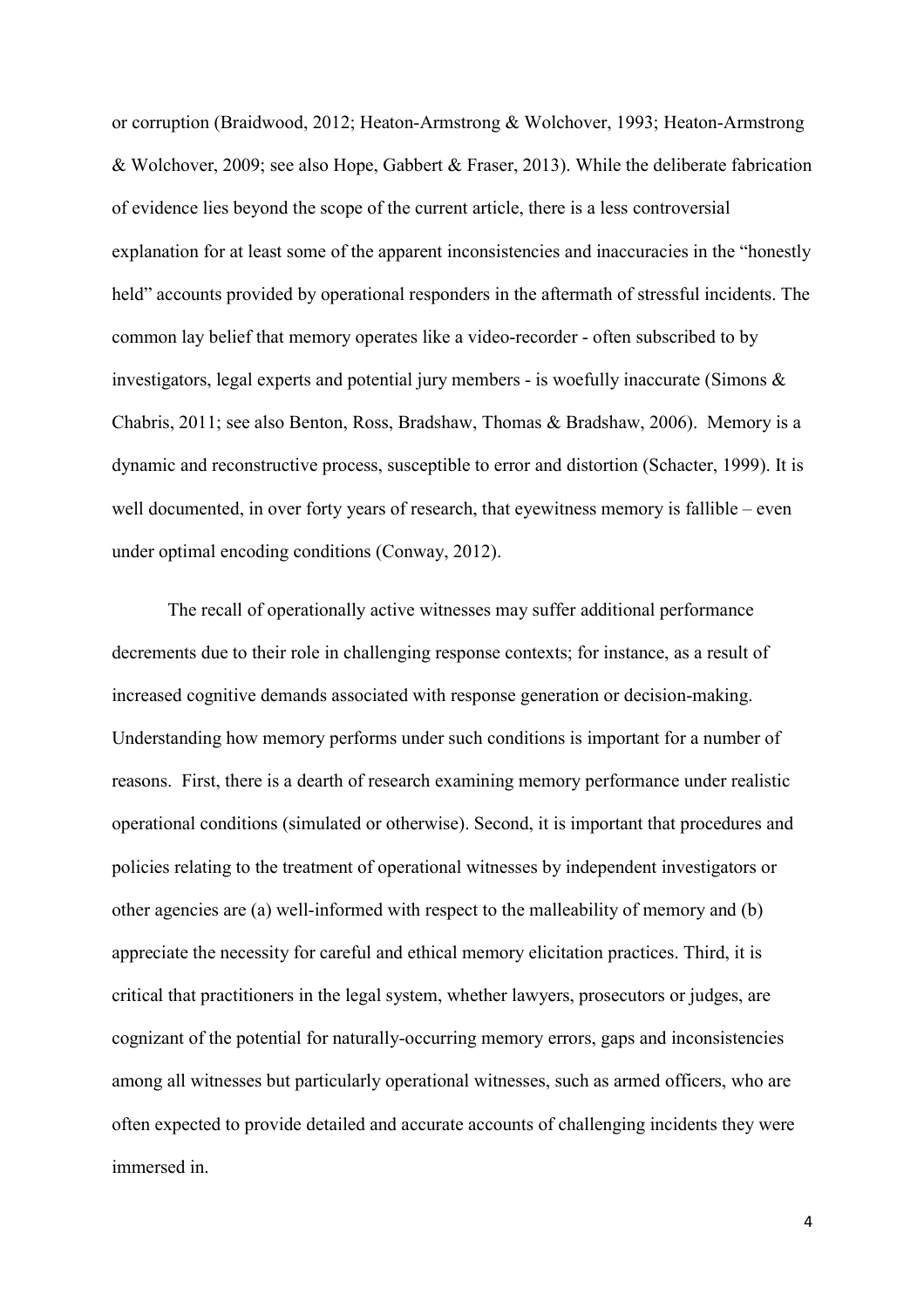In light of these concerns, we examined the memory performance of witnesses with operational duties (i.e., police officers actively responding to a simulated incident) with that of witnesses who had not been operationally deployed (i.e., observers). We also explored the effect of schema-driven expectation in operational contexts on memory error.

#### **Stress, Arousal and Memory Performance**

Armed officers regularly find themselves in unpredictable, dangerous environments and may experience varying degrees of emotional arousal and/or stress response (Meyerhoff et al., 2004). Research on the effect of arousal on cognitive processes in applied training settings reveals the cognitive and memory difficulties experienced in high-stress environments. For example, Morgan and colleagues (2004) tested the memories of soldier participants in an intensive survival school training exercise who had been exposed to high levels of interrogation stress, including physical confrontation. Memory performance, in terms of the recognition of a target individual who had physically confronted and threatened them for over 30 minutes, was impaired following high stress (versus low stress) interrogations. More recently in a study involving 861 soldiers in a similar survival training simulation, Morgan, Southwick, Steffian, Hazlett, and Loftus (2013) observed that memories for stressful events, like memories for more mundane events, are susceptible to misleading post-event information. Challenging field environments are also associated with significant impairment in selective and sustained attention (Leach & Ansell, 2008) and reduced working memory capacity (Leach & Griffith, 2008). Focusing on the performance of police officers in simulated operational settings, Hope et al. (2012) examined the effects of physiological stress, as a function of exertion, on recall and recognition and found that police officers who had been exerted prior to and during encoding reported significantly fewer correct details about an encounter, and were significantly less likely than non-exerted officers to identify an encountered target individual.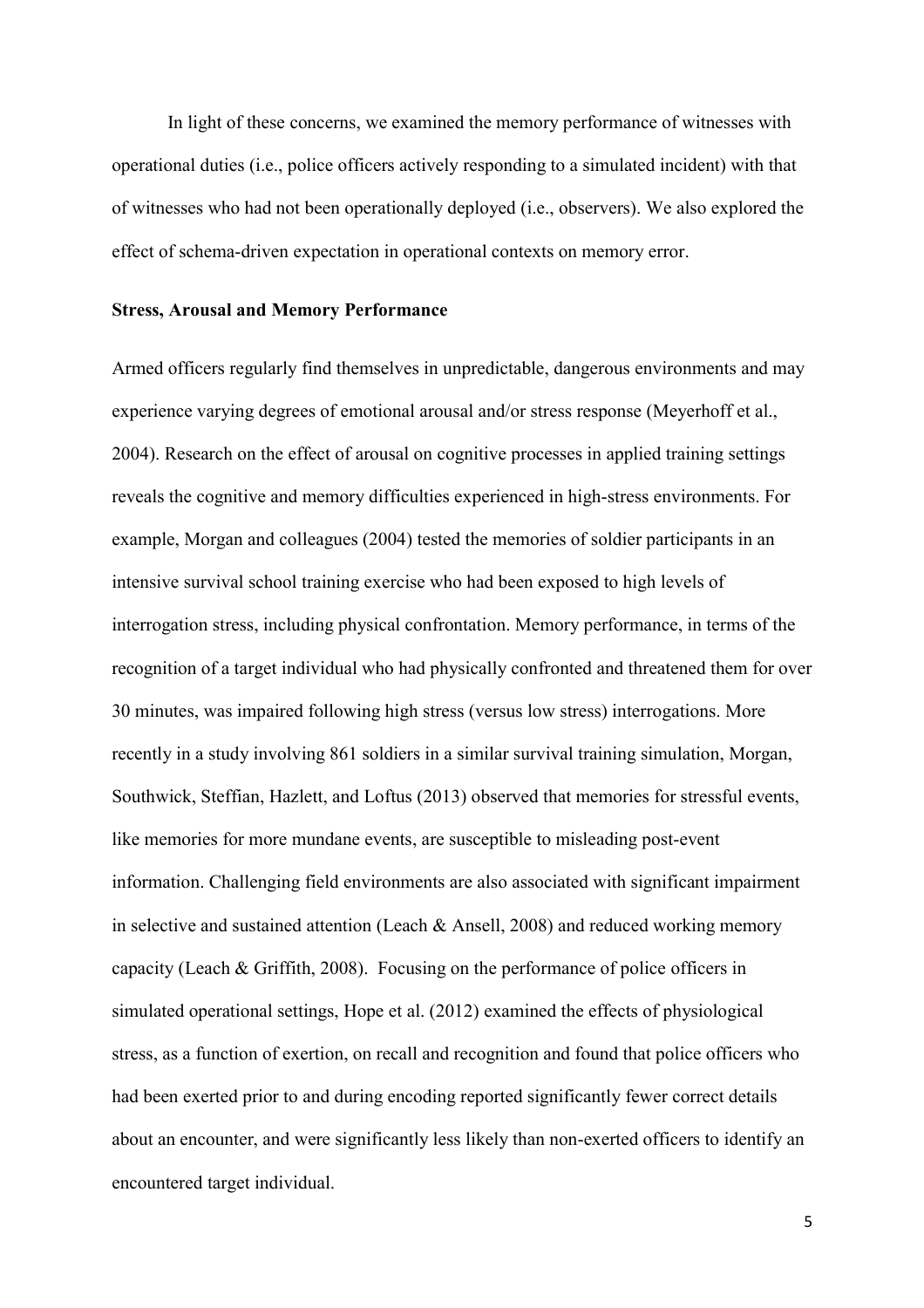The precise mechanisms underpinning memory impairment as a result of stress and arousal are difficult to directly delineate in the applied context. A large body of literature confirms that emotionally arousing events are remembered better than neutral events (e.g. Payne et al., 2006) with neurobiological research, in particular, suggesting that stress hormones can enhance memory consolidation (McGaugh, 2000, Roozendal, 2000; see also McGaugh, 2013). Researchers have also speculated that attentional narrowing under arousal underpins this recall advantage such that memory for central or important stimuli is enhanced (on the grounds that such items "capture attention") while memory for peripheral items is impaired (Safer, Christianson, Autry, & Osterlund, 1998; see also Easterbrook, 1959). However, there are a number of problems applying this rather simplistic account to the complex interaction between stress and arousal on memory in applied contexts. First, the detrimental effects of high levels of stress experienced in naturalistic settings have been welldocumented (e.g. Morgan et al., 2004, 2013). In fact, in their meta-analysis, Deffenbacher et al. (2004) identify what they describe as a "catastrophic" decline in memory performance at higher stress levels. As such, the effect of arousal on memory performance reflects an inverted U-shaped curve with memory for events best when stress levels are moderate (Morley & Farr, 2012). Thus, while arousal may activate the amygdala (Adolphs, Tranel,  $\&$ Buchanan, 2005; Phelps, 2006), higher levels of stress work to disrupt hippocampus function, impairing memory for sensory detail and visuospatial working memory (Shackman et al., 2006; for an extended version of this argument see Davis & Loftus, 2009). Furthermore, pharmacological research observes that stress hormones in the form of glococoricoids and catecholamines (adrenaline/nor-adrenaline), naturally released during stress (De Kloet et al., 1998), have variable effects on memory, depending on a number of modulatory factors (Lupien & Lepage, 2001; Wolf, 2003). In particular, the release of cortisol (or its administration in placebo-controlled pharmacological studies) is associated with impaired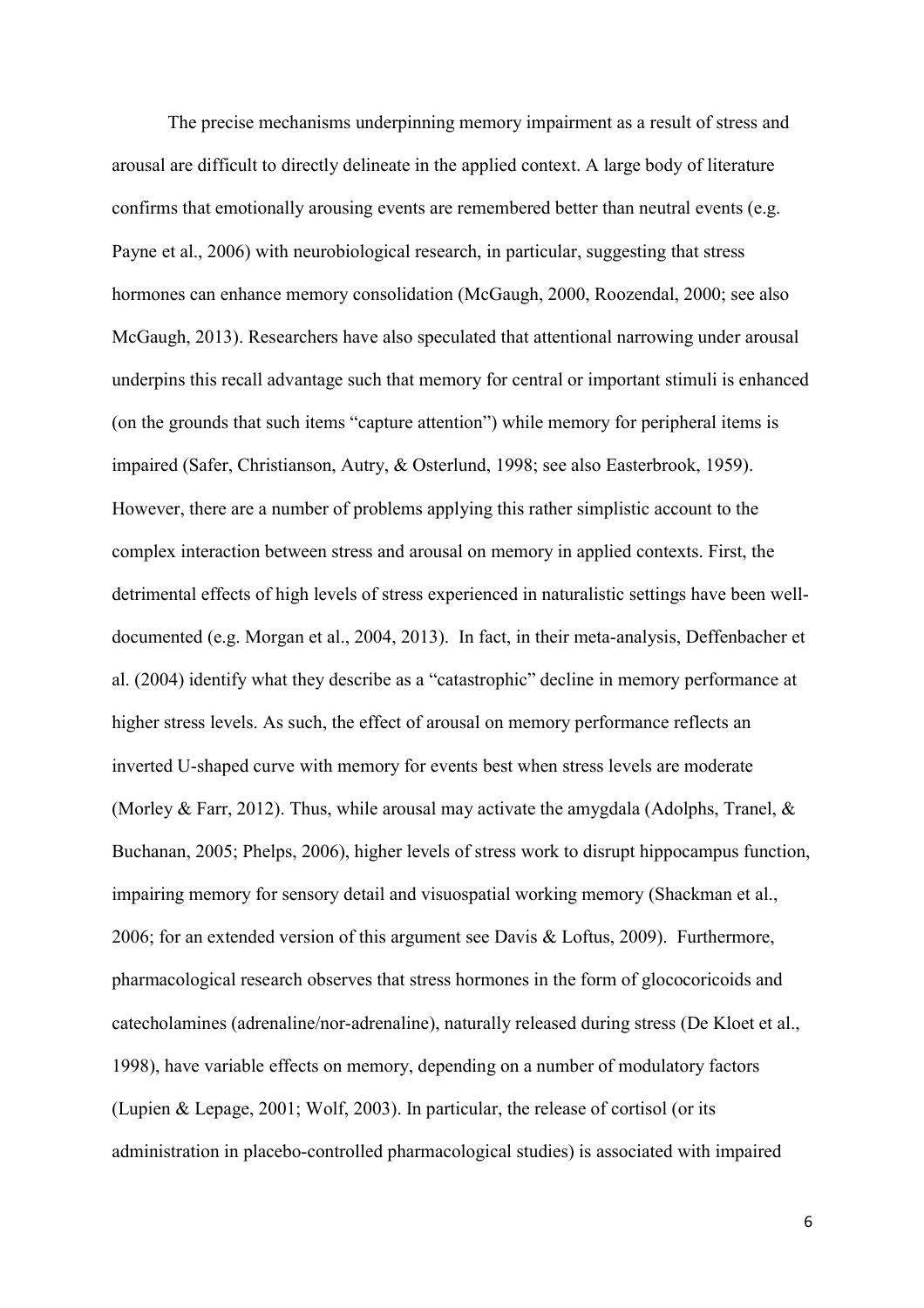memory retrieval (DeQuervain et al., 2000; Kuhlmann, Piel, & Wolf, 2005; Wolf et al., 2001). Similarly, in a sample of Special Forces candidates evaluated in the course of an intense naturalistic stressor, high levels of cortisol secretion were associated with impaired cognitive performance relative to a control group (Taverniers, Taylor & Smeets, 2013).

A second problem with "attentional narrowing" accounts, as noted by Davis and Loftus (2009), is that emotional arousal may not narrow attention in all cases, and certainly not to predictable stimuli. In fact, stress impairs executive function (Schoofs, Wolf, & Smeets, 2009), including the ability to control attention or where it is directed (Banks, Tartar & Welhaf, 2014). Laboratory work demonstrating supposed attentional narrowing typically uses relatively uncomplicated or unambiguous stimuli (e.g., the deliberate presentation of a single weapon in much of the so-called weapon focus literature) in a third-hand presentation format (e.g., video or slides). In real life situations, there are likely to be many conflicting draws on attention as a function of (a) a more complicated interactive scene and (b) the need to respond to an incident, which may further deplete cognitive resources. Taken together, these factors make it difficult to predict what will be remembered from stressful naturalistic events. Thus, the first aim of the current study was to examine the effects of arousal, experienced in a challenging yet controlled event, on officer recall as a function of response role.

# **Attentional load, training and expectations**

Both operationally active and lay (or civilian) witnesses' memories for an incident may be impaired as a consequence of high stress levels during encoding. However, active witnesses have the additional task of deriving an appropriate response strategy (in light of various and potentially transient contextual factors, and taking into account their own safety and that of others in the vicinity), planning the effective execution of that strategy and then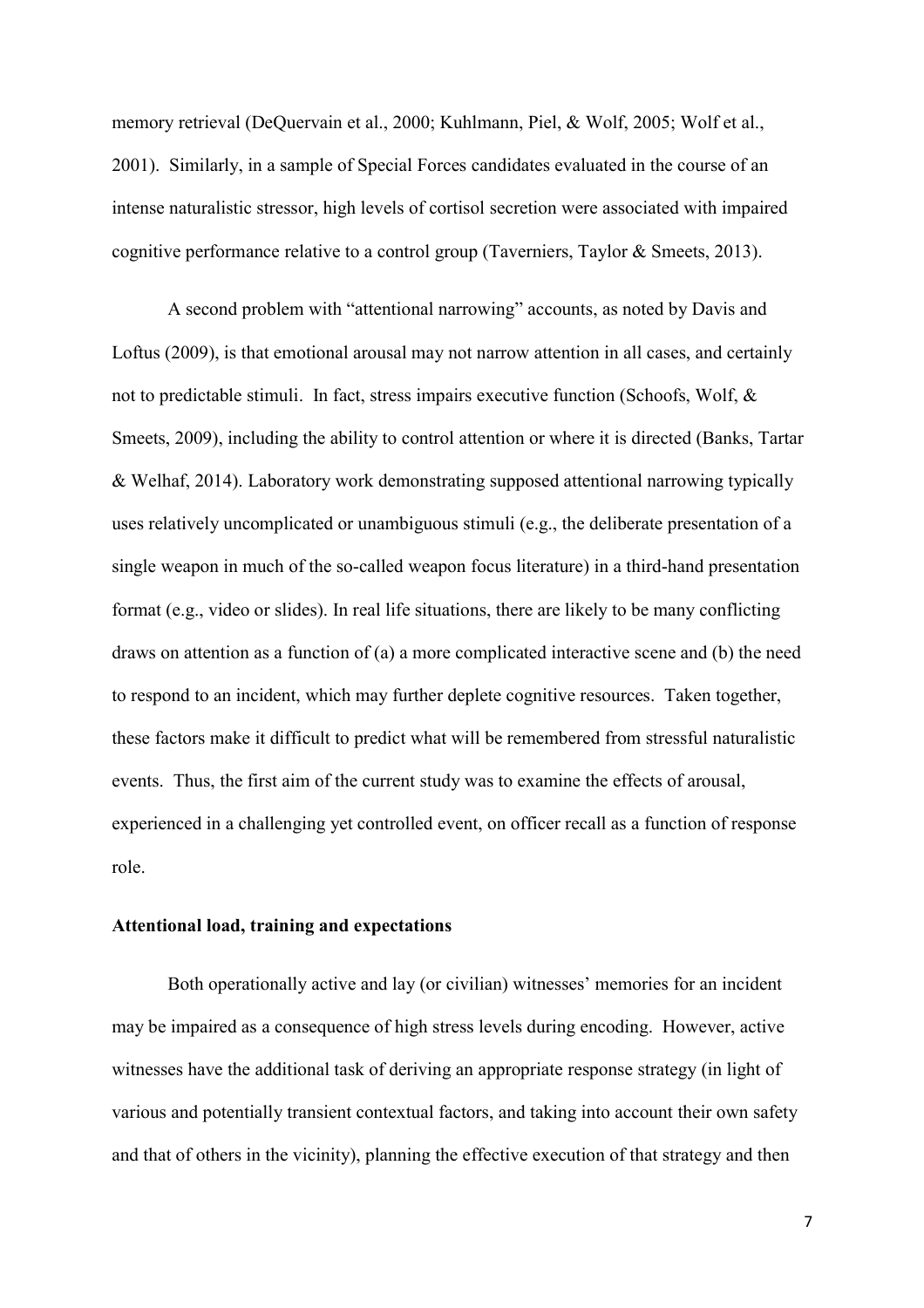taking action accordingly (see Eyre & Alison, 2007). Obviously, an important contextual factor in minimizing the cognitive 'drain' of such activities should be the effective training of operationally active witnesses such that response options are fluently available (e.g., recognition-primed decision-making, Klein, 1998; see also Clark, 2008 and Healy, Kole & Bourne, 2014). However, by its nature, training might set expectations about the likely outcomes of particular scenarios. According to Neisser's (1976) notion of the "perceptual cycle", individuals perceive, interpret and revise their understanding of information using both top-down and bottom-up processes. Certain stimulus properties elicit an attentional response and, inevitably, expectations derived from existing schemas guide further interpretation and recollection (e.g., Tuckey & Brewer, 2003; see also Most, Scholl, Clifford & Simons, 2005). For example, when specific schemas are activated, visual attention is likely to be directed towards schema-relevant items (Eberhardt, Goff, Purdie & Davis, 2004). Evaluating an emerging situation and responding appropriately are critical police activities, particularly for high stakes incidents. However, these activities will likely take place under conditions of time pressure, depleted cognitive resources and additional cognitive load – conditions under which such evaluations, and subsequent recollection, may be particularly vulnerable to schema-driven or expectation-based errors (e.g. Brewer & Tuckey, 2003; Kleider, Pezdek, Goldinger, & Kirk, 2008; Sherman & Bessenoff, 1999; see Betts & Hinsz, 2013). If, under such circumstances, the available schema posits that Action X is usually followed by Action Y, then "interpretations or classifications made on the basis of emotionor expectation-weakened identification criteria, unchecked by disconfirming evidence, enter long-term memory uncorrected and become the basis of distorted witness reports" (Davis & Loftus, 2009, p.182). Thus, the second aim of the current study was to examine whether active witnesses, like other professionals in high reliability roles (e.g., Plant, 2012), may be vulnerable to expectation-based errors that impact the accuracy of their subsequent accounts.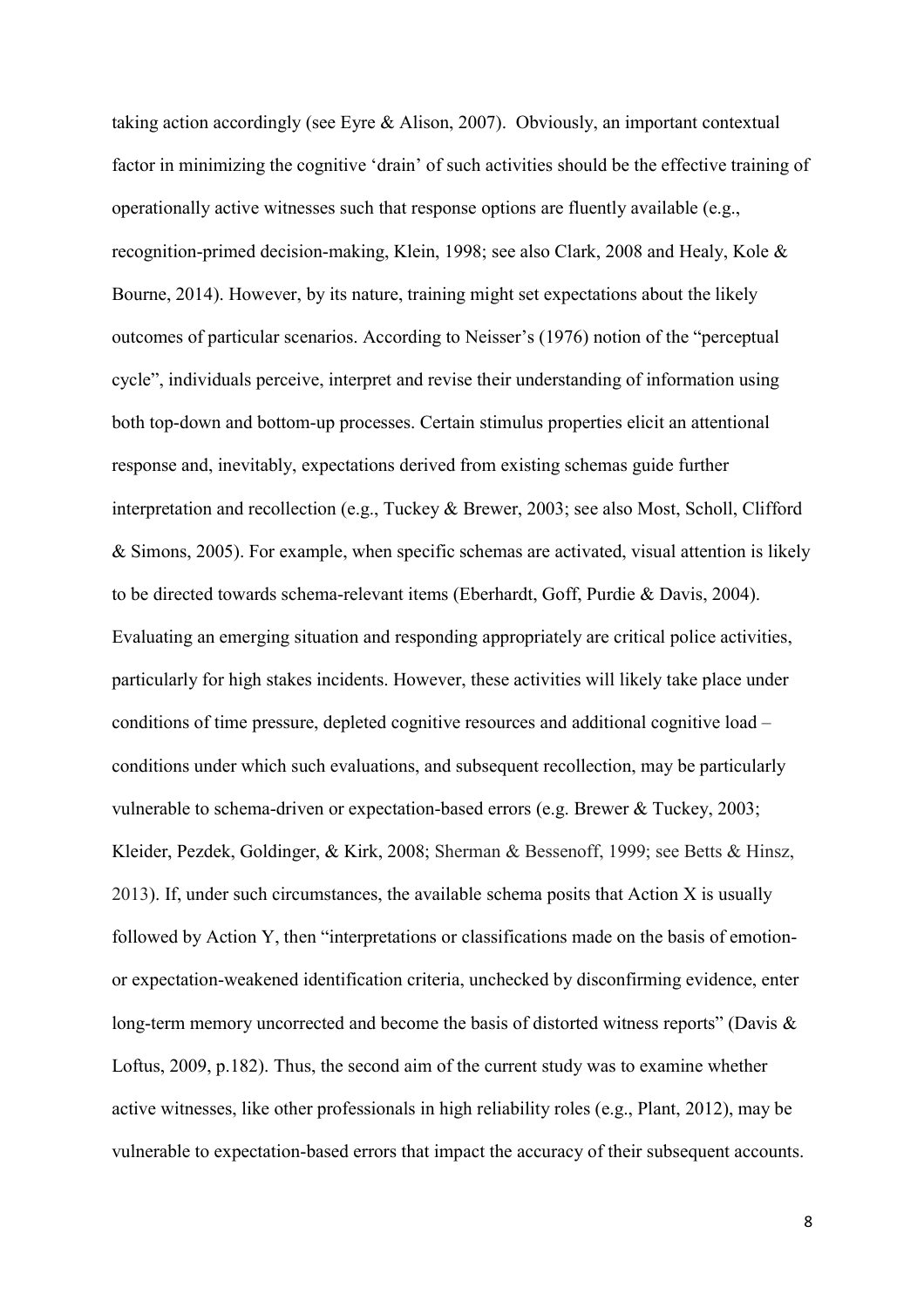### **Current Study**

Our research was motivated by two main research questions. First, we examined whether there were differences in the accounts provided by operational (active) and non-operational (observer) witnesses where both had been exposed to the same incident. To achieve this we put pairs of police officers into an immersive and stressful augmented reality simulated scenario where one officer was instructed to respond as they would usually in the course of their duty (i.e., an active operational witness) while the other was instructed to simply observe the scenario. To our knowledge, this is the first study to adopt a methodology of this kind to examine the effects of active role involvement in an eyewitness context. We predicted that officers allocated to the active response role would show an increased physiological response in the scenario, reflecting by proxy, increased stress as a function of their active response role. On the grounds of this increased arousal, and consistent with the theoretical accounts outlined above, we predicted that the quality and quantity of free recall reported by the active response officers would be impaired relative to the observers.

In addition to the free recall task, both witnesses were asked a series of detailed closed questions. These questions were included to contribute data and inform current practice and policy in the investigation of shooting incidents. In a number of recent cases, after providing written statements, operational witnesses have been asked to respond to long lists of additional, detailed closed questions (see Dodd & Travis, 2014). Research on investigative interviewing has long documented the problems associated with closed question interviewing approaches (cf. open questions), not least the dangers of leading, closed questions (e.g. Sharman & Powell, 2012). Current 'gold standard' interview techniques, such as the Cognitive Interview (Fisher & Geiselman, 1992) and the National Institute for Child Health and Development Protocol (NICHD; Lamb, Orbach, Hershkowitz, Esplin, & Horowitz, 2007) endorse the use of open-ended questions with compliant witnesses (for overview, see Vrij,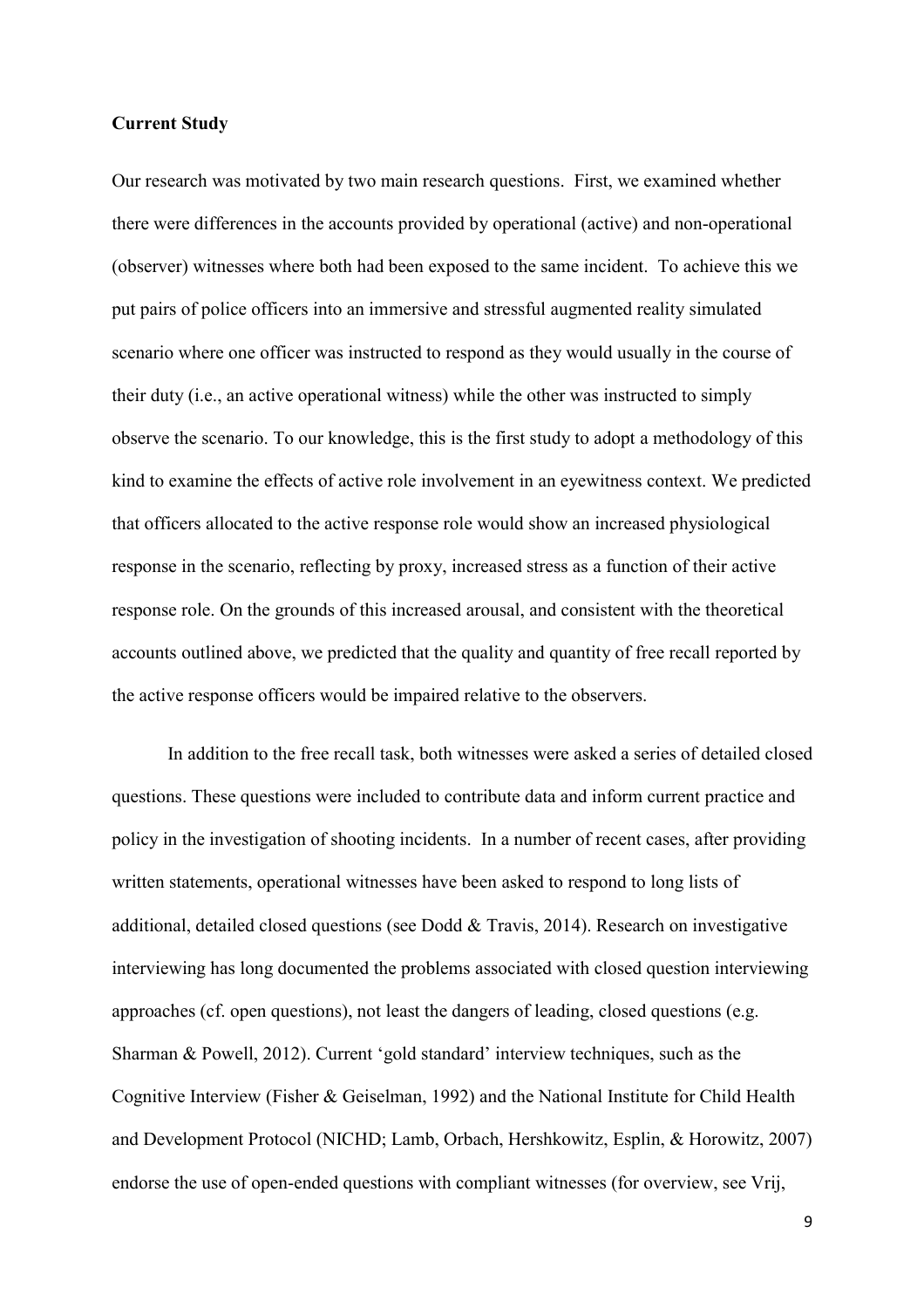Hope, & Fisher, 2014). In the current study, participants were exposed to an extended set of closed questions modelled on the question style often adopted by investigators (see *Method*). In addition to documenting accuracy rates for such questions, we were particularly interested in the recall performance of active witnesses (relative to their observing co-witnesses) on questions pertaining to use and location of the target's weapon as such questions are, unsurprisingly, a central focus of investigations following police shootings. Specifically, we predicted that additional demands on the resources of operational witnesses in conjunction with higher arousal and stress levels, both likely to occur when police officers were required to discharge (or consider discharging) their own weapon, would impair recall for such information.

Our second independent research question concerned the possible effect of expectations as they relate to memory performance under challenging operational conditions. Deliberately, the scenario was designed to trigger schema-driven expectations regarding the likely action of the perpetrator. In the final sequence of the scenario, the perpetrator who was at this point known to be armed, turned quickly to face the officers, throwing out his hands in front of him. However, the weapon (a gun) remained in the waistband of his trousers. In light of the memory deficits reported in previous research (e.g., Morgan et al., 2013) and well-documented effects of schema-reliance (e.g. Kruglanski & Freund, 1983; Tuckey & Brewer, 2003), we predicted that memory reports provided by officers in the Active (cf. Observer) condition may be particularly vulnerable to the expectation-based error that the perpetrator would point the weapon at them. For the current study, it should be noted that our research questions were entirely focused on post-event recollection by officers and not behavioral outcomes, such as shoot/no-shoot decisions which are explored elsewhere (e.g. Akinola & Mendes, 2012, Nieuwenhuys, Savelsbergh & Oudejans, 2012).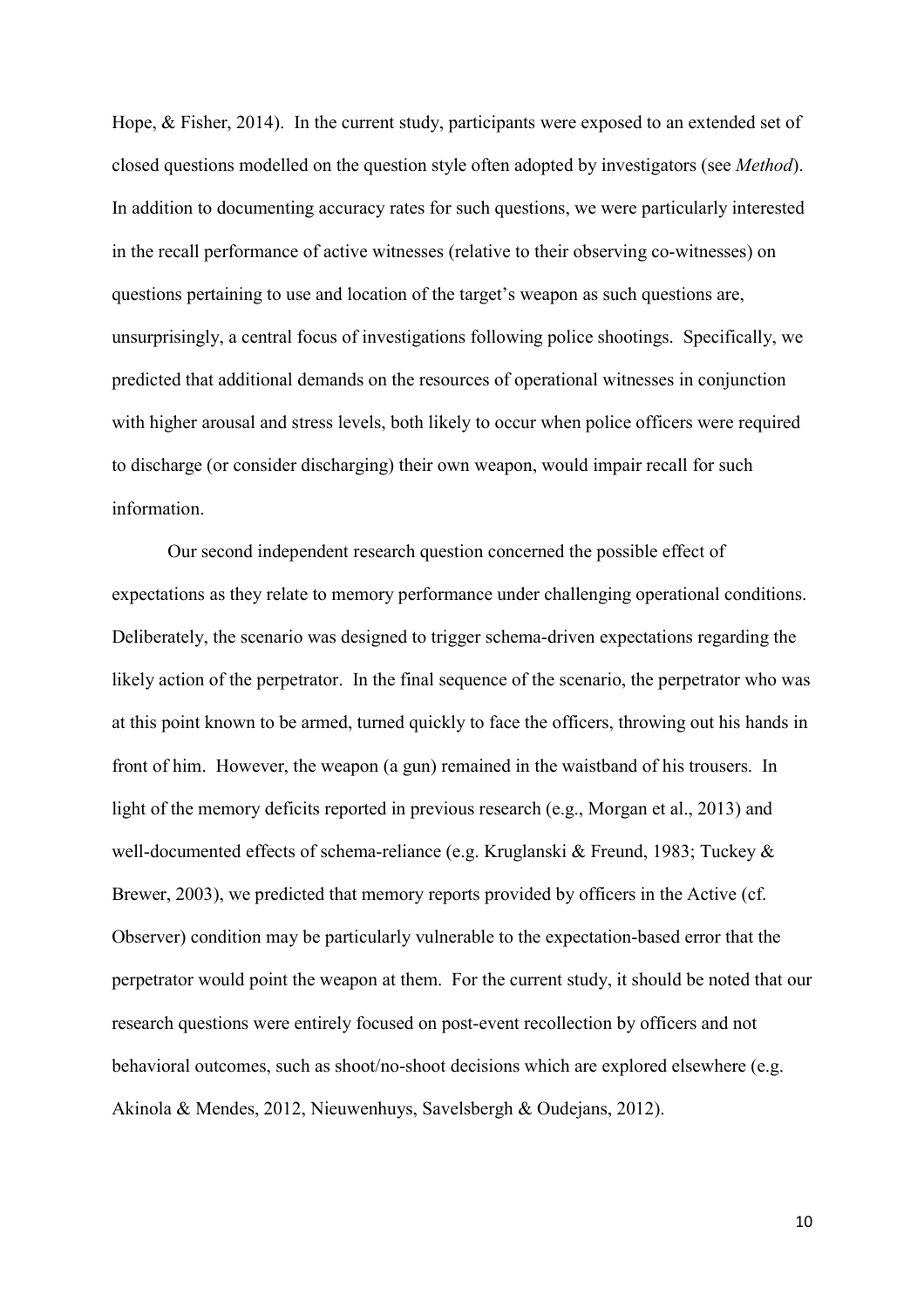#### **Method**

## **Participants**

Eighty-seven serving Canadian law enforcement officers affiliated to a metropolitan force were recruited. Due to technical difficulties, incomplete data or single participant sessions (due to unavoidable no-shows), the final sample comprised 76 participants. Participants (64 males) were aged 22 to 59 years of age (*M* = 37 years, *SD* = 7.99*)*. Most of the sample was at Constable rank (94%) with the remainder at Detective (3%) and Sergeant (3%) rank. Recruited officers represented a range of experience with an average length of service of 147.75 months of service  $(M = 12.31$  years;  $SD = 89.47$  months).

The purpose or nature of the study was not revealed in advance - participants were led to believe that they were taking part in research related to officer response. Officer participation in the research was voluntary and took place during work hours at pre-arranged times with the full agreement of shift supervisors. Although the research was organized in collaboration with the training division of the force, test sessions did not constitute formal training events. Officers were not paid for their participation and received no work-related rewards for taking part. In addition to adhering to standard ethical principles and considerations, detailed Informed Consent procedures assured officers that their individual professional performance was not being assessed and re-iterated confidentiality procedures.

## **Design**

Officers were randomly assigned to either the 'Active Officer' or 'Observer Officer' condition during the encoding phase. Conditions were paired such that each 'Active Officer' viewed the scenario with an 'Observer Officer'. All participants completed the same test materials. The experimental data were collected over a five-day period. In a typical test day, eight pairs took part in live scenarios.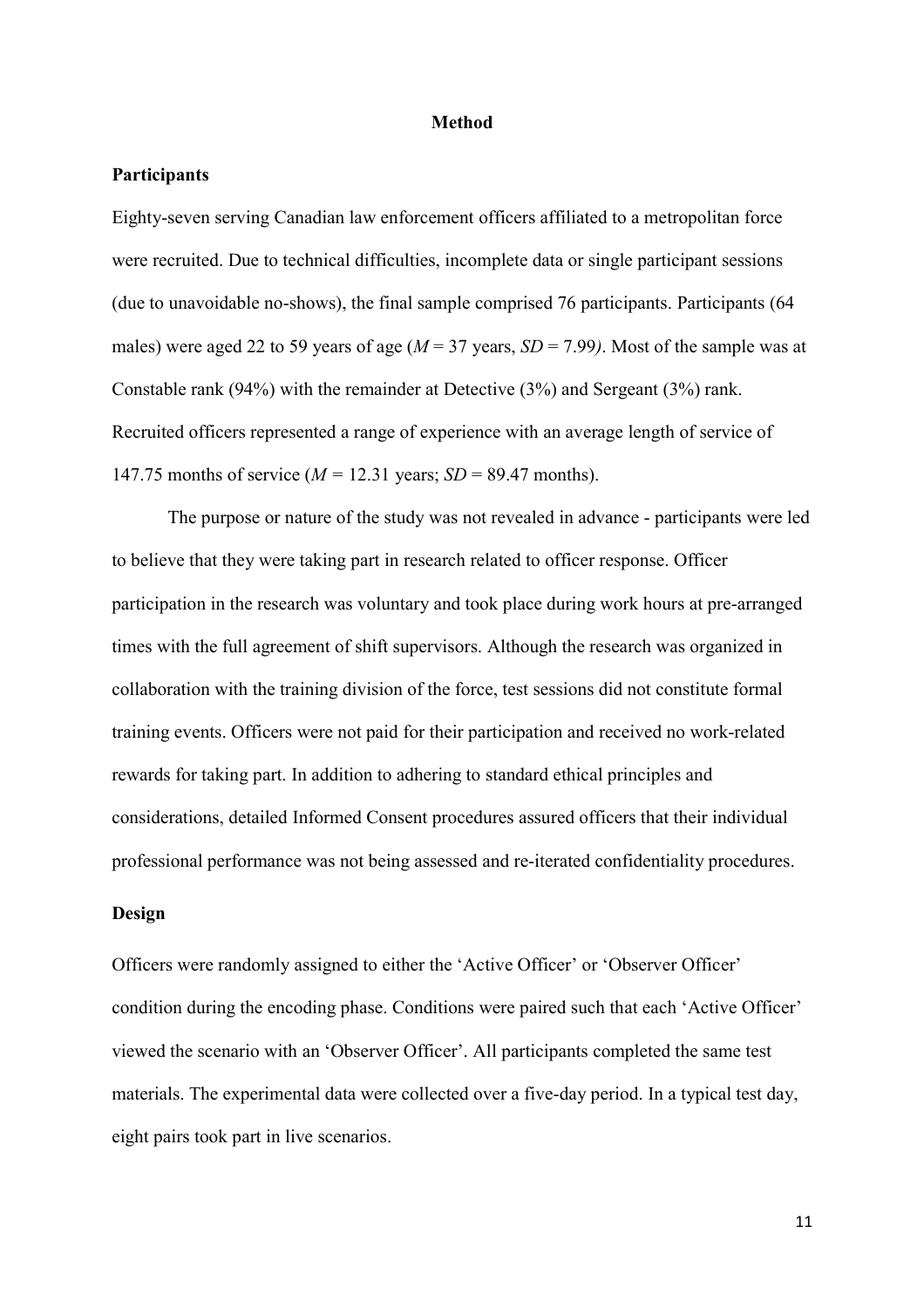#### **Materials**

**Briefing video**. Prior to deployment into the main scenario, all officers viewed a short 'briefing' video that depicted the initial hostage-taking incident. It showed students taking part in a classroom-based seminar with their professor and was filmed on a cell phone (as if from the perspective of one of the students). The perpetrator (an apparently disgruntled student) entered the classroom and engaged the professor in a discussion about poor grades. The perpetrator became increasingly agitated, drew a knife from his pocket, and took the professor and a student hostage. Toward the end of the video, the other students are seen rushing from the room, initiating calls to the police. The film, recorded using an iPhone, lasted 2 mins 10 secs and was of high quality with clear audio.

**Experimental Scenario**. The scenario was developed in the course of extensive discussion with firearms instructors and police trainers. Three key objectives guided the scenario development: the need for (i) a relatively complex scenario which the participants could be questioned about in detail; (ii) a scenario with challenging elements that would produce a natural physiological stress response and (iii) a realistic scenario officers might encounter in the course of their duty and be reasonably expected to respond to.

All officers encountered the same 'augmented reality' scenario, lasting four minutes, which incorporated pre-recorded and live elements. The pre-recorded elements of the incident were presented as 'live' CCTV footage and were integrated with fully-scripted, highly controlled live elements, re-enacted for each pair of participants, using three actors (one male 'perpetrator', two male 'hostages'). At the outset, the perpetrator was shown via a CCTVfeed, threatening the two hostages in a hallway (outside the classroom where they had originally been located in the briefing video). One of the hostages was then released and could be seen walking down a hallway, appearing first in the 'CCTV footage' and then in reality through a window in the classroom through to the same hallway. This visual device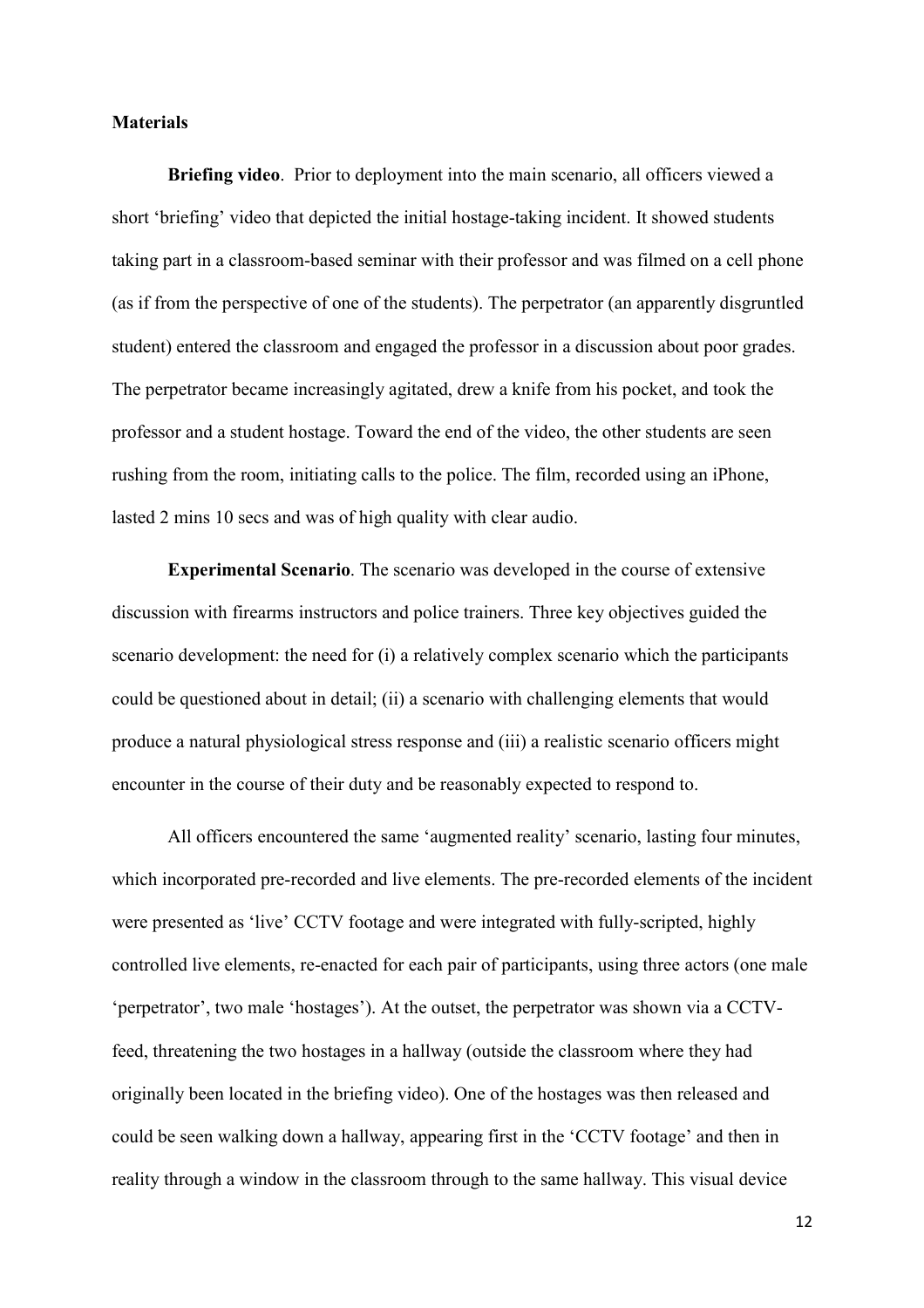was incorporated to fully establish the link between the apparent CCTV footage and elements of the scenario enacted in real-time activities. This method appeared successful as, during debriefing, a number of officers indicated surprise that any elements had been pre-recorded and all officers reported the scenario as a single integrated event. Shifting from pre-recorded footage to live interaction, the perpetrator then entered the classroom (where the officer participants were located) using a hostage as a shield and holding a knife to the hostage's neck. After issuing various demands, he set the hostage free and threw the knife to the ground before retreating to the hallway and closing the door to the classroom. He could then be seen, on the CCTV, tucking the gun into the waistband of his jeans. In the final live interaction, the perpetrator re-entered the classroom in an agitated manner, goading the officers to shoot him. The gun remained in the waistband of his trousers throughout.

**Recall Tasks**. The recall tasks comprised two different response formats – Free Recall and Closed Questions. In the Free Recall task, which was presented first, there were two sections. The first section requested details of the briefing information encountered at the outset (Briefing Phase). The second section requested details of the main scenario involving the 'live' CCTV footage and perpetrator (Response Phase). Instructions at the start of both sections asked participants to report as much information as they could remember about the event, emphasizing that their account should be "as complete and accurate as possible". Participants were also instructed against guessing. In the Closed Questions task, participants answered 94 questions adapted, in terms of style and content, from the type of questions posed by external investigators in such circumstances (as mentioned by Dodd  $\&$  Travis, 2014). Ninety-one of these questions sought factual and verifiable information about the incident, three questions asked for a more subjective assessment of the perpetrator (e.g. "What was the demeanor of the perpetrator?" and "Describe his facial expression"). A subset of these closed questions (14 questions; *target questions*) were identified by legal and police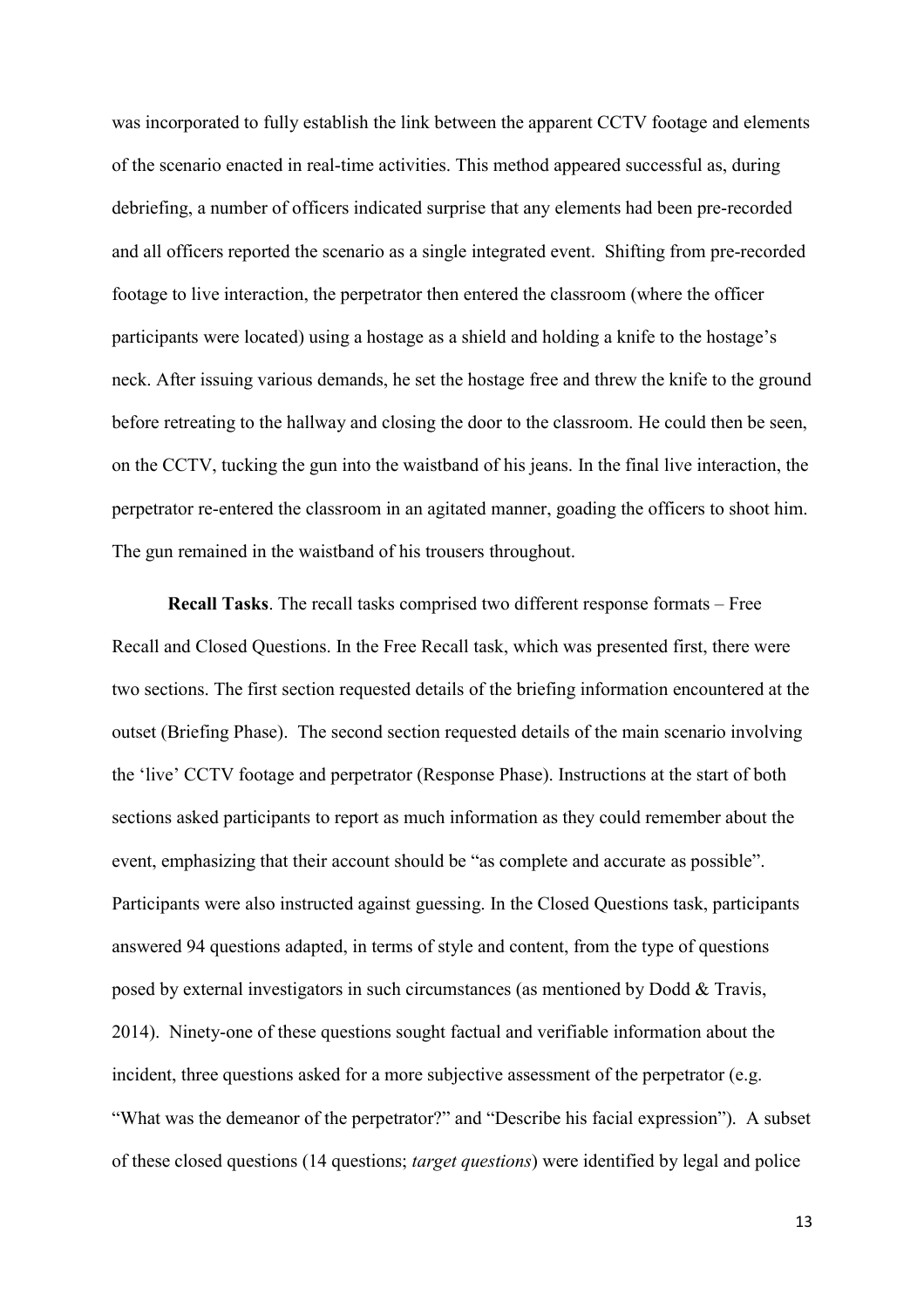training advisors as important questions from an investigative perspective with respect to an officer's recall of the critical response phase. These question sub-sets were categorized as <sup>'</sup>Perpetrator Action' (e.g. *Did he turn to the left or to the right? What position did he move* his arms to?), 'Officer Response' (e.g. *What action(s) did the other officer(s) in the room take at this point? How many shots were fired and by whom?*) and 'Perpetrator Weapon' (e.g. *Did the culprit discharge a weapon during the incident? If yes, how many shots did he fire? Where was the gun at the end of the scenario?*)*.*

#### **Procedure**

Participants were allocated to the schedule in pairs and were randomly allocated to the role of ëActive Officerí or ëObserver Officerí by virtue of their choice of seat in the waiting area. Both officers were fitted with Polar Heart Rate monitoring belts, equipped with safety glasses, and given general instructions about their role. Active Officers were instructed to respond to the scenario event as they would normally in the course of their duty. Observer Officers were instructed to take no active response role and to simply observe what happened during the scenario. A verbal briefing by a 'senior officer' informed them that there was an on-going hostage situation involving a male perpetrator armed with a knife in a remote corridor area. They were told that negotiations had been underway but that the perpetrator had stopped communicating in the past 30 minutes. The Active Officer was provided with a training handgun loaded with five blank rounds (i.e. their weapon was available for discharge) and informed s/he was part of an initial response team with the objective of moving forward into the classroom adjacent to the corridor containing the hostages in order to tactically assess the situation and intervene, or advise other teams available to intervene as necessary.

Before entering the critical response phase, both participants, seated side by side, viewed the briefing video on a laptop screen. They were told that this was "cell phone"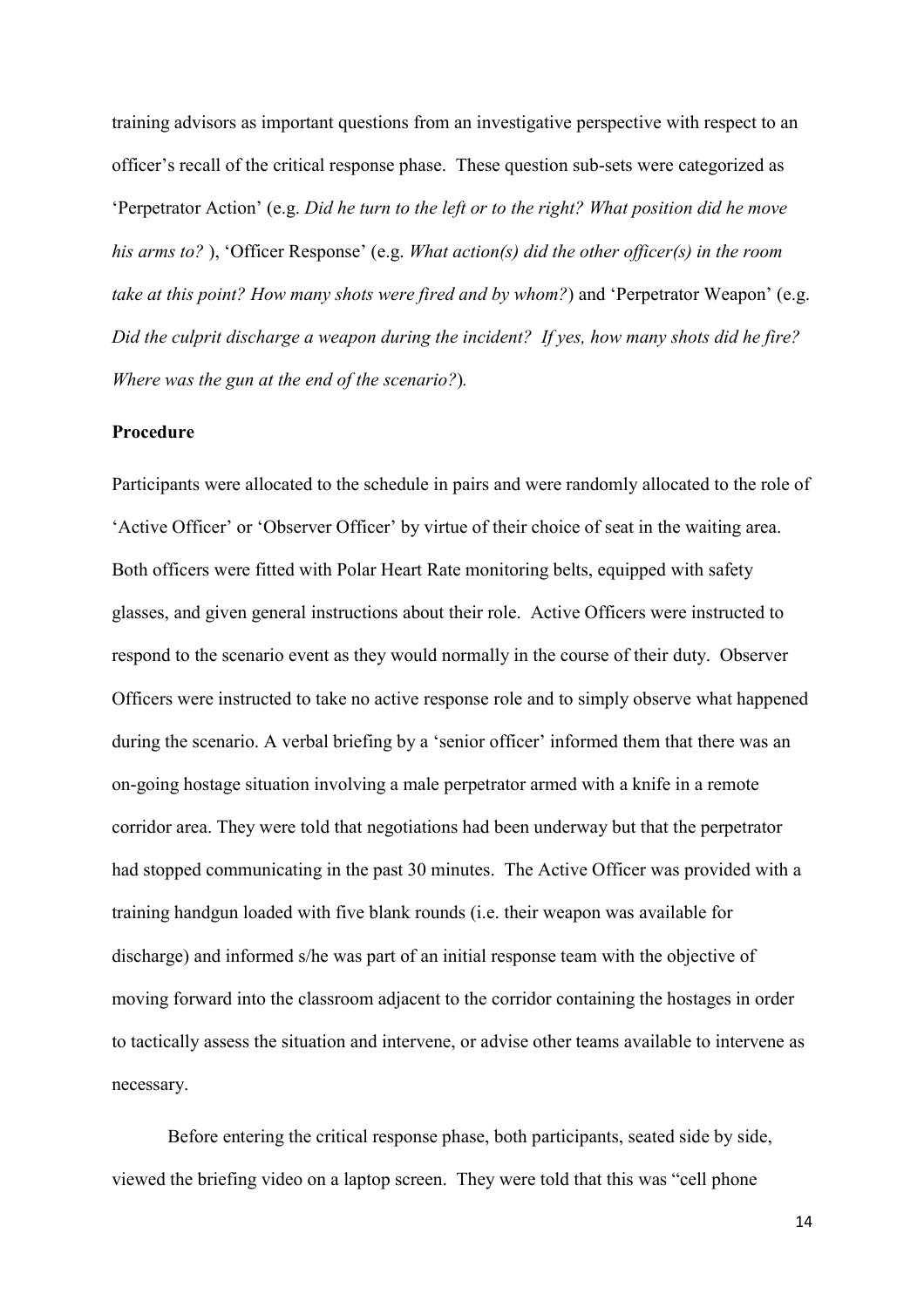footage that a witness captured as the situation developed this morningî. This concluded the briefing phase. At the outset of the critical response phase, both officers were then taken into the classroom where they could view the 'live' CCTV footage of the on-going incident. Both were equipped with headsets to ensure they could hear the footage soundtrack and also to mitigate any effects of any verbalization by their co-participant (some participants initiated verbal comments with respect to the evolving scenario; we noted no apparent effect of this verbalization on reporting and observed that as the scenario escalated, verbal commentary typically ceased). A confederate officer initiated the footage when they entered the room and ensured both participants stood in pre-allocated side-by-side containment positions (behind a desk) that shared an equally clear view of both the CCTV footage (within 2 feet) and live action space (within 15 feet). A senior police instructor monitored each trial from a health and safety perspective and ended each trial with a whistle blast. Each trial was captured on two digital cameras.

There was a delay of 45-50 minutes between the end of the response phase and the recall tasks. The purpose of this delay was two-fold. First, to allow attenuation of any immediate stress response and second, to mimic a minimum delay before an initial interview with an investigator. During this time, officers were seated at separate desks in silence. No discussion with their partner (or anyone else) was permitted and this instruction was closely monitored by the researcher. After the delay, participants completed the recall tasks. When they had completed the free recall component, they were given the closed questions and worked through them in sequential order. Drawing on an approach devised by Scoboria and colleagues (e.g. Scoboria & Fisico, 2013) to better understand the meaning of "Don't Know" responses in interview contexts, participants were then asked to clarify any "Don't Know"/ ìUnknownî responses by selecting one of four options for each response of that type: (a) I didn't report an answer because the information was not present in the event *(no one could*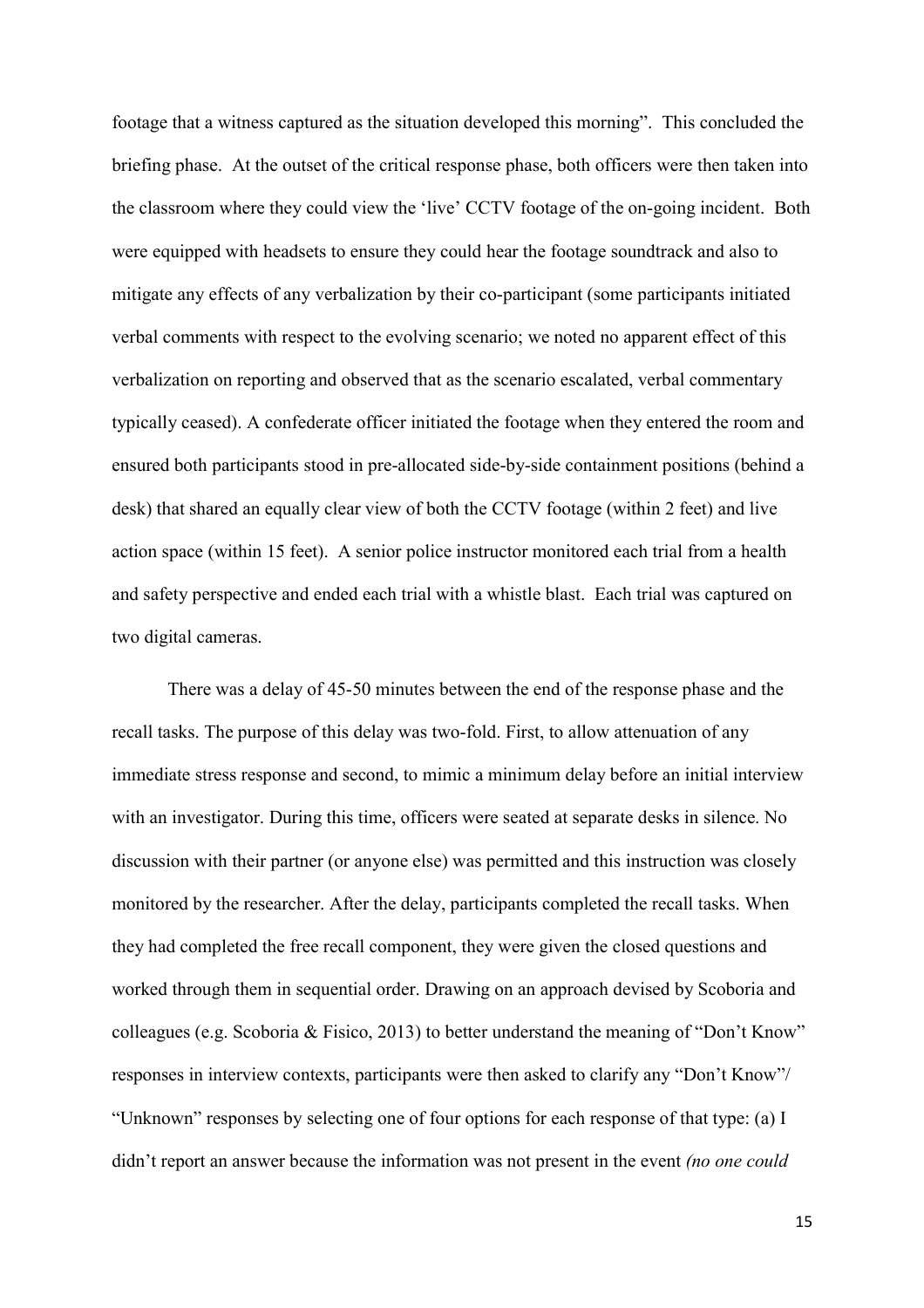*answer this question);* (b) I didn't report an answer because I couldn't recall the specific information from the event *(someone else might be able to answer this question, but I can't);*  (c) I didnít report an answer because I truly do not remember *(I don't know whether it's possible to answer this question or not from the information in the event) or (d)* I didn't report an answer because I wasn't confident enough that it was correct *(I could provide an answer if pushed, but it might be wrong).*

No time limits were imposed and participants took, on average, two hours to complete the recall tasks and final classification task. Officers were then fully debriefed and thanked for their contribution to the research.

## **Coding**

Both free recall sections (Briefing Phase and Response Phase) were coded for quantity and accuracy. Using a coding scheme adapted from Hope, Gabbert, and Fraser (2013), each unit of information reported was categorized as either correct or incorrect. A second coder, blind to experimental condition, coded a random sample (15%) of the free recall reports. Intercoder reliability for briefing phase recall was Kappa = .72,  $p < .001$ , 95% CI [0.47, 0.98] and for response phase recall was Kappa = .81,  $p < .001$ , 95% CI [0.58, 1.00], suggesting substantial to high levels of agreement (Landis & Koch, 1977). Accuracy rate was calculated by dividing the total correct items by total responses (correct and incorrect).

For the 94 closed questions, model correct answers were agreed by the research team in a detailed review of the scenario videos. No divergence occurred during any trial that would have resulted in a different possible answer for any question. The closed question responses were coded as either correct or incorrect. "I don't know" (and variations thereof e.g. "unknown", "not sure") responses were also recorded. Responses to questions concerning the demeanor of the perpetrator elicited subjective responses (*"he looked*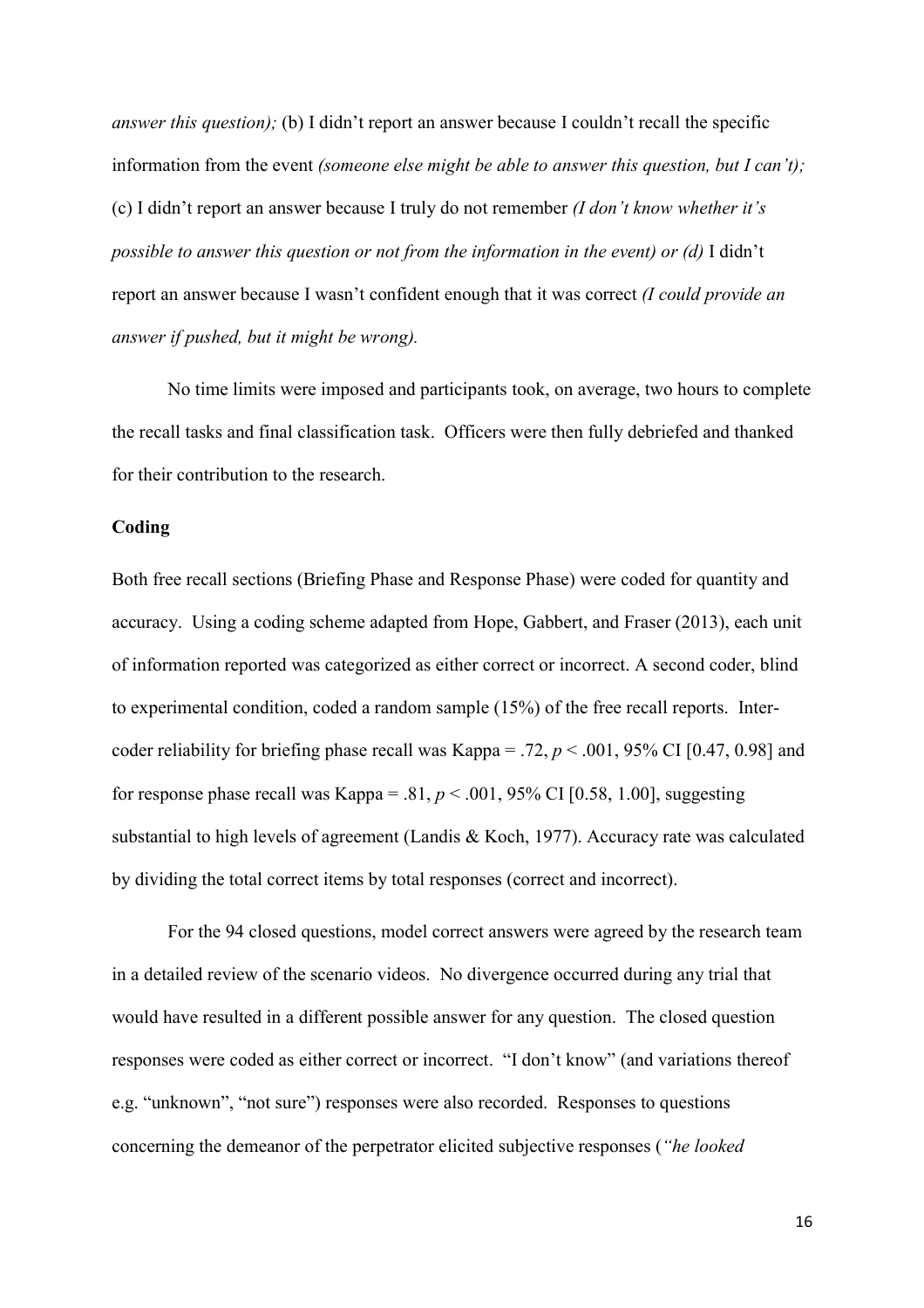*angry*"), and consistent with coding conventions in previous research, were not included in the analysis of recall data.

#### **Results**

Individual officers took part in pairs (in this case, distinguishable pairs; Kenny, Kashy, & Cook, 2006) such that all participants were exposed to the same highly controlled scripted and videoed stimuli. Given this dyadic design structure, it was necessary to assess the degree of non-independence prior to proceeding with the main analyses. Following Kenny et al.'s (2006) approach, we conducted a preliminary analysis to establish the extent to which responses within the pairs were correlated. First, the dataset was restructured to apply SPSS syntax, developed by Alferes and Kenny (2009; see supplementary materials), to compute the Pearson product-moment correlation coefficient between dyad members and perform a t-test of the null hypothesis that the population correlation is 0. For the free recall data for the 38 intact pairs in the dataset,  $r(38) = .12$  [-.21, .42],  $t(36) = .74$ ,  $p = .47$ . The same analysis was conducted for the cued recall data. The correlation and associated t-test were also nonsignificant;  $r(38) = .21$  [-.12, .50],  $t(36) = 1.28$ ,  $p = .21$ . Given independence between dyad member scores for both recall tasks, each individual was used as the unit of analysis in subsequent analyses; see Kenny et al. (2006) for informative discussion around measuring (non)independence in dyadic data.

## **Physiological Response**

Usable heart rate recordings were available for 61 participants in the sample (33 participants in the Active Officer condition and 28 participants in the Observer Officer condition). The mean resting heart rate (HR) recorded over a 10 min period one hour after the critical response phase was 68.01 beats per minute (bpm; *SD =* 9.17) and was roughly equivalent between groups (Active Officers  $M = 68.81$  *SD* = 8.68; Observer Officers  $M = 67.13$ , *SD* = 9.80). HR measurements recorded during the response phase showed a range of physiological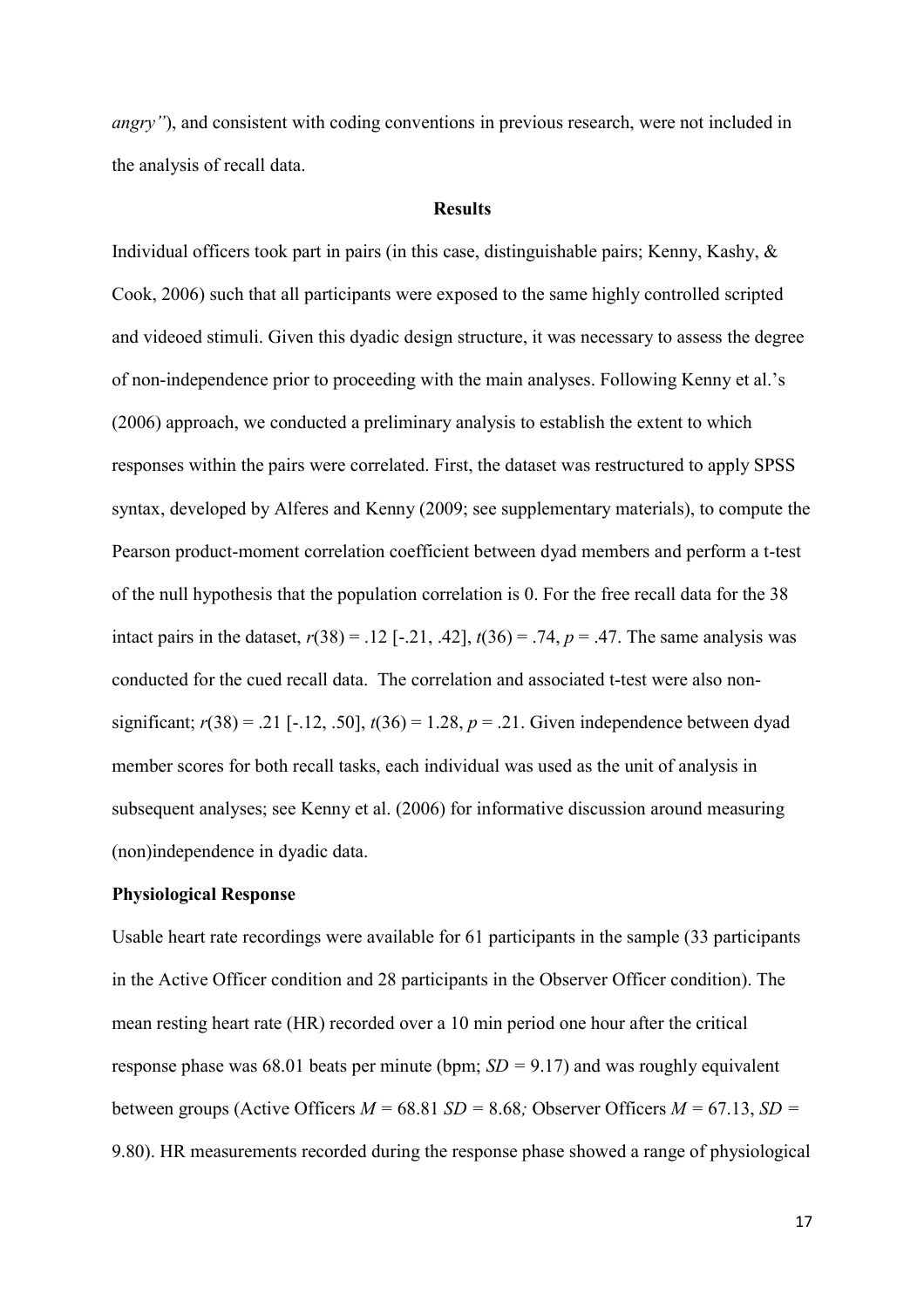arousal response with a range of 76-164 bpm (see Table 1). The average maximum HR (mHR) recorded during the response phase were significantly higher for Active Officers than Observer Officers, *t*(59) = 2.89, *p =* .005, *d =* 0.75, 95% CI [0.22, 1.28]. Heart rate variability (HRV; Thayer, Ahs, Fredrikson, Sollers & Wager, 2012), another measure of workload under stress measured over a 1 min period during the response phase, also differed between groups,  $t(59) = -2.30$ ,  $p = .025$ ,  $d = 0.59$ , 95% CI [0.06, 1.11]. Lower HRV is associated with increased stress (see meta-analysis by Thayer et al., 2012).

## [Table 1 about here]

#### **Recall Performance**

Free recall. For the free recall data, the dependent variables of interest were quality (as reflected in the accuracy of accounts) and quantity (as reflected in the amount of information provided). As quantity is most usefully examined in terms of the amount of correct and incorrect items, it should be noted that the quality and quantity measures are not independent.

*Recall of briefing phase.* There was no significant difference between conditions for the amount of correct  $(t(74) = 0.06, p = .96, d = 0.01, 95\%$  CI [-0.44, 0.47]) or incorrect  $(t(74) = 0.15, p = .88, d = 0.03, 95\% \text{ CI}$  [-0.42, 0.49]) information reported about the events viewed in the briefing video. Similarly, there was no difference between conditions in the overall accuracy rate for this information,  $t(74) = -0.35$ ,  $p = .73$ , 95% CI [-0.04, 0.02],  $d =$ 0.13, 95% CI [-0.58, 0.32]; see Table 2.

*Recall of response phase.* There was a difference between conditions for the number of correct details reported about the critical response phase, such that Active Officers reported significantly fewer correct details than Observer Officers (see Table 2)*, t*(74) = - 2.74,  $p = .008$ ,  $d = 0.63$ , 95% CI [0.15, 1.09]. There was no difference in the amount of incorrect information reported between the experimental groups,  $t(74) = 0.87$ ,  $p = .39$ ,  $d =$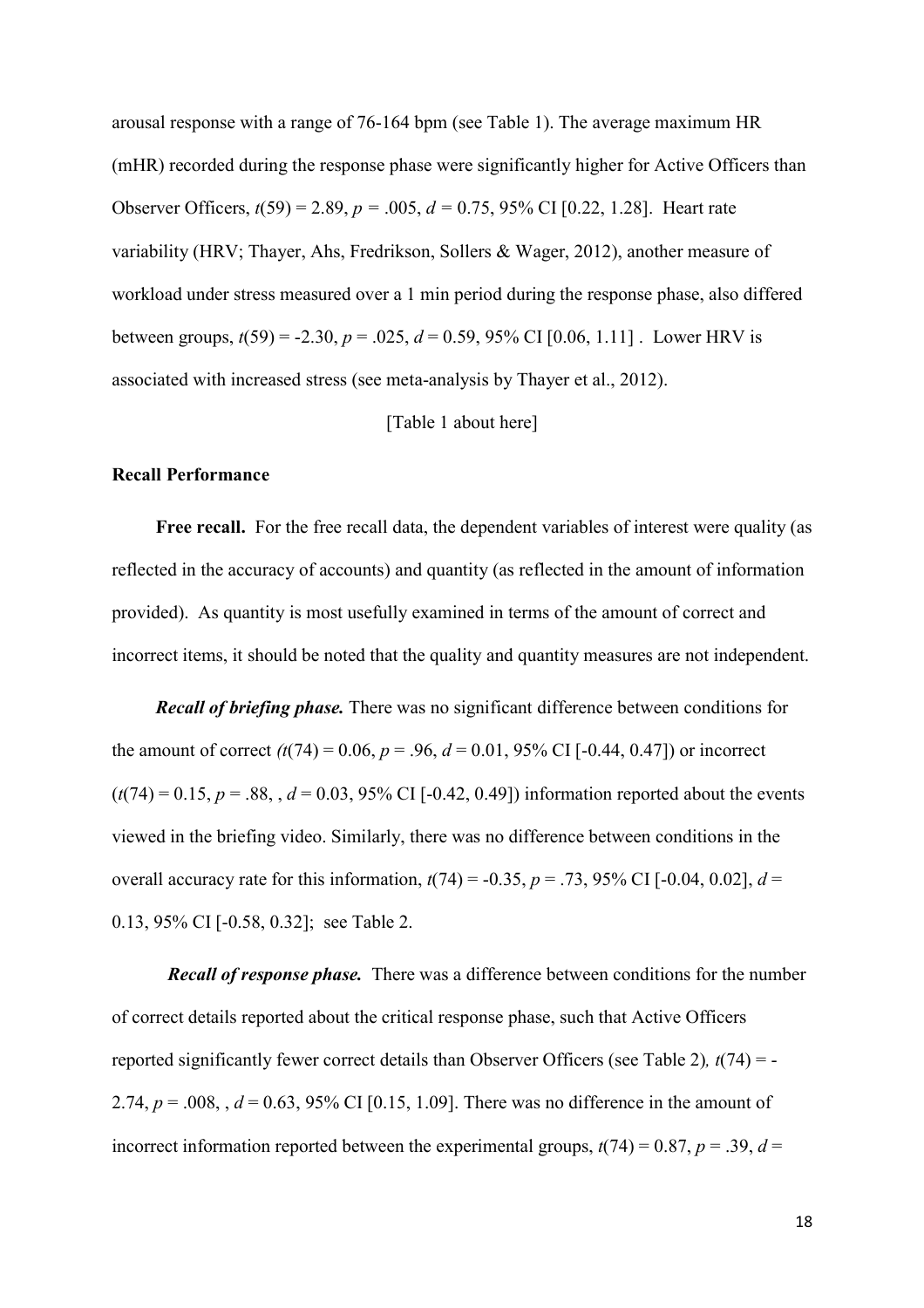0.20, 95% CI [-0.25, 0.66]. The overall accuracy rate did not differ between the groups either,  $t(61) = -1.46$ ,  $p = 0.15$ ,  $d = 0.32$ , 95% CI [-0.77, 0.14].

## [Table 2 here]

## **Integrating Physiological Response and Free Recall Performance**

The analyses suggest a link (i) between the role the officer was assigned to (active vs. observer) and the degree of arousal experienced (using maximum HR as a proxy measure for the peak of that arousal) and (ii) between role and free recall performance, specifically the amount of correct information reported about the response phase. These associations might be formulated as  $X \rightarrow M$  and  $X \rightarrow Y$  respectively in terms of the meditational model  $X \rightarrow M \rightarrow Y$ (where *X* is the independent variable, *Y* is the dependent variable and *M* is the mediating variable; Baron & Kenny, 1986). In line with Baron and Kenny's (1986) recommendations for establishing mediation, we constructed three regression equations. First, regressing maximum HR (mHR) on experimental condition  $(X \rightarrow M)$  was statistically significant,  $\beta = -$ 15.72, 95% CI [-26.77, -4.62], *t*(59) = -2.89, *p* = .005. Second, regressing correct response phase free recall performance on experimental condition  $(X \rightarrow Y)$  was significant,  $\beta = 7.17$ , 95% CI [2.17, 12.34], *t*(74) = 2.74, *p* = .008. Finally, regressing free recall performance on both experimental condition and mHR rendered mHR significant ( $\beta$  = -.18, 95% CI [-.31, -.06],  $t(58) = -2.76$ ,  $p = .008$ ) but not experimental condition,  $\beta = 4.81$ , 95% CI [-1.06, 10.33],  $t(58) = -1.69$ ,  $p = .09$ . The indirect effect of the independent variable (role) on the dependent variable (correct free recall) via the mediator was significant, Sobel Test =  $2.08$ ,  $p = .02$ . Baron and Kenny (1986) state that a variable *M* functions as a mediator when the significant effect of *X* is rendered non-significant after controlling for *M*. Thus, in the current analyses, officer role was related to the degree of arousal experienced during the critical response phase and the effect of role on correct information recalled was mediated by arousal.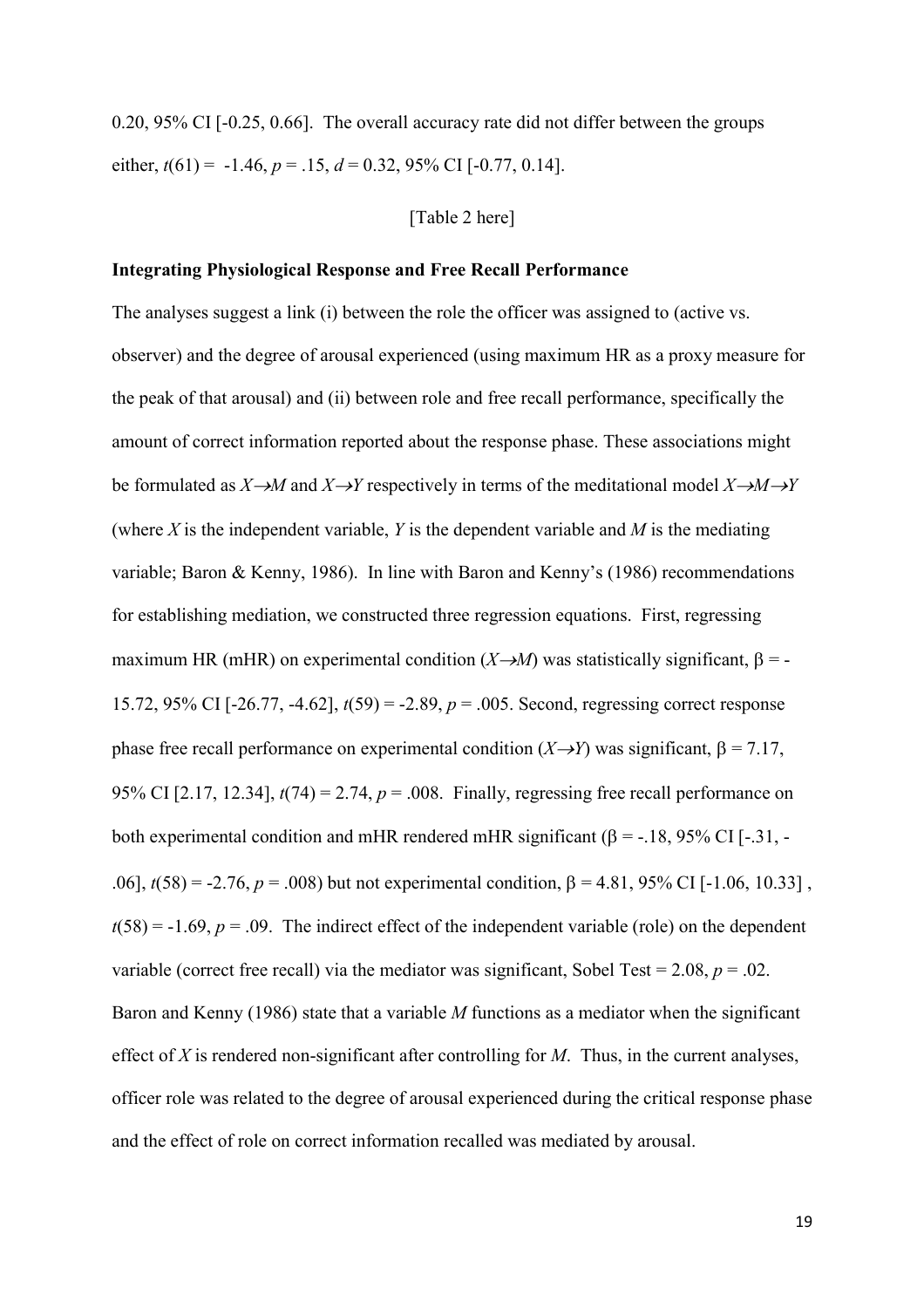Although regressing HRV on experimental condition was statistically significant,  $\beta$  = 10.49, 95% CI [1.41, 19.11], *t*(59) = -2.30, *p* = .025, HRV did not mediate the effect of role on recall. Experimental condition continued to predict free recall performance ( $\beta$  = 7.65, 95% CI [1.52, 14.06],  $t(58) = 2.59$ ,  $p = .012$ , but HRV did not,  $\beta = -.007$ , 95% CI [-.17, .15], *t*(58) = -0.09, *p* = .93 (*see Discussion*).

## **Closed Questions**

The overall accuracy rate for the closed questions was  $57\%$  (*SD* = 11.25) with accuracy ranging from 28%-76% and no difference between conditions although there was a trend to greater accuracy, in terms of overall accuracy rate, in the observer condition (Active  $M = 0.55$ , *SD* = .13, 95% CI [.51, .59]; Observer *M* = .60, *SD* = .08, 95% CI [.57, .62]), *t*(73) = -1.78, *p*  $= .08$ ,  $d = 0.46$ , 95% CI [-0.002, 0.92]. On average, officers wrote a 'Don't Know' response for 17% of the closed questions with no difference between experimental groups in the mean frequency of 'Don't Know' responding,  $(Active M = .19, SD = .11, 95\% \text{ CI} [.16, .23]$ ; Observer *M* = .15, *SD* = .08, 95% CI [.12, .18]), *t*(73) = 1.62, *p* = .11, *d* = 0.42, 95% CI [- 0.05, 0.88]. With respect to 'Don't Know' responses, participants were asked to categorize such responses to one of four categories. Notably, there was a significant effect of Officer Role on the frequency of selection of one of the categories (Category A: *"I didn't report an answer because the information was not present in the event"*; see Table 3).

# [Table 3 here]

**Target questions.** Recall that the target questions were a subset of the closed questions identified by legal and police training advisors as critical from an investigative perspective. For analysis, the average number of correct, incorrect and don't know responses were calculated for each of the three subsets, "Precursor Perpetrator Action", "Officer Response" and "Perpetrator Weapon". For Perpetrator Action and Officer Response, there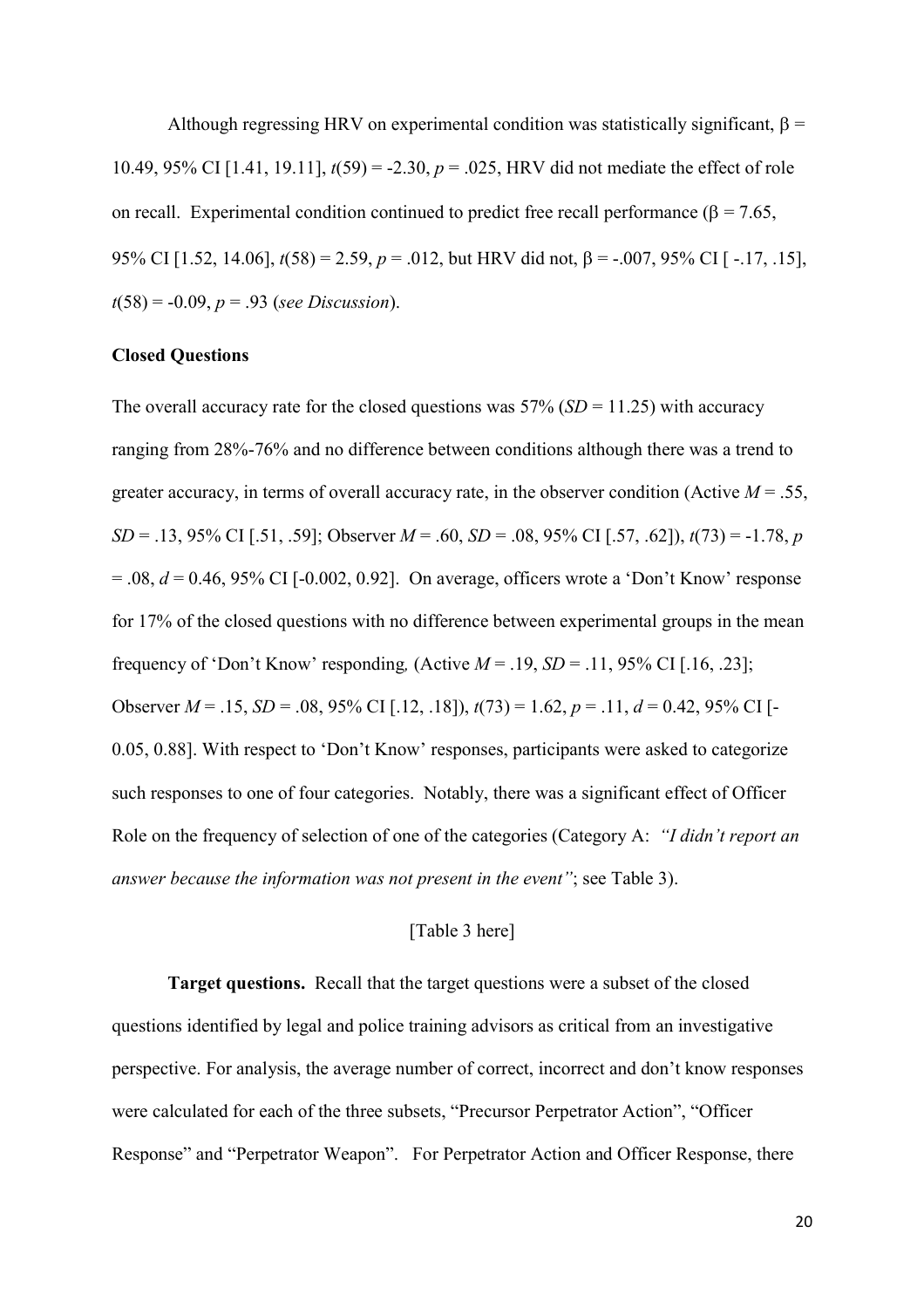were no significant differences between conditions for mean number of correct, incorrect or DK responses (see Table 4*)*.

With respect to questions pertaining to the perpetrator's weapon, there was no difference between conditions for the number of questions answered correctly or with a Don't Know response. However, there was a significant difference between conditions for incorrect responses (see Table 4) and accuracy rate (Active  $M = .55$ ,  $SD = .33$ , 95% CI [.44, .66]; Observer *M* = .71, *SD* = .31, 95% CI [.60, .81]), *t*(73) = 2.13, *p* = .04, *d* = 0.50, 95% CI [0.03, 0.96].

## [Table 4 here]

#### **Memory for Weapon-Related Details**

 Of the 39 participants placed in the role of the Active Officer, 33 of them discharged their weapon during the scenario (85%). We conducted an additional coding of the free recall data to examine how many participants spontaneously reported that the perpetrator pointed a weapon at them/in their direction in response phase (note that the gun had remained in the perpetrators waistband throughout that scene). Overall, 18% of participants spontaneously reported that a gun was pointed at them in the final part of the scenario. There was no association between Officer Role and likelihood of reporting the perpetrator pointing a gun towards the officers in the final scenario: 15% of Active officers and 22% of Observer officers reported seeing a gun in the hands of the perpetrator,  $\chi^2$  < 1.

# **Discussion**

Operationally active witnesses did not differ from their observer counterparts with respect to their recall of the briefing phase encountered prior to immersion in the critical response phase. Recall of the initial briefing phase arguably represents a baseline recall measure as arousal levels would have been equivalent at time of encoding (and our baseline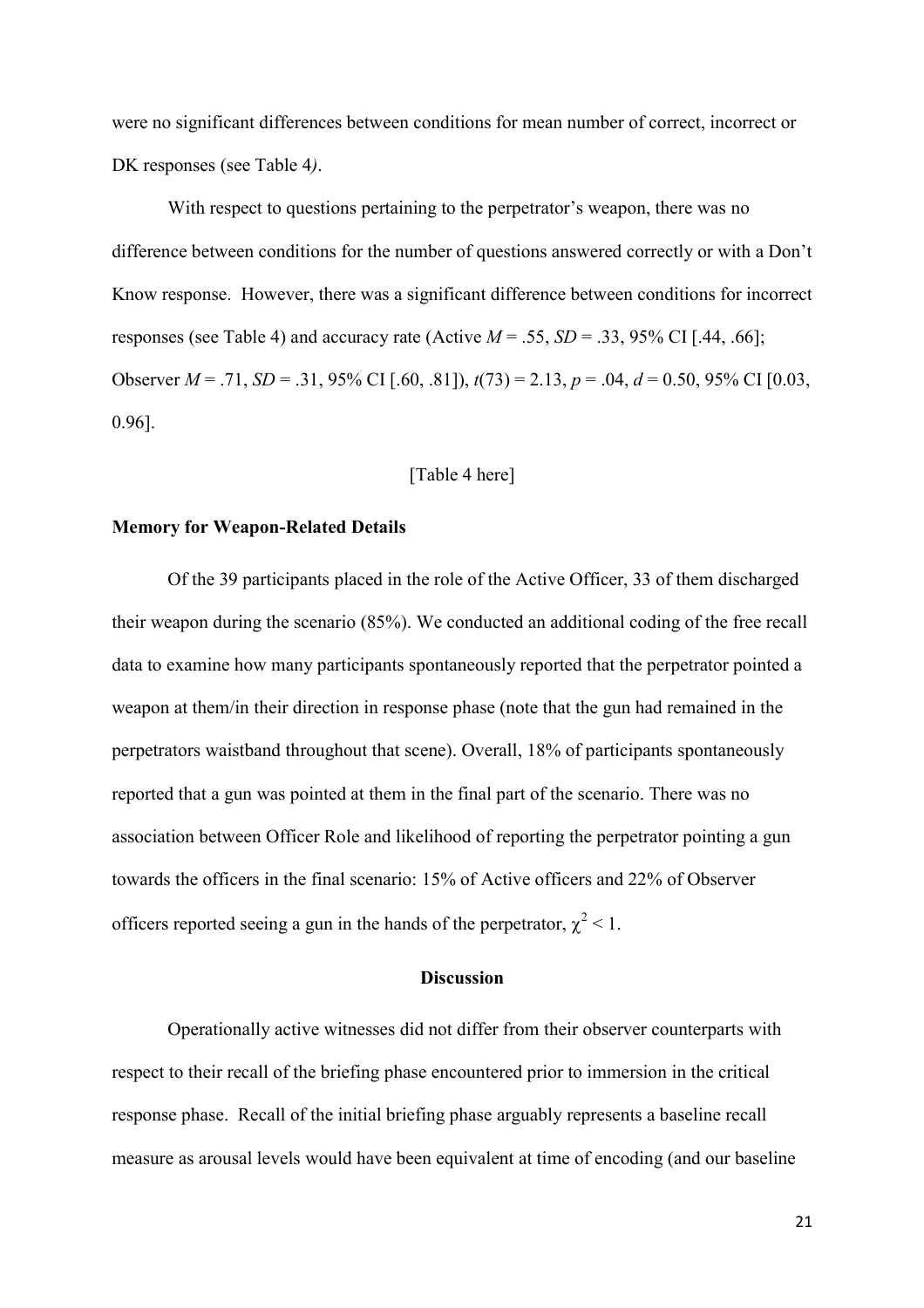heart rate measures suggest there are no other systematic physiological differences between the groups). However, an interesting difference emerged between active and observer officers in their recall of the critical response phase. Operationally active witnesses reported significantly fewer correct details about the scenario than observer witnesses. However, there were no differences, according to role type, in the overall accuracy rate of information reported. Thus, operational witnesses, in free recall tasks at least, were able to sustain the accuracy of their accounts. Indeed, accuracy rates for freely reported information were very high across both operational and non-operational witnesses  $(\geq 92\%)$ . In light of the high profile political, legal and investigative contexts such accounts are evaluated in, the adoption of a conservative reporting strategy is not particularly surprising, and would explain the high levels of accuracy observed here (see Hope et al., 2013 for further discussion of this issue). Nonetheless, that operationally active witnesses reported significantly fewer correct details about the critical response phase than their non-operational observer counterparts is important.

Our physiological data may help account for this finding. Operationally active witnesses showed significantly higher levels of physiological arousal, as marked by higher heart rates and lower HRV, during the critical response phase of the scenario in comparison to their non-operational counterparts. It is noteworthy that significantly different heart rate measures were recorded for active witnesses despite the fact that officers in both active and observer roles were exposed to the same critical scenario and stood side by side while the scenario unfolded. In other words, higher heart rates and lower HRV did not reflect increased *physical* activity – in fact, we deliberately limited the potential for differential physical movement through the enforcement of pre-determined containment positions. Therefore, active witnesses in the current study experienced higher levels of physiological arousal or stress response as a function of the demands of their operational response role.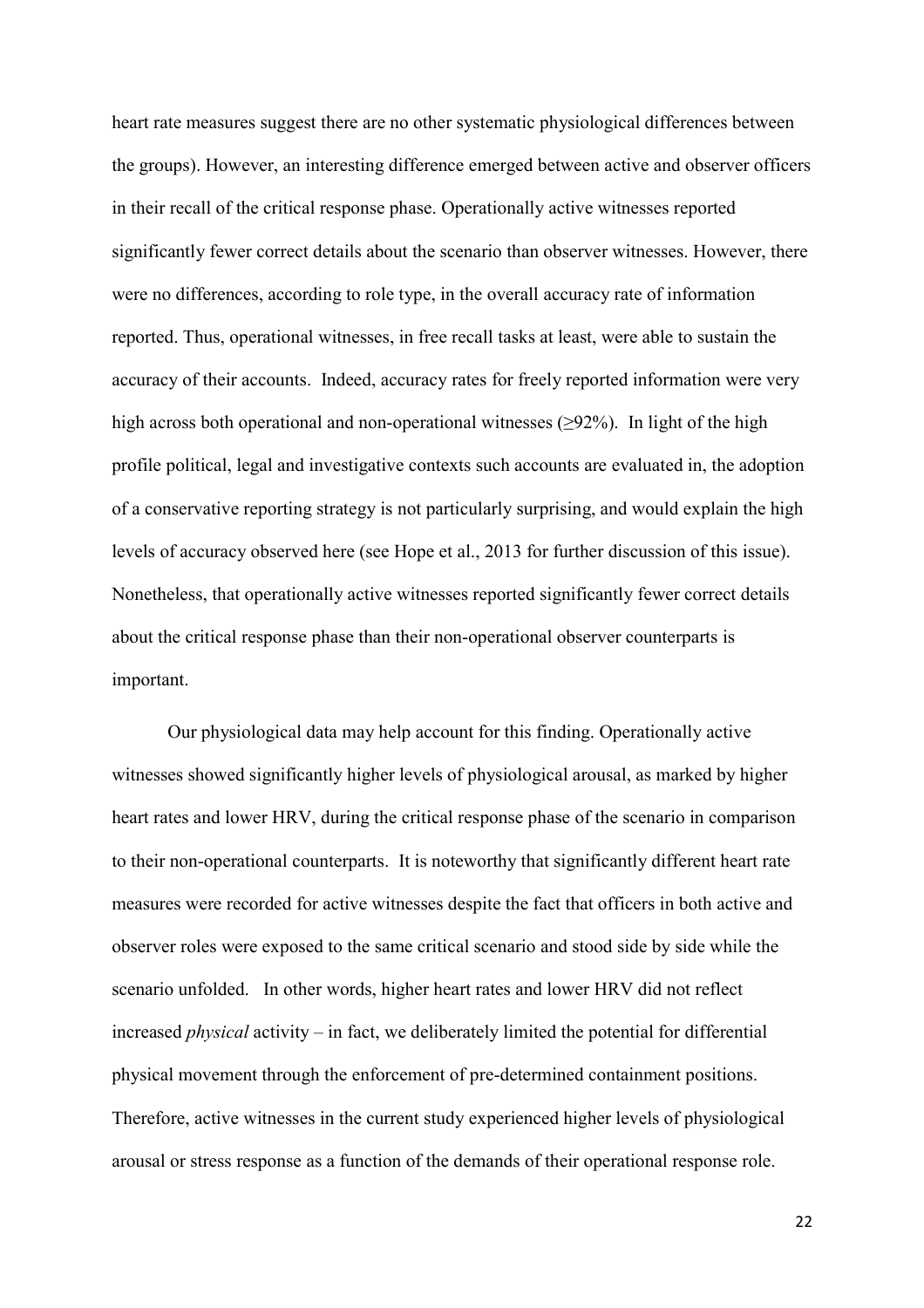Mediational analyses revealed that the observed effects of role on free recall performance were related to level of stress, as indexed by the maximum heart rate recorded during the critical response phase. Thus, while it is important to consider the role of a witness to an event, the degree of arousal experienced is also an important factor. Although heart rate variability recorded during the critical response phase reflected relatively increased stress workload for active witnesses, a similar meditational relationship was not observed. This result can most likely be accounted for by the sampling period for both measurements. Heart rate typically peaked at the critical final moments in the scenario, in the same 2-3 secs, where the perpetrator turned towards the officers (i.e. the point at which 85% of active officer discharged their weapon). As such, the maximum HR measure reflects a specific instantaneous period of elevated stress. Conversely, HRV was calculated, in line with conventions over a longer period during the response phase  $(1 \text{ min}; \text{ see Spierer}, \text{Griffiths } \& )$ Sterland, 2009). As such we would not necessarily expect HRV to mediate recall performance across this longer period. Nonetheless, it is noteworthy that this measure reflected increased stress for the active witnesses across the critical response phase**.**

Although high accuracy rates were obtained for both groups in these free recall reports, requiring officers to respond to closed questions produced a very different pattern of results. Accuracy rates for closed questions were comparatively low for both Active and Observer Officers – the average accuracy rate was  $57%$  meaning that just under half of the questions were answered incorrectly or with a don't know response. More importantly, there was a difference in response accuracy for information pertaining to the perpetrator's weapon (i.e., a legally relevant subset of questions) with active officers significantly more likely to provide incorrect information than observer officers.

These are important findings and, to our knowledge, this is the first study to document a physiological difference between witnesses who have different roles in responding to the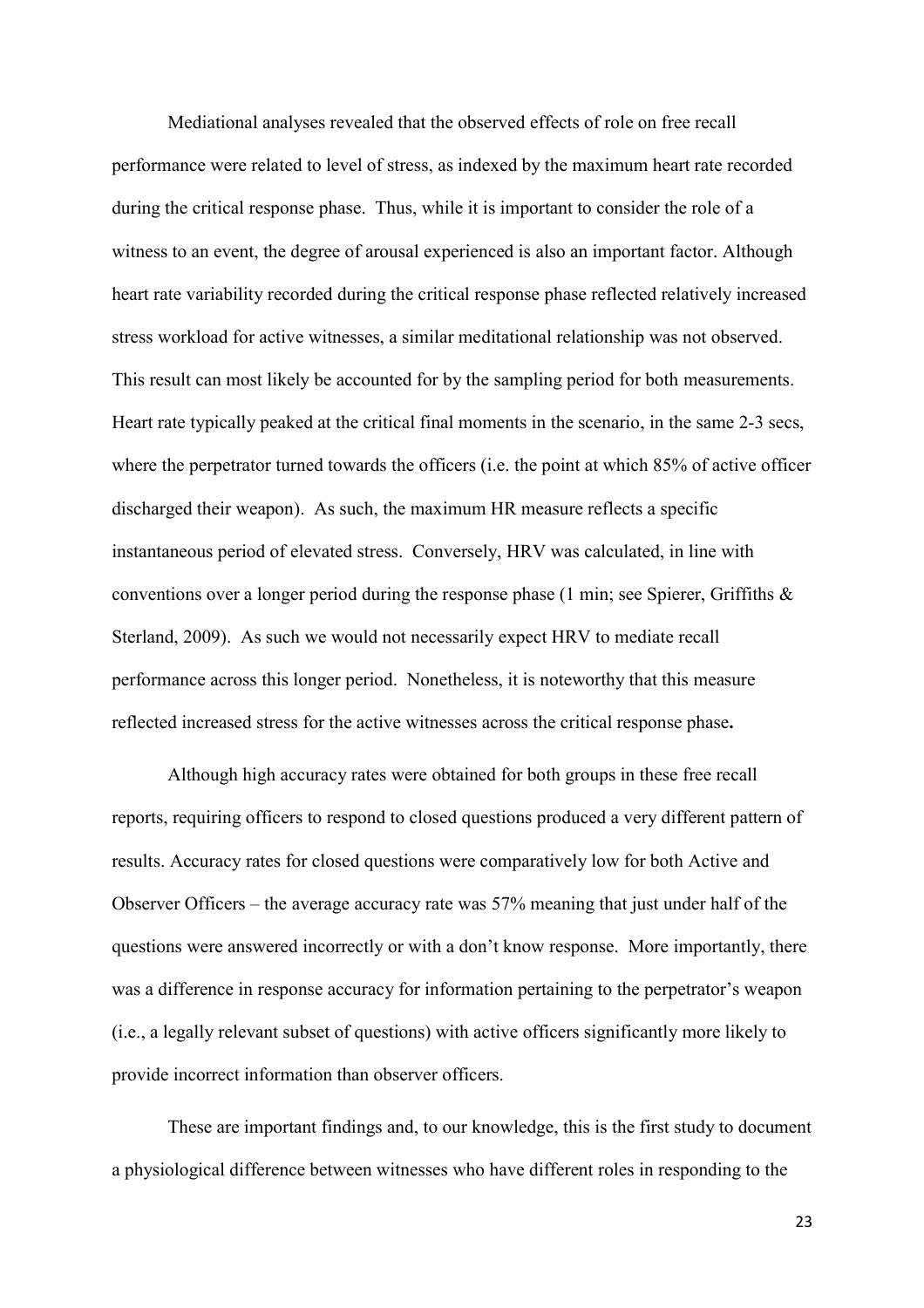same incident, observe that the effect of role operates through an arousal mechanism and demonstrate differences in memory performance for operational versus non-operational witnesses. As such, these findings confirm the merits of considering the role of 'operational witness' when evaluating their statements.

Despite showing a physiological profile consistent with an increased stress response, active officers in the current study clearly did not experience a generalized 'catastrophic failure' of memory (in terms of the overall quantity of information reported). However, consistent with previous findings (e.g., Hope et al., 2013) they did report significantly less correct information than non-operational observer counterparts. Examination of the errors made by active witnesses in response to closed questioning highlights particular areas of vulnerability in their recollection of the incident. Specifically, as illustrated by performance on target questions, the recall performance of active witnesses was significantly impaired, relative to observer officers, for critical information about the weapon in the final moments of their interaction with the perpetrator (i.e., when threat level was greatest). Active witnesses reported less information in their responses to questions about the weapon and their responses were less accurate than observers. Active officers were also more likely than their observer counterparts to categorize their use of a 'don't know' response as "I didn't report an answer *because the information was not present in the event"* which suggests that details of the event were either not encoded in the first place or were no longer accessible*.* At first glance, the findings of the current study appear to be inconsistent with classic 'attentional narrowing' accounts which propose a recall advantage for central or important stimulus information over peripheral information (e.g. Safer, Christianson, Autry, & Osterlund, 1998). However, this would be a premature and likely inaccurate conclusion - particularly in the absence of data for a control, non-arousing version of the scenario. Observer officers in the current study were exposed to the same arousing encounter and displayed elevated heart rates during the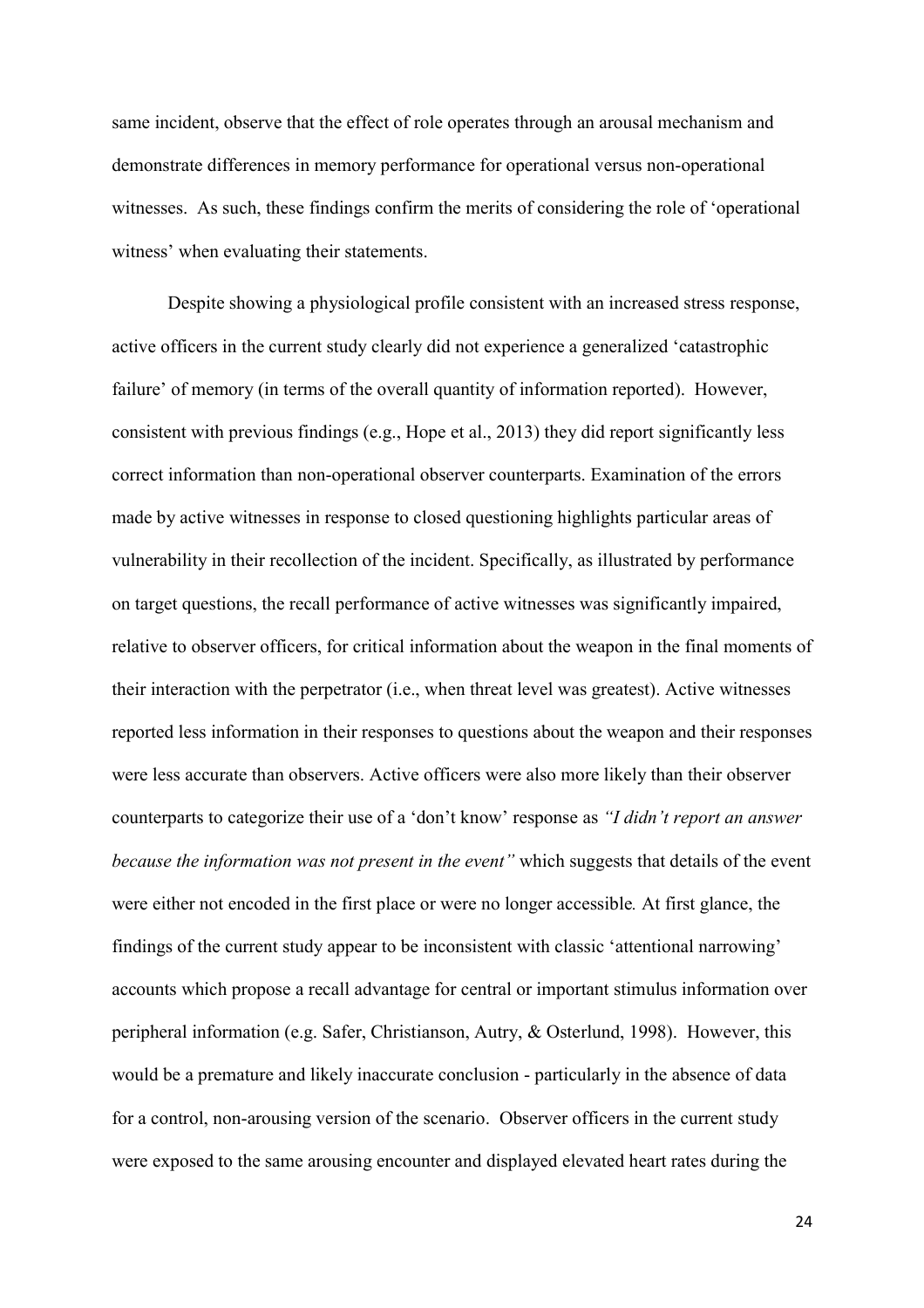critical scenario (averaging 112 bmp) contrasting with their baseline heart rates (averaging 67 bpm). Yet, this group achieved reasonably high accuracy rates for questions pertaining to the weapon, almost certainly a high priority stimulus and focus of attention during the critical response phase. There are a few potential explanations. First, it may be that observers simply did not meet an arousal threshold likely to impair recall. It is worth noting that the average heart rate for observers is close to the 110 bpm threshold beyond which the sympathetic nervous system (SNS) is triggered (cf. the average rate of 126pm for active witnesses which is well beyond this threshold; see Woody & Szechtman, 2011). Therefore, the level of arousal experienced by observers, in the absence of further competing demands, did not necessarily impede the processing of important information in the scene and, thus, the findings are likely to be entirely consistent with previous literature. As such, moderate arousal as a function of merely witnessing a threatening incident was not responsible for reduced recall performance of active witnesses (relative to observers) in the current study. Future research might consider innovative methodological approaches where the meaning of the important stimuli is altered depending on environmental context (e.g. Pickel, 1999) and arousal level to explore these comparisons further for operationally active and nonoperational observer witnesses.

 Operationally active witnesses did not show a recall enhancement for critical stimuli – in fact, relative to observer witnesses, they reported fewer correct details about the critical response phase and had poorer accuracy for questions about the weapon. There are a number of possibilities as to why this might be the case. First, in light of the physiological results, it is possible that active witnesses experienced greater stress responses than their observer counterparts which may have contributed to memory impairment for details of this final phase of the scenario where the threat level (and likely associated stress) was highest. This pattern of results is consistent with the inverted U-shaped curve predicted by arousal theories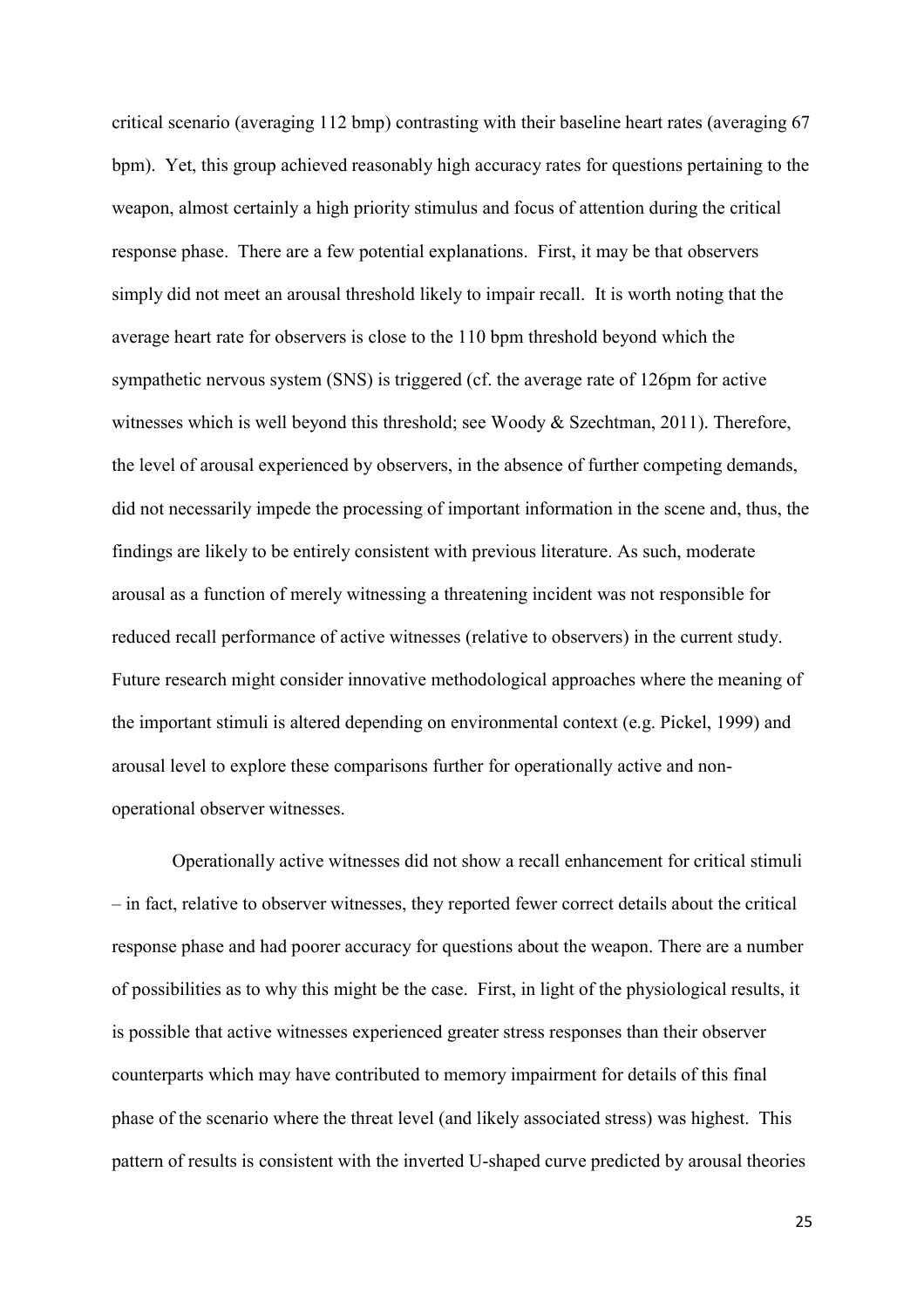to account for performance decrements when moderate stress levels are exceeded (Morley & Farr, 2012). Second, additional cognitive load as a function of response role may have impaired their ability to process information about details of the final scene. This deficit is particularly evident for information pertaining to the fate of the perpetrator's weapon. Given that operational demands were likely to be at their greatest at this moment (i.e. attempts to attenuate immediate lethal threat), these findings are unsurprising and likely reflect reduced information processing resources. Third, the interaction between heightened stress and additional cognitive load associated with responding and attempting to neutralize the threat, may have produced impaired encoding (and/or retention) of details of the scene. As such, our findings are consistent with Morgan and Southwick (2014) who have argued on the basis of data obtained in challenging military training contexts, that memory for stressful events can be vulnerable to error and suggestion - contrary to predictions that emotionally arousing events will be remembered better than neutral events (see also Engelhard, van den Hout & McNally, 2008, Lommen, Engelhard, & van den Hout, 2013; Morgan et al., 2013). In the current study, the increased stress experienced by active witnesses may have led to more generalized processing and resulted in the rapid extraction of gist information (e.g., Payne et al., 2002; see also Qin, Hermans, van Marle, & Fernandex, 2012) that they were able to report accurately in a free recall account, but which was not sufficiently specific to produce accurate detailed information about the weapon when probed by closed questions.

The current data might also be considered in light of compensatory control models (e.g., Hockey, 1997). When processing resources are compromised (e.g., due to threat), individuals make strategic adjustments in the allocation of resources in order to maintain performance on high priority task goals (Hockey, 1997). Such adjustments often produce decrements on secondary tasks or amplify trade-offs (Hockey, 1993; Hockey & Hamilton, 1983). It has typically been assumed, here and in other research, that details associated with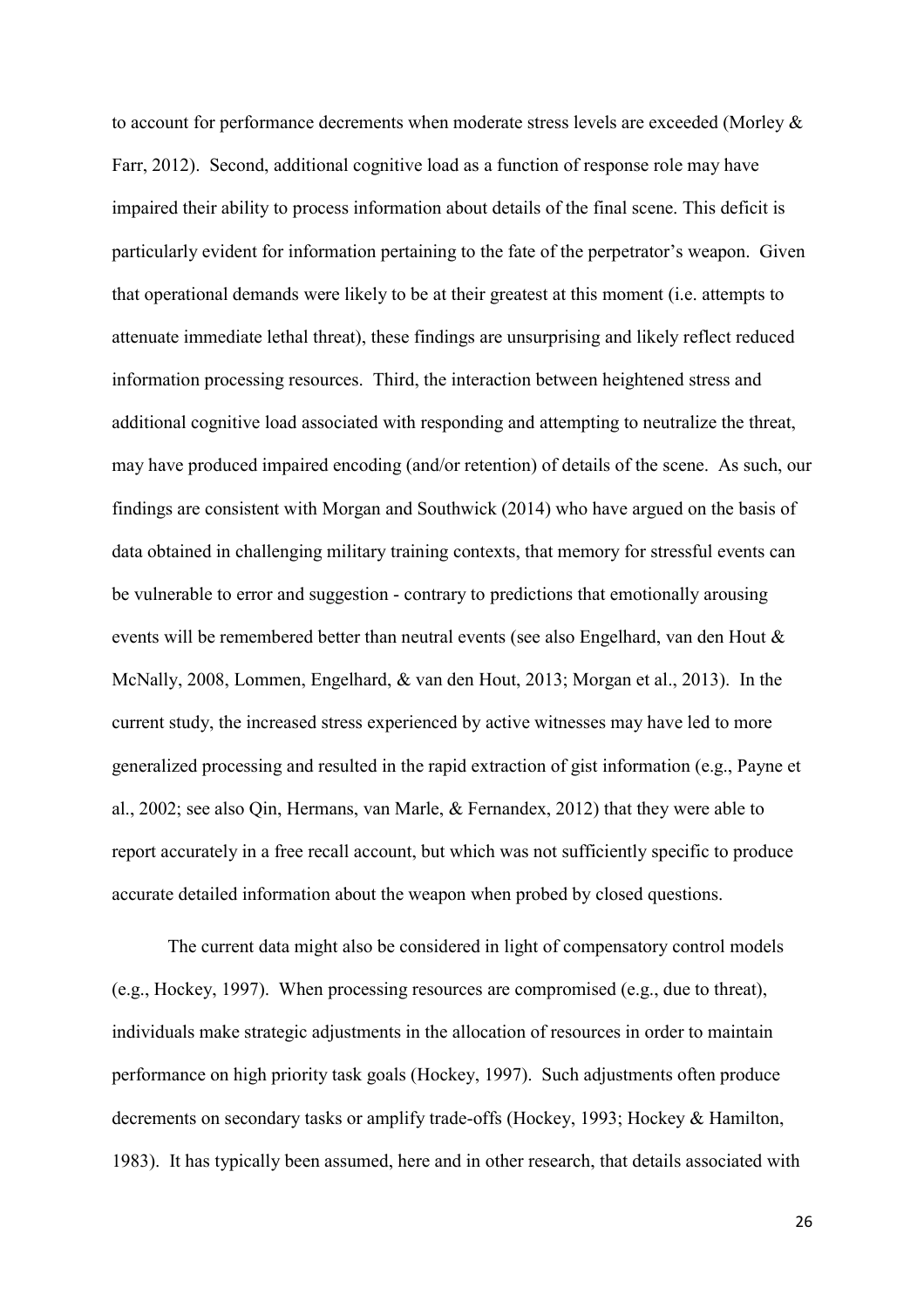a deadly weapon constitute the critical stimuli. However, there are important contextual factors to take into account. First, training guidance on firearms practice (e.g., Armed Policing Authorised Professional Practice, 2013) often recommends aiming to strike central body mass depending on the type of weapon being used and training received, which means that rather than sustaining their attention on a weapon they already know to be present, officers will re-focus their attention on a target's critical mass. Second, it may well be the case that once an officer has committed to a decision to discharge their weapon, other competing priorities take precedence including monitoring the immediate environment for further risk factors, securing the safety of oneself and others and planning the next action. Previous research has documented impaired recall and recognition of a critical (threatening) target individual for officers experiencing reduced processing capacity (as a function of exertion). However, detection and recall of additional risk factors in the environment was not impaired suggesting that attentional resources may have been diverted to risk assessment activities rather than the encoding of an unarmed albeit verbally threatening target (see Hope et al., 2013). A similar explanation may apply here and is consistent with the predictions of the arousal-based competition model (ABC; Mather & Sutherland, 2011). Future research should examine cognitive processing in the aftermath of weapon discharge to elucidate the relative roles of stress, cognitive load and competing priorities in processing an incident and the subsequent impact on memory. Furthermore, researchers (and, by extension, the legal profession and evaluators) may need to a take a more contextual perspective before assuming what constitutes 'critical' stimuli in a scene. As noted by Mather and Sutherland (2011) "priority is determined by bottom-up perceptual salience and top-down relevance"  $(p.19)$ , both of which would have been determined by individuals juggling competing operational demands in the current study.

The finding that 18% of the sample (largely equivalent across both Active and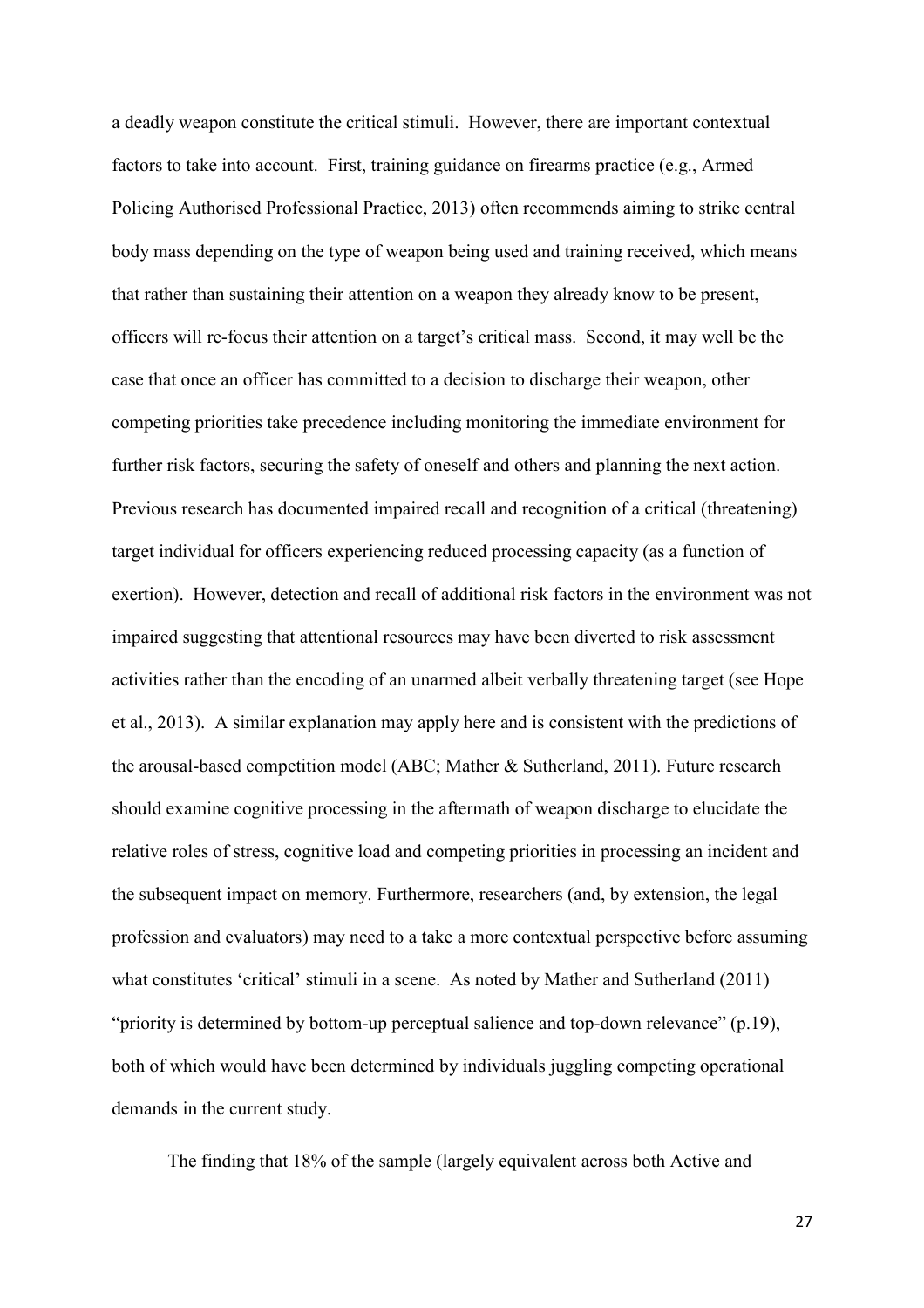Observer witnesses) reported that the perpetrator pointed a weapon at them in the final critical scene is interesting – albeit predicted by expectation-driven processing. It is also consistent Morgan et al.'s finding that soldiers made non-trivial errors for the presence of weapons under stressful conditions (e.g. 27% of soldiers falsely reported that their interrogator wielded a weapon; Morgan et al., 2013). However, there are at least two other potential explanations that might account for this error. The first concerns a relatively simple visual effect comprising two stages – a feed-forward sweep which allows the rapid extraction of features from a visual scene followed by recurrent processing to produce a conscious experience (see Lamme, 2006). It may be that the expectation of a weapon in combination with visual processing under time pressure failed to detect that a weapon was not present, leaving (some) witnesses with the belief that they had in fact seen a weapon without the opportunity to fully process the scene. Alternatively, it may be that the reporting of a weapon simply reflects a reconstructive error in light of outcome knowledge. All officers who reported seeing a weapon pointed at them also discharged their own weapon. Knowing this outcome of their own decision-making, some almost certainly felt under pressure to justify the use of lethal force in a legally consistent manner. This is an interesting distinction that is important for investigators to consider in the evaluation of accounts of firearms incidents. Generally, officers will have made a decision to discharge their weapon as a function of their contemporaneous perception and sense-making at the scene (i.e. "What I think I see/What I think is happening") whereas their account justifying their actions at the scene is likely to be based on retrospective and necessarily reconstructive processes (i.e. "What I think I must have seen/What must have happened"). Just as legal decisions in the aftermath of a shooting are made with the benefit of hindsight and biases associated with the presence of outcome information (Villejoubert, O'Keefe, Alison, & Cole, 2006), officers' post hoc evaluations may be similarly vulnerable to the influence of hindsight and outcome information. In sum,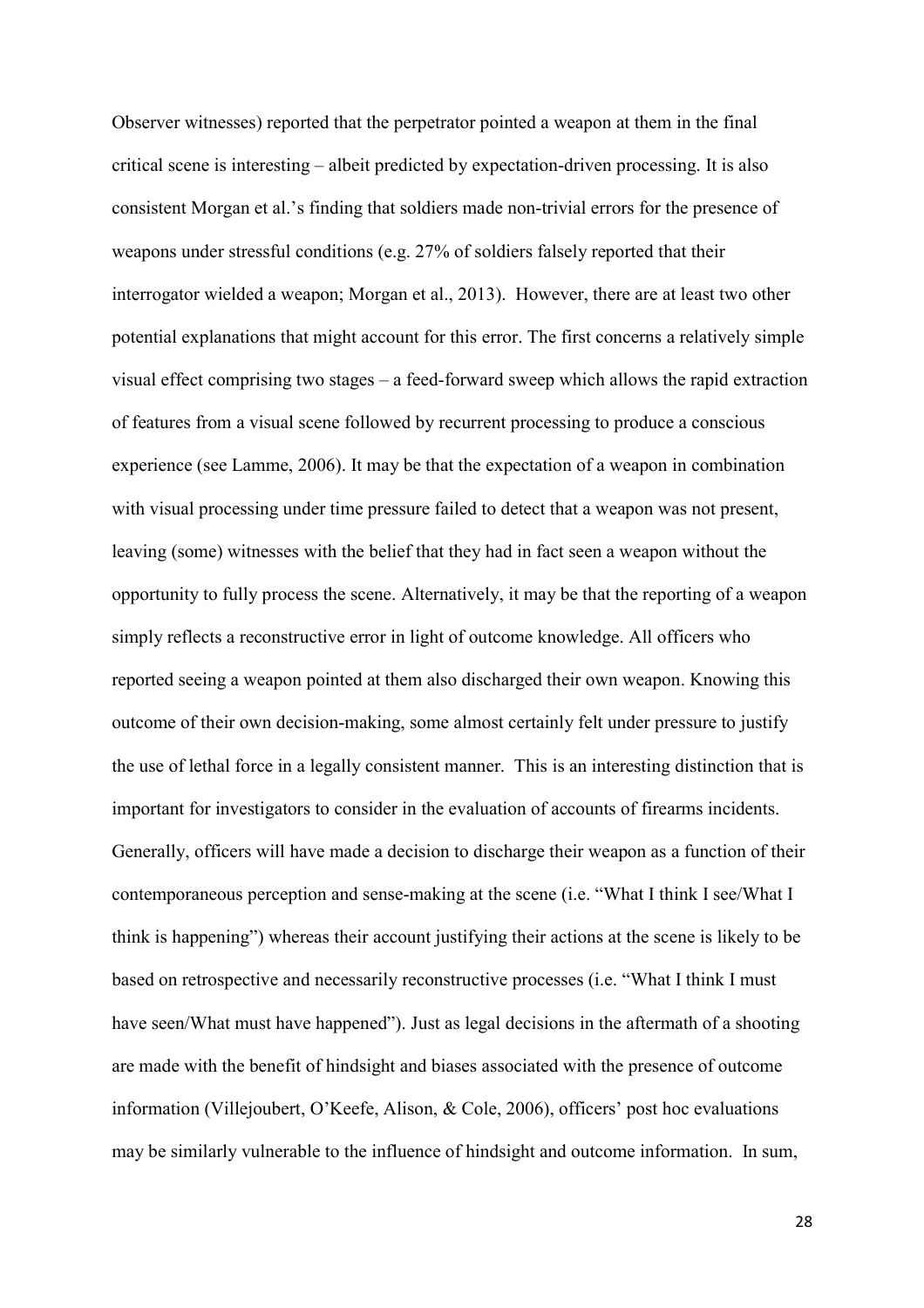it is not possible to determine whether this error reflects a memory distortion or a post hoc justification informed by outcome bias. Similarly, it cannot be easily attributed to attentional phenomena (e.g. 'inattentional blindness'; Chabris, Weinburger, Fontaine & Simons, 2011) in the absence of relevant measurement data - particularly given exposure duration, the error reporting rate, and distribution of the error across active and observer conditions. Nonetheless, during debriefing, officers who had reported seeing a weapon expressed surprise when told that was not possible. Therefore, further research is necessary to disentangle the cognitive and social effects producing this erroneous reporting under stressful conditions. Indeed, the current research only considered the effects of stress at encoding on output. Given the high stakes of real-life shooting investigations, it is reasonable to assume that officers may also experience stress at the reporting stage.

Although officers took part in a challenging, tightly controlled, simulated incident that replicated high-quality training scenarios, the experience was obviously not as dangerous or consequential as a real-world incident involving lethal weapons. Furthermore, we only ran participants in one stimulus event. However, little research in this particular applied context, with the exception of studies conducted by Morgan and his colleagues (2013, 2014) in a military setting, has achieved similar levels of ecological validity (see Hope et al., 2012, 2013 for further discussion of this issue). Our decision to recruit pairs of officers was deliberate to limit any extraneous effects of law enforcement training and experience on recall performance. Of course, it is possible that the performance of the officer designated 'observer' status does not necessarily replicate the performance of a lay, bystander witness. Future research should consider the extent to which expertise or domain knowledge held by operational witnesses contributes to their subsequent recall of incident and explore whether this knowledge can be capitalized on to support retrieval for operational incidents. It should also be noted that the current research involved a single white male target - perpetrator race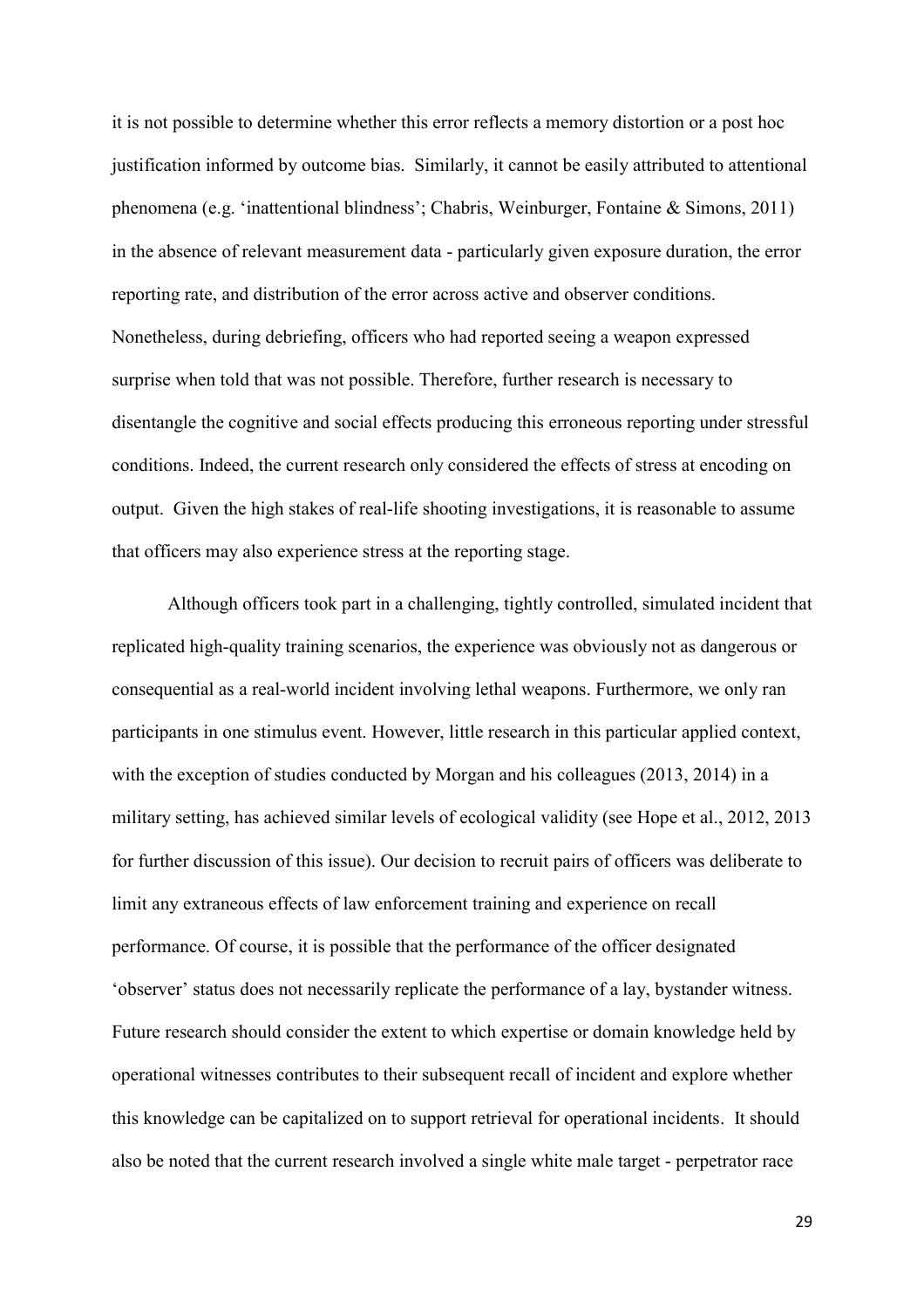was not manipulated and nor was 'decision to shoot' a key dependent variable. Therefore, the current research cannot speak to racial aspects of recent high profile police shootings in the United States, or indeed elsewhere (for recent research on race and shooting behavior, see Cox, Devine, Plant & Schwartz, 2014; Sim, Correll, & Sadler, 2013). Further research, involving high fidelity simulations and methodologically rigorous experimental designs, is needed to examine the determinants of decisions to shoot in diverse policing contexts. Finally, as is common in research investigating eyewitness recall, our analytical approach necessitated a number of statistical tests, which can increase the likelihood of Type I (familywise) error. For this reason, our interpretation of our results relies heavily on measures of effect size, rather than solely the statistical significance of any finding.

Through examining the performance of witnesses who, by virtue of their duty, are required not only to witness but also to react and respond under stressful conditions, the current research constitutes an important and timely contribution both to the psychological literature and wider policy concerns in legal and investigative contexts. To date, little research has systematically examined the recall of officers for challenging or threatening operational incidents, particular those involving use of lethal force. Yet, the investigation of such incidents constitutes a major and high profile task both for police forces and external agencies such as the Independent Police Complaints Commissions (IPCC) established in the UK under the Police Reforms Act 2002. Internationally, such investigations are typically high profile, attracting both public and media attention, and have serious consequences for the officers involved (Goodwill et al., 2009). Thus, the development of evidence-based policy and investigative practice is critical. The current results document the vulnerability of memory in this context and highlight the need for well-informed approaches to eliciting information from operationally active witnesses.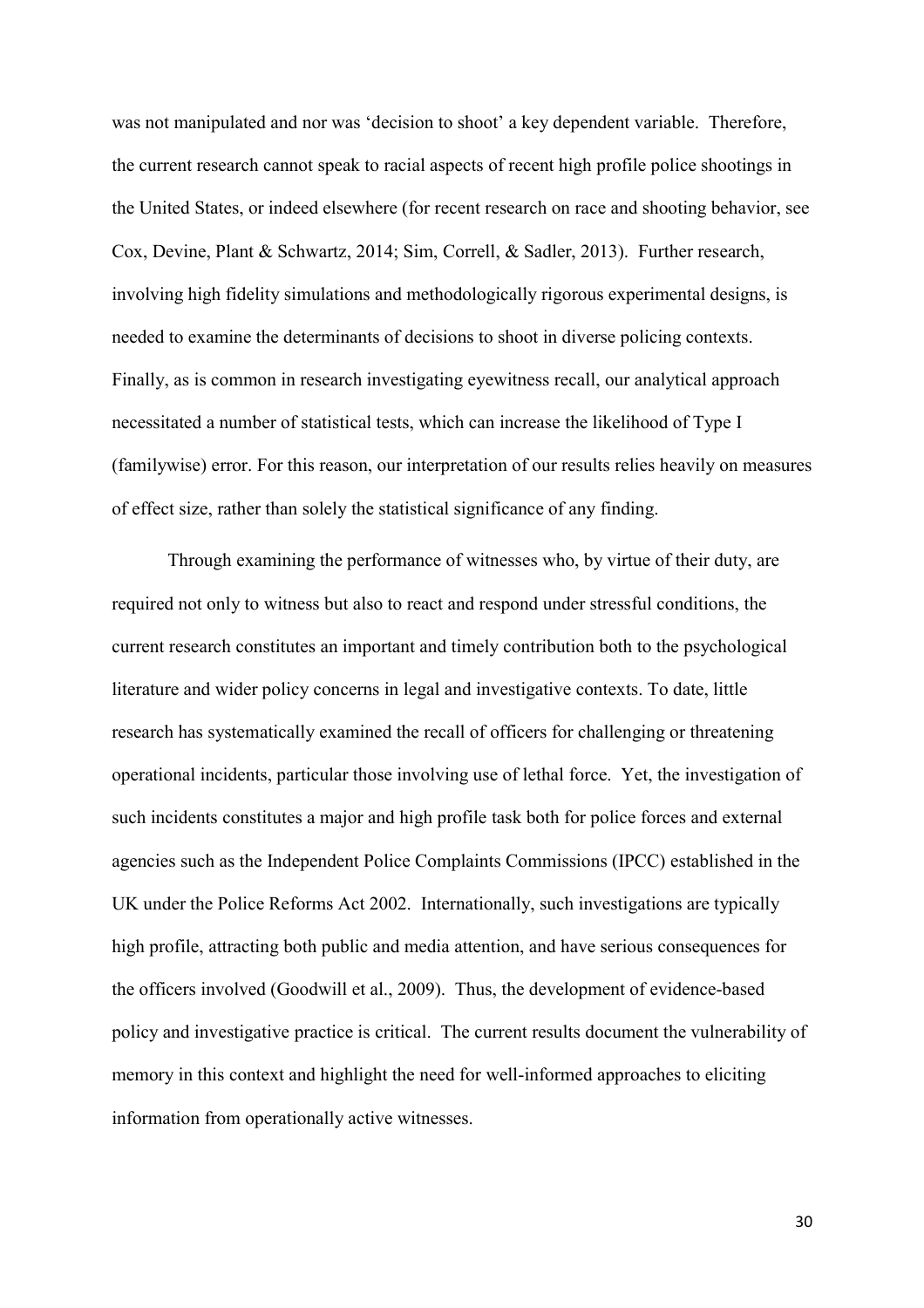#### **References**

- Adolphs, R., Tranel, D., & Buchanan, T. W. (2005). Amygdala damage impairs emotional memory for the gist but not the details of complex stimuli. *Nature Neuroscience, 8*, 512-518.
- Akinola, M., & Mendeds, W. B. (2012). Stress-induced cortisol facilitates threat-related decision making among police. *Behavioral Neuroscience, 126,* 167-74. DOI: 10.1037/a0026657
- Alferes, V. R. & Kenny, D. A. (2009). SPSS programs for the measurement of nonindependence in standard dyadic designs. *Behavior Research Methods, 41,* 47-54. DOI: 10.3758/BRM.41.1.47
- Alpert, G. P. (2009). Interpreting police use of force and the construction of reality. *Criminology & Public Policy, 8,* 111-115. DOI:10.1111/j.1745-9133.2009.00536.x
- ACPO (Association of Chief Police Officers; 2011). Manual of Guidance on the Management, Command and Deployment of Armed Oficers (Third Edition). Downloaded from:

http://www.acpo.police.uk/documents/uniformed/2011/201111MCDofAO3.pdf

- Armed Policing Authorised Professional Practice (2013). Downloaded from: http://www.app.college.police.uk/app-content/armed-policing/?s=
- Banks, J. B., Tartar, J. L., & Welhaf, M. (2014). Where's the impairment: An examination of factors that impact sustained attention following a stressor. *Cognition and Emotion, 28,*  856-66. DOI: 10.1080/02699931.2013.857643
- Baron, R. M., & Kenny, D. A. (1986). The moderator-mediator variable distinction in social psychological research: Conceptual, strategic and statistical considerations. *Journal of Personality and Social Psychology, 51,* 1173-1182. DOI: 10.1037/0022-3514.51.6.1173

Benton, T. R., Ross, D. F., Bradshaw, E., Thomas, & W. N., Bradshaw, G. S. (2006)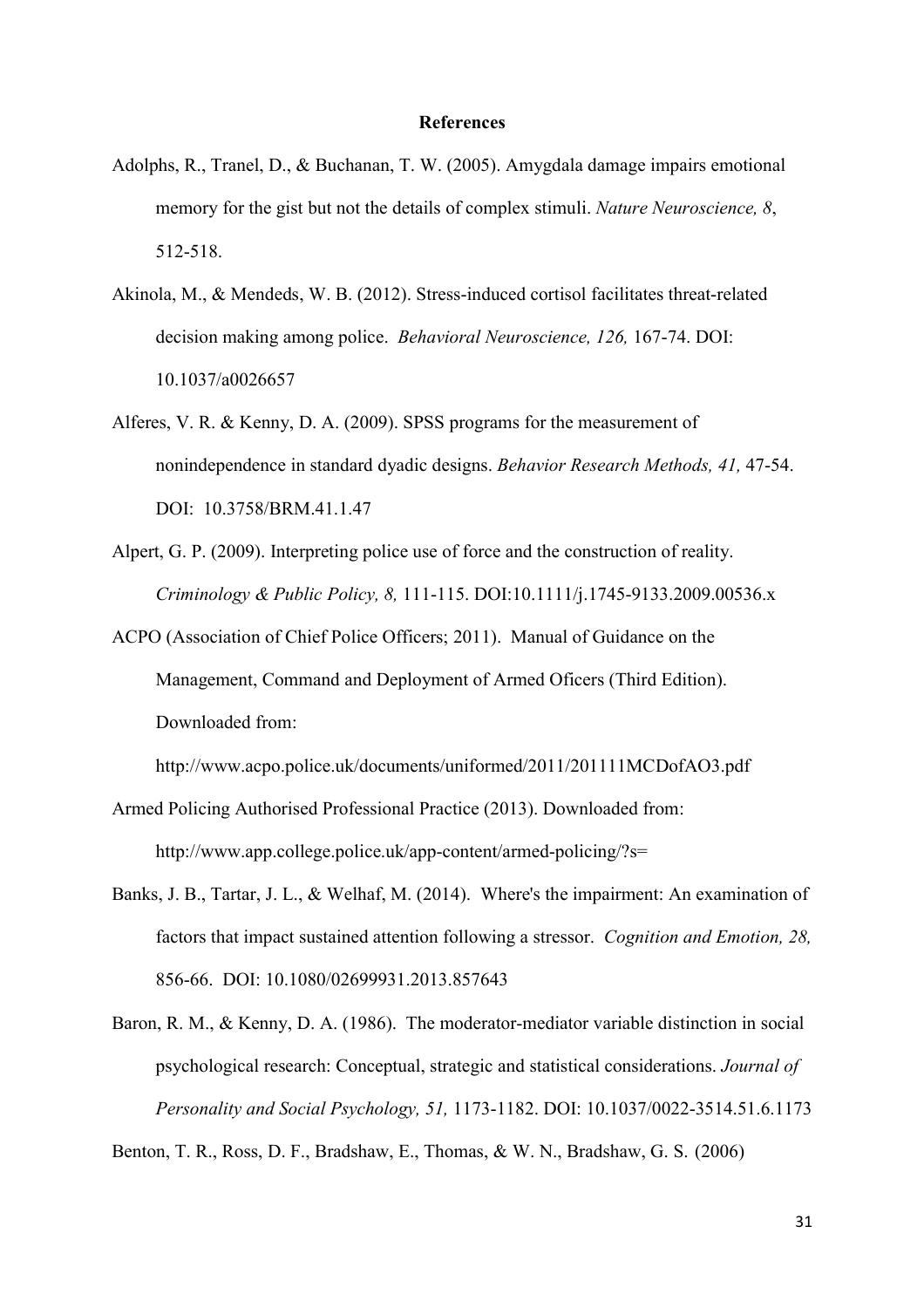Eyewitness memory is still not common sense: comparing jurors, Judges and Law Enforcement to eyewitness experts. *Applied Cognitive Psychology 20,* 115 – 129. DOI: 10.1002/acp.1171

- Betts, K. R., & Hinsz, V. B. (2013). Strong Shared representations Promote Schema-Consistent Memory Errors in Groups. *Group Processes and Intergroup Relations, 16,*  6734-751. DOI: 10.1177/1368430213486206
- Braidwood, T. R. (2010). Why? The Robert Dziekanski Tragedy: Braidwood Commmission on the Death of Robert Dziekanski (B.C.). ISBN 978-0-7726-6252-1. Downloaded on  $6<sup>th</sup>$  July 2011: http://www.braidwoodinguiry.ca/report/P2Report.php
- Clark, R. C. (2008). *Building Expertise: Cognitive Methods for Training and Performance Improvement.* San Francisco: John Wiley & Sons.
- Conway, M. A. (2012). Ten things the law and others should know about human memory. In L. Nadel & W. Sinnott-Armstrong (Eds.), *Memory and Law*, (pp.359-372). New York: Oxford University Press.
- Cox, W. T. L., Devine, P. G., Plant, E. A., & Schwartz, L. L. (2014). Towards a comprehensive understanding of officers' shooting deicisons: No simple answers to this complex problem. *Basic and Applied Social Psychology, 36,* 356-364. DOI: 10.1080/01973533.2014.923312.
- Davis, D., & Loftus, E. F. (2009). Expectancies, emotion and memory reports of visual events: Applications in the legal system. In J. R. Brockmole (Ed.)., *The Visual World in Memory (178-214)*. Psychology Press.
- Deffenbacher, K. A., Bornstein, B. H., Penrod, S. D., & McGorty, E. K. (2004). A metaanalytic review of the effects of high stress on eyewitness memory. *Law and Human Behavior, 28,* 687-706. DOI: 10.1007/s10979-004-0565-x

De Kloet, E. R., Vreugdenhil, E., Oitzl, M. S., & Joels, M. (1998). Brain corticosteroid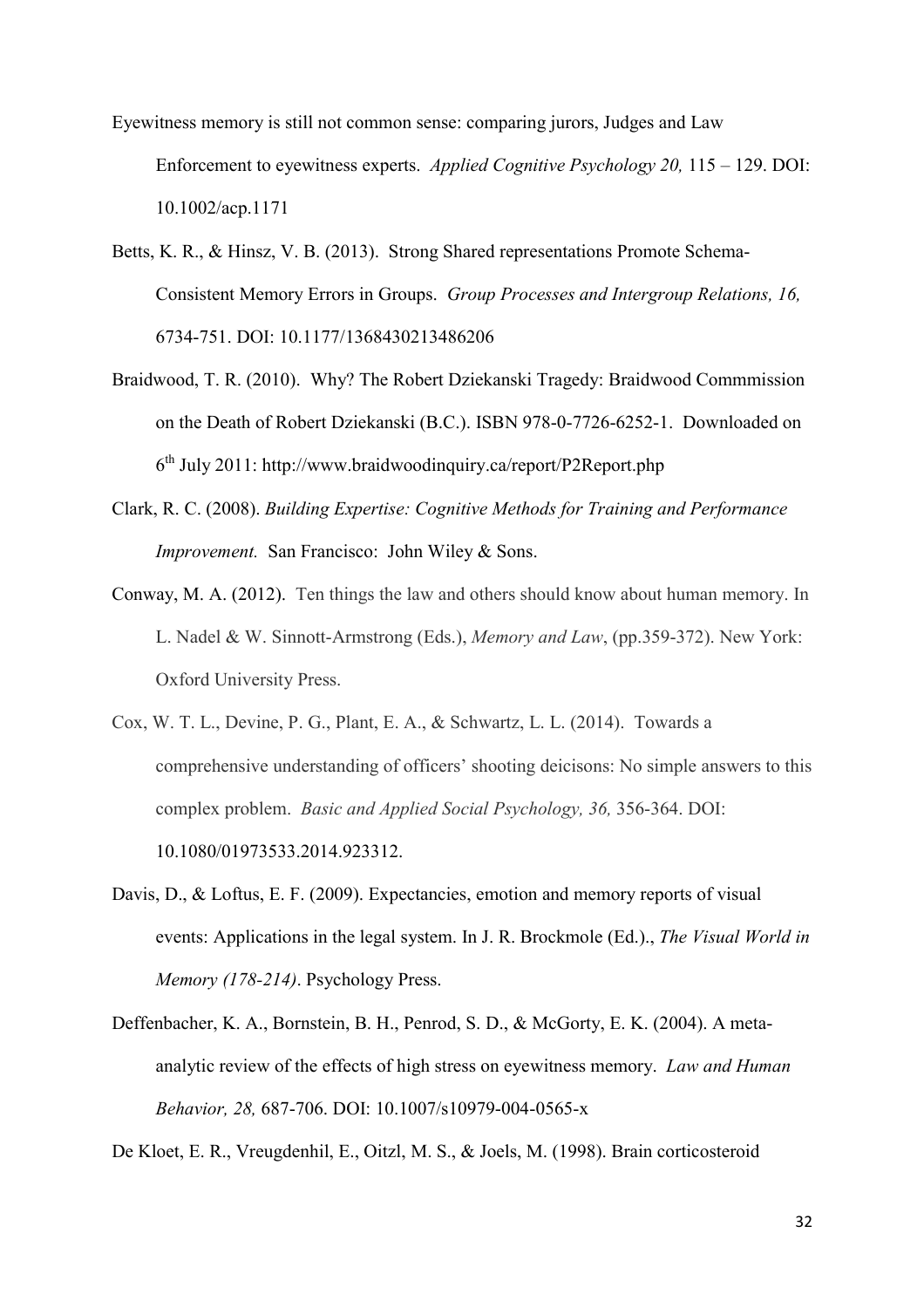receptor balance in health and disease. *Endocrine Review, 19,* 269-301.

- De Quervain, D. J., Roozendaal, B., Nitsch, R. M., McGaugh, J. L., & Hock, C. (2000). Acute cortisone administration impairs retrieval of long-term declarative memory in humans. *Nature Neuroscience, 3,* 313-314. DOI: 10.1038/73873
- Dodd, V. & Travis, A. (14 January 2014). "Mark Duggan police must stop refusing to be interviewed, says IPCC head". Downloaded from:
- http://www.theguardian.com/uk-news/2014/jan/14/mark-duggan-police-must-talk-says-ipcc
- Easterbrook, J. A. (1959). The effect of emotion on cue utilization and the organization of behaviour. *Psychological Review, 66,* 183–201. DOI: 10.1037/h0047707
- Eberhardt, J. L., Goff, P. A., Purdie, V. J., & Davies, P. G. (2004). Seeing Black: race, crime, and visual processing. *Journal of Personality and Social Psychology, 87*, 876-893. DOI: 10.1037/0022-3514.87.6.876
- Engelhard, I. M., van den Hout, M. A, & McNally, R. J. (2008). Memory inconsistency for traumatic events in Dutch soldiers deployed to Iraq. *Memory, 16*, 3–9. DOI: 10.1080/09658210701334022
- Eyre, M. & Alison, L. (2007). To decide or not to decide: decision making and decision avoidance in critical incidents. In D. Carson , R. Milne , F. J. Pakes , K. Shalev and A. Shawyer (eds.), *Applying Psychology to Criminal Justice,* pp. 211–32. Chichester: Wiley.
- Fisher, R.P., & Geiselman, R.E. (1992). *Memory enhancing techniques for investigative interviewing: The Cognitive Interview.* Springfield III: Charles C. Thomas.
- Goodwill, A.M., Alison, L.J. & Humann, M., Francis, A. & Villejoubert, G. (2010). The impact of outcome knowledge, role and quality of information on the perceived legitimacy of lethal force decisions in counter terrorism operations. *Behavioral Sciences & the Law, 28,* 337-350.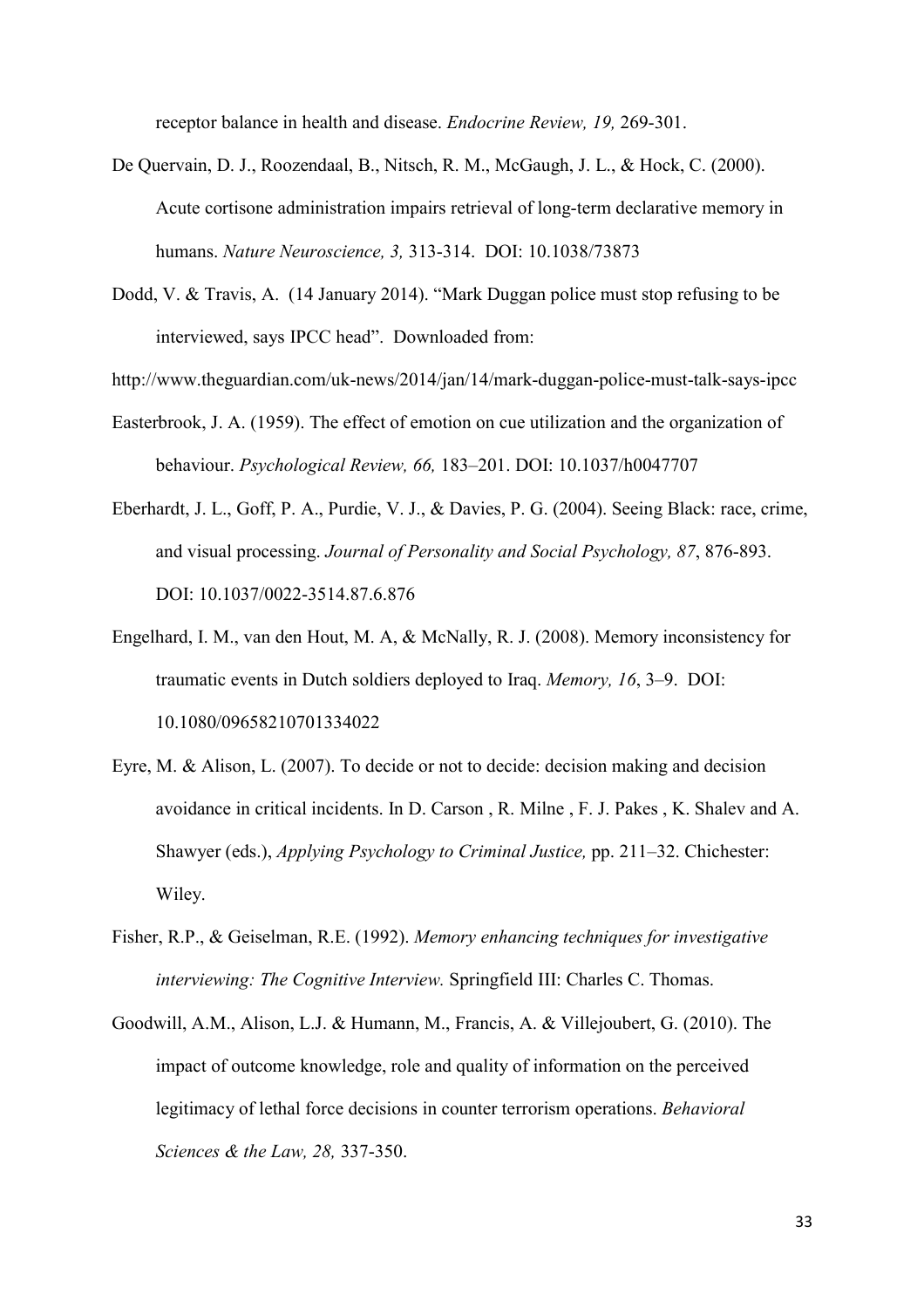- Healy, A. F., Kole, J. A. & Bourne, L. E. (2014). Training principles to advance expertise. *Frontiers in Psychology, 5, 131.* DOI: 10.3389/fpsyg.2014.00131
- Heaton-Armstrong, A., & Wolchover, D. (April, 1993). Knocking heads together. *Counsel, 14-15.*
- Heaton-Armstrong, A., & Wolchover, D. (January, 2009). Conferring at the crossroads. *Counsel, 18.*
- Hockey, G. R. J. (1993). Cognitive-energetical control mechanisms in the management of work demands and psychological health. In A. D. Baddeley  $\&$  L. Weiskrantz (Eds.), *Attention, Selection. Awareness and Control: A Tribute to Donald Broadbent.* Oxford: Oxford University Press.
- Hockey. G. R. J. (1997). Compensatory control in the regulation of human performance under stress and high workload: A cognitive-energetical framework. *Biological Psychology, 45*, 73-93.
- Hockey, G. R. J., & Hamilton, P. (1983) The cognitive patterning of stress. In G.R.J. Hockey (Ed.). *Stress and fatigue in human performance*. New York: Wiley.
- Hope, L., Lewinski, W., Dixon, J., Blocksidge, D. & Gabbert, F. (2012). Witnesses in action: The effect of physical exertion on recall and recognition. *Psychological Science, 23,* 386-390.
- Hope, L., Gabbert, F & Fraser, J. (2013). Post incident conferring by law enforcement officers: Do discussions affect beliefs and accuracy? *Law & Human Behavior. 37,117- 27.* DOI: 10.1037/lhb0000019
- Kenny, D. A., Kashy, D. A., & Cook, W. L. (2006). *Dyadic Data Analysis.* New York: The Guilford Press.
- Kleider, H. M., Pezdek, K. Goldinger, S. D., & Kirk, K. A. (2008). Schema-driven source misattribution errors: Remembering the expected from a witnessed event. *Applied*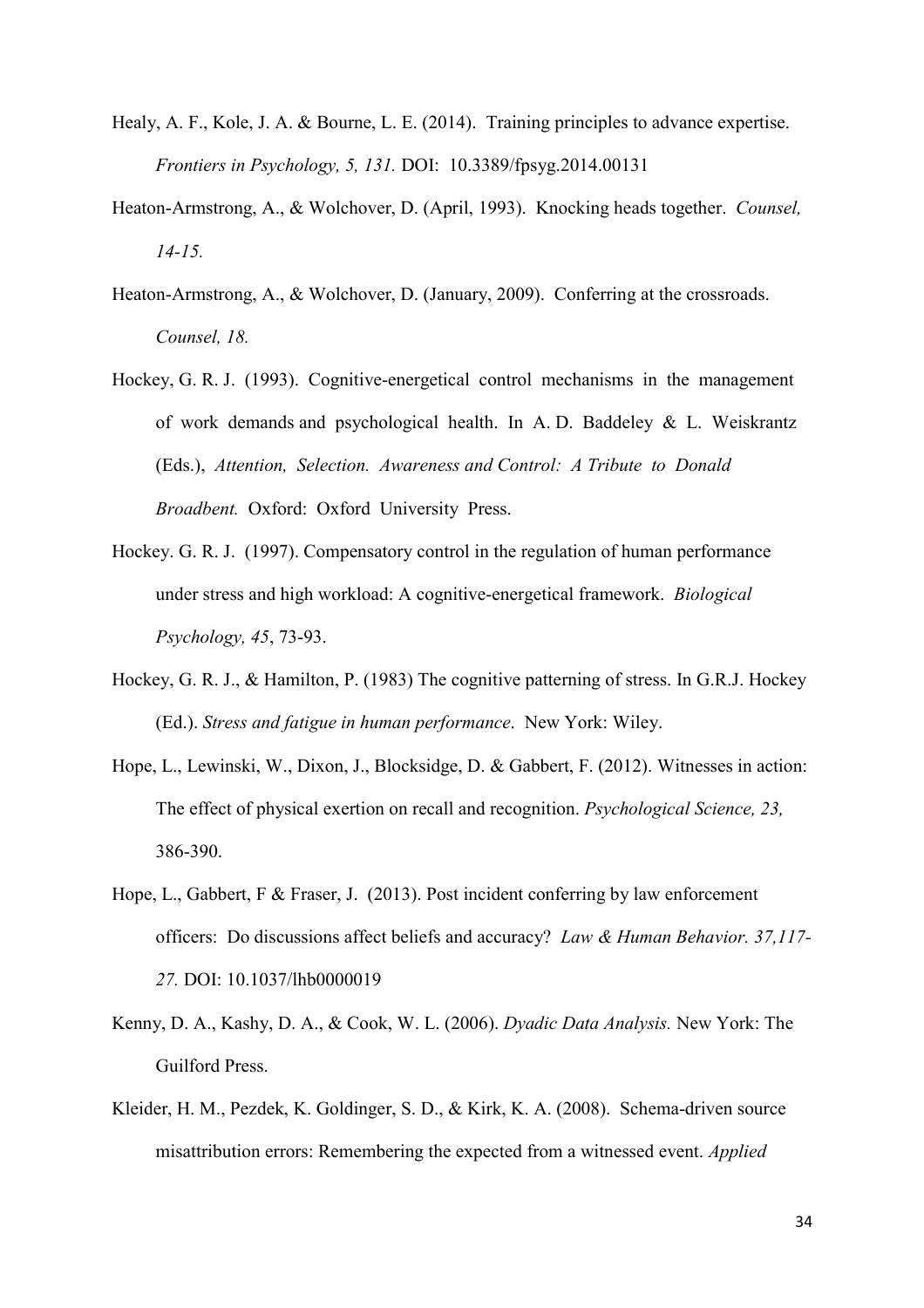*Cognitive Psychology, 22*, 1-20. DOI: 10.1002/acp.1361

- Klein, G. A. (1998). *Sources of power: How people make decisions.* MIT Press, Cambridge, Mass.
- Kruglanski, A. W., & Freund, T. (1983). The freezing and un-freezing of layinferences:
- Effects of impressional primacy, ethnic stereotyping and numerical anchoring. *Journal of Experimental Social Psychology*, *19*, 448-468. DOI: 10.1016/0022-1031(83)90022-7
- Kuhlmann, S., Piel, M., & & Wolf, O. T. (2005). Impaired memory retrieval after psychosocial stress in healthy young men. *Journal of Neuroscience, 25,* 2977–2982. DOI: 10.1523/JNEUROSCI.5139-04.2005
- Lamb, M. E., Orbach, Y., Hershkowitz, I., Esplin, P. W., & Horowitz, D. (2007). A structured forensic interview protocol improves the quality and informativeness of investigative interviews with children: A review of research using the NICHD Investigative Interview Protocol. *Child Abuse and Neglect, 31,* 1201-1231. 10.1016/j.chiabu.2007.03.021
- Lamme, V. A. F. (2006). Towards a true neural stance on consciousness. *Trends in Cognitive Science, 10*, 494-501. DOI: 10.1016/j.tics.2006.09.001
- Landis, J. R., Koch, G. G. (1977). The measurement of observer agreement for categorical data. *Biometrics, 33,* 159-174. DOI: 10.2307/2529310
- Leach, J., & Ansell, L. (2008). Impairment in attentional processing in a field survival environment. *Applied Cognitive Psychology, 22,* 643-652. DOI: 10.1002/acp.1385
- Leach, J., & Griffith, R. (2008). Restrictions in working memory capacity during parachuting: A possible cause of 'no pull' fatalities. *Applied Cognitive Psychology, 22,*  147-157. DOI: 10.1002/acp.1364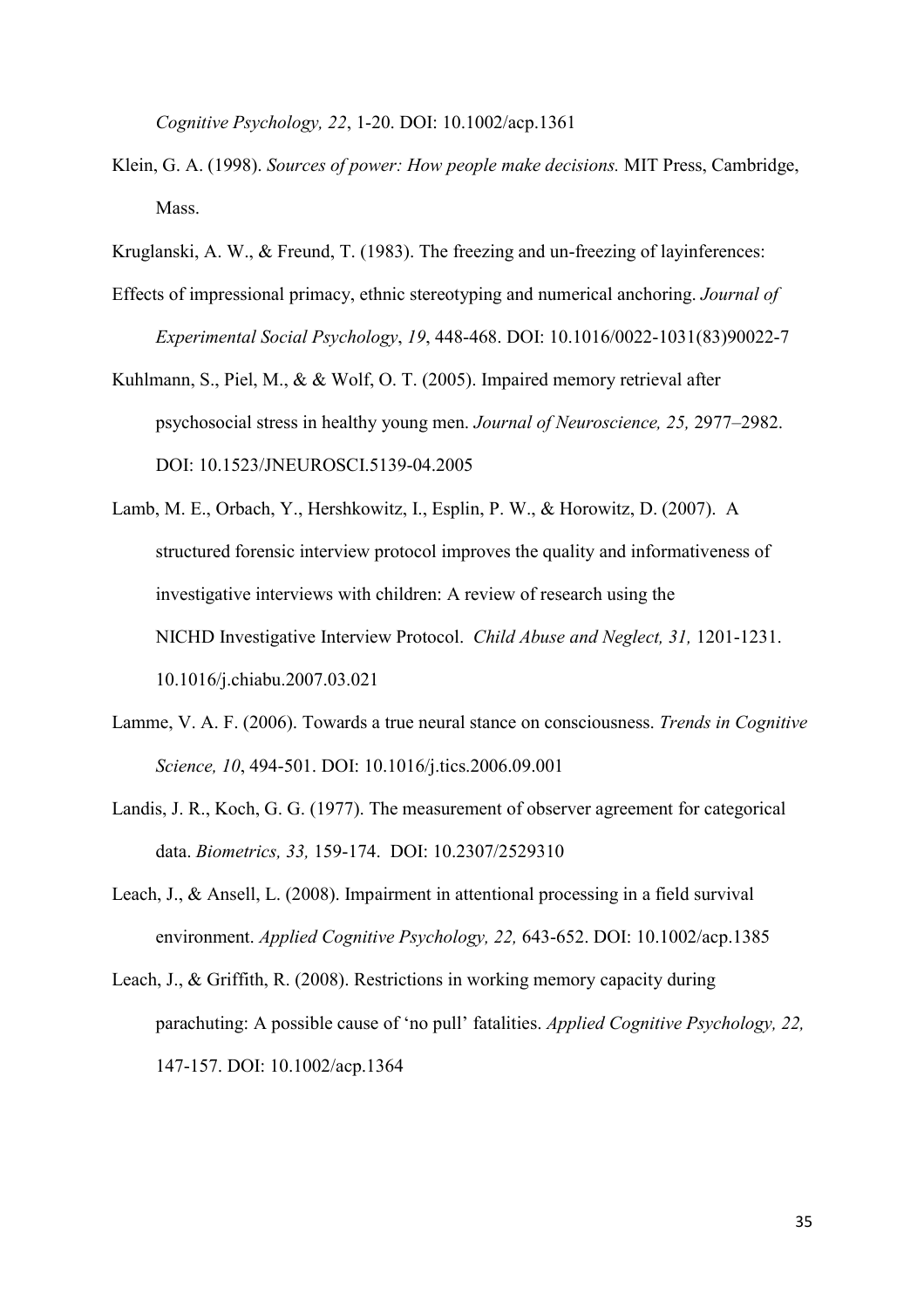- Lommen, M. J. J., Engelhard, I. M, & van den Hout, M. A. (2013). Susceptibility to longterm misinformation effect outside of the laboratory. *European Journal of Psychotraumatology, 4.* DOI: 10.3402/ejpt.v4i0.19864
- Lupien, S. J., & Lepage, M. (2001). Stress, memory, and the hippocampus: Can't live with it, can't live without it. *Behavioral Brain Research, 127,* 137–158. DOI: 10.1016/S0166- 4328(01)00361-8
- Mather, M. & Sutherland, M. R. (2011). Arousal-biased competition in perception and memory. *Perspectives on Psychological Science, 6*, 114- 133. http://dx.doi.org/10.1177/1745691611400234
- McGaugh, J. L. (2013). Making lasting memories: Remembering the significant. *Proceedings of the National Academy of Sciences, 110,* 10401-10407. DOI: 10.1073%2Fpnas.1301209110
- Meyerhoff, J. L., Norris, W., Saviolakis, G. A., Wollert, T., Burge, B., Atkins, V., & Spielberger, C. (2004). Evaluating performance of law enforcement personnel during a stressful training scenario. *Annals New York Academy of Sciences, 1032,* 250-253. DOI:10.1196/annals.1314.031
- Morgan III, C. A., Hazlett, G., Doran, A., Garrett, S., Hoyt, G., Thomas, P., & Southwick, S. M. (2004). Accuracy of eyewitness memory for persons encountered during exposure to highly intense stress. *International Journal or Law and Psychiatry, 27,* 265-279. DOI:10.1016/j.ijlp.2004.03.004
- Morgan III, C. A., Southwick, S. (2014). I believe what I remember, but it may not be true. *Neurobiology of Learning and Memory, 112,* 101-103*.* DOI: 10.1016/j.nlm.2013.12.011
- Morgan III, C. A., Southwick, S., Steffian, G., Hazlett, G. A., & Loftus, E. F. (2013). Misinformation can influence memory for recently experienced, highly stressful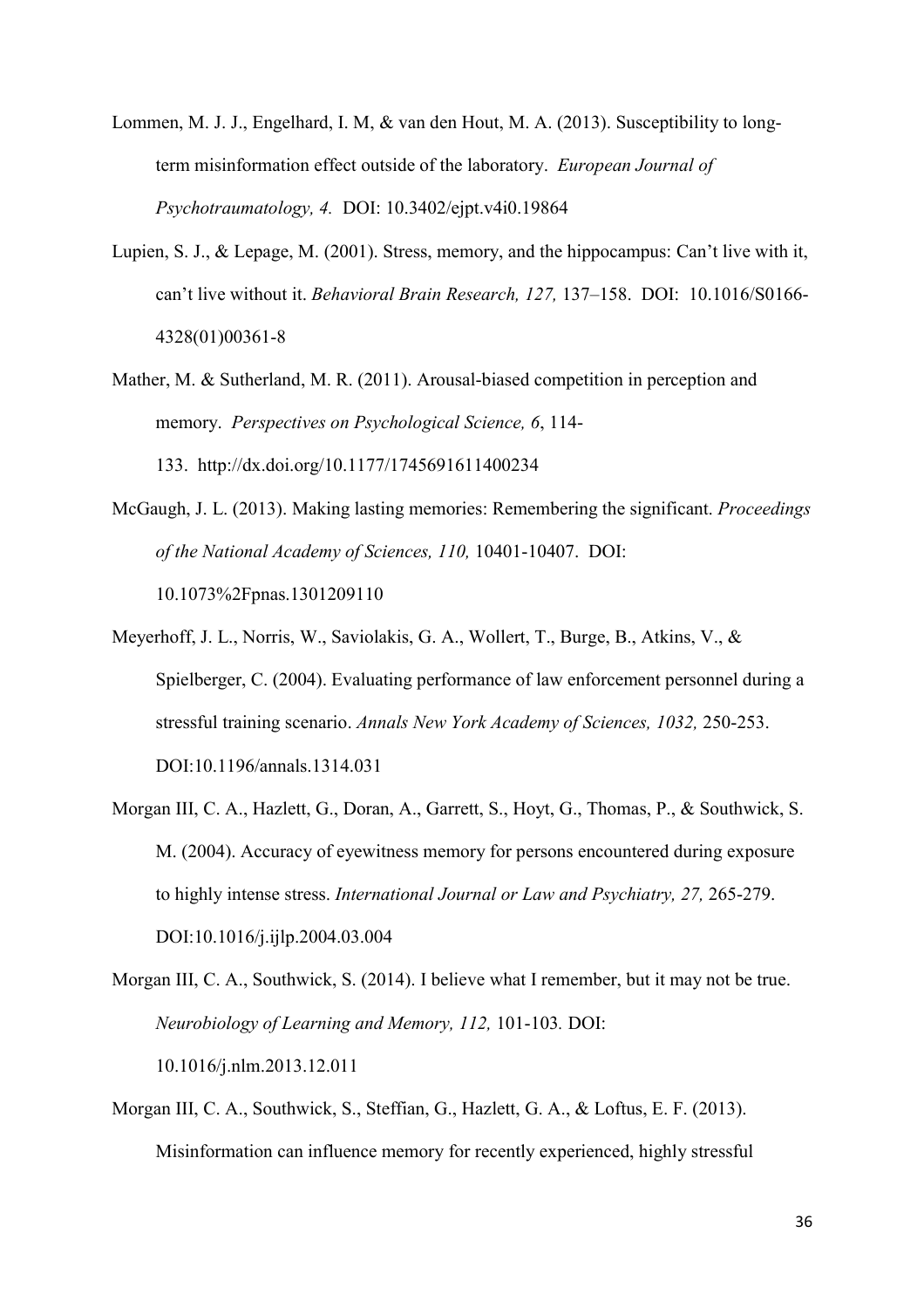events. *International Journal of Law and Psychiatry*, *36*, 11–1. DOI: http://dx.doi.org/10.1016/j.ijlp.2012.11.002

- Morley J. E., Farr S. A. (2012). Hormesis and amyloid-beta protein: physiology or pathology? *Journal of Alzheimer's Disease, 29,* 487–492.
- Most, S. B., Scholl, B. J., Clifford, E. R., Simons, D. J. (2005). What you see is what you set: Sustained inattentional blindness and the capture of awareness. *Psychological Review*, *112*, 217-242. DOI: 10.1037/0033-295X.112.1.217

Neisser, U. (1976). *Cognition and Reality.* San Francisco, CA: Freeman.

- Nieuwenhuys, A., Savelsbergh, G. J. P. & Oudejans, R. D. (2012). Shoot or don't shoot? Why police officers are more inclined to shoot when they are anxious. *Emotion, 12,* 827- 833. DOI: 10.1037/a0025699
- Payne, J. D., Nadel, L., & Allen, J. J., Thomas, K. G., & Jacobs, W. J. (2002). The effects of experimentally induced stress on false recognition. Memory, 10,1–6. DOI: 10.1080/09658210143000119
- Payne, J. D., Jackson, E. D., Ryan, L., Hoscheidt, S., Jacobs, J. W., & Nadel, L. (2006). The impact of stress on neutral and emotional aspects of episodic memory. *Memory, 14*, 1– 16.
- Phelps, E.A. (2006). Emotion and cognition: insights from studies of the human amygdala. *Annual Review of Psychology, 57,* 27–53. DOI: 10.1146/annurev.psych.56.091103.070234
- Pickel, K. L. (1999). The influence of context on "weapon focus" effect. *Law and Human Behavior, 23*, 299-311. DOI:10.1023/A:1022356431375
- Plant, K. (2012). Why did the pilots shut down the wrong engine? Explaining errors in context using Schema Theory and the Perceptual Cycle Model. *Safety Science, 50,* 300- 315. DOI: 10.1016/j.ssci.2011.09.005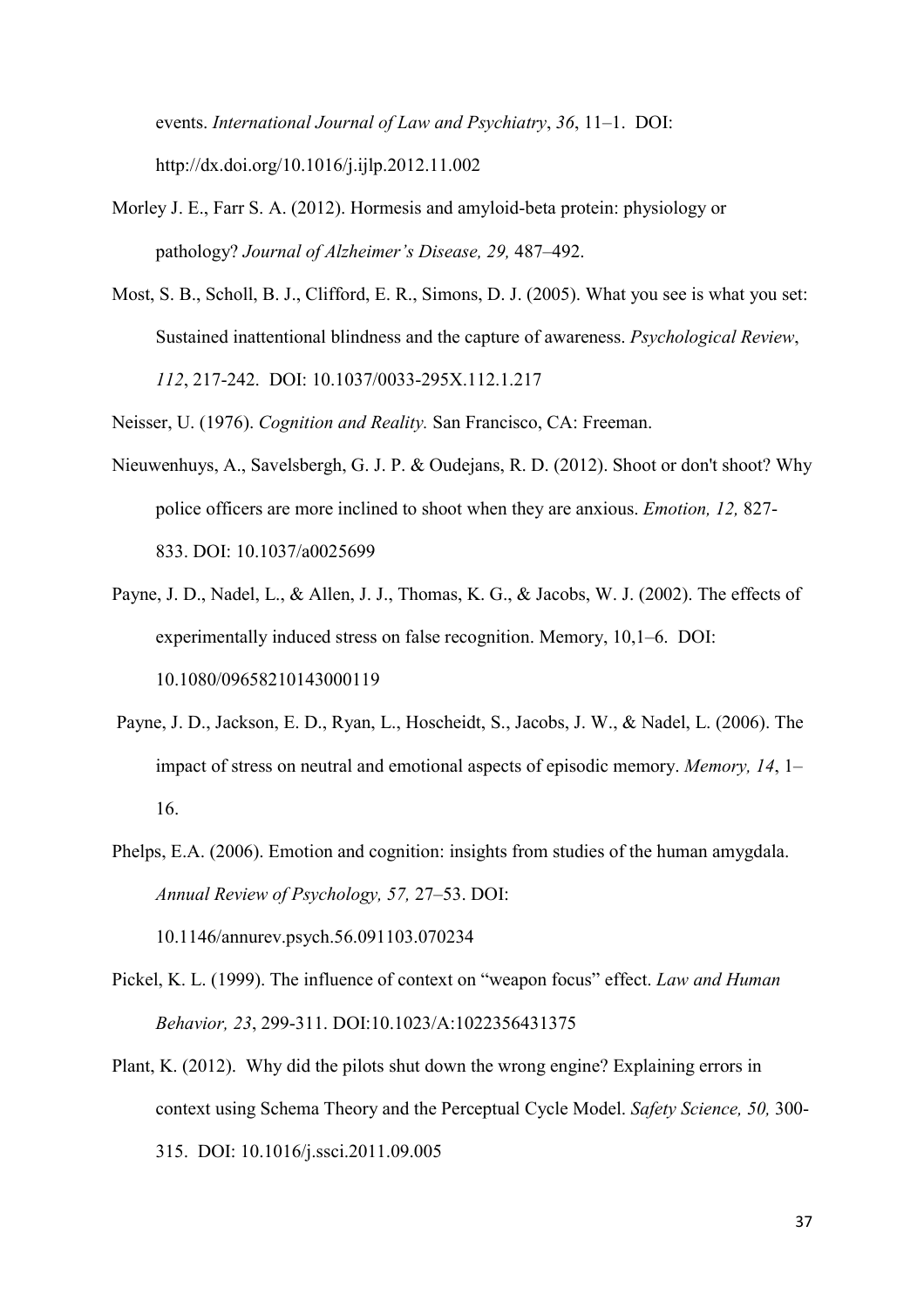- Qin, S., Hermans, E. J., van Marle, H. J. F., & Fernández, G. (2012). Understanding low reliability of memories for neutral information encoded under stress: Alterations in memory-related activation in the hippocampus and midbrain. *Journal of Neuroscience***,** *32,* 4032-4041. DOI: 10.1523/JNEUROSCI.3101-11.2012
- Roozendaal, B. (2000). Glucocorticoids and the regulation of memory consolidation. *Psychoneuroendocrinology, 25,* 213-238. DOI: http://dx.doi.org/10.1016/S0306- 4530(99)00058-X
- Safer, M. A., Christianson, S. -Å., Autry, M. W., & Österlund, K.(1998).Tunnel memory for traumatic events. *Applied Cognitive Psychology*, *12*, 99-117. DOI: http://dx.doi.org/10.1002/(SICI)1099-0720(199804)12:2%3C99::AID-ACP509%3E3.0.CO;2-7
- Schacter,D. L. (1999). The seven sins ofmemory: Insights from psychology and cognitive neuroscience. *American Psychologist*, **54**,182-203. DOI: http://dx.doi.org/10.1037/0003-066X.54.3.182
- Schoofs, D., Wolf, O. T. & Smeets, T. (2009). Cold pressor stress impairs performance on working memory tasks requiring executive functions in healthy young men. Behavioral Neuroscience, 123, 1066-75. DOI: 10.1037/a0016980.
- Scoboria, A. & Fisico, S. (2013). Encouraging and clarifying "Don't Know" responses enhances interview quality. *Journal of Experimental Psychology: Applied, 19, 72-82.*  DOI*:* 10.1037/a0032067
- Shackman, A. J., Sarinopoulos, I., Maxwell, J. S., Pizzagalli, D. A., Lavric, A., & Davidson, R. J. (2006). Anxiety selectively disrupts visuospatial working memory. *Emotion, 6,* 40–61. http://dx.doi.org/10.1037/1528-3542.6.1.40
- Sharman, S. J. & Powell, M. B. (2012). Comparison of adult witnesses' suggestibility across various types of leading questions. *Applied Cognitive Psychology, 26,* 48-53. DOI: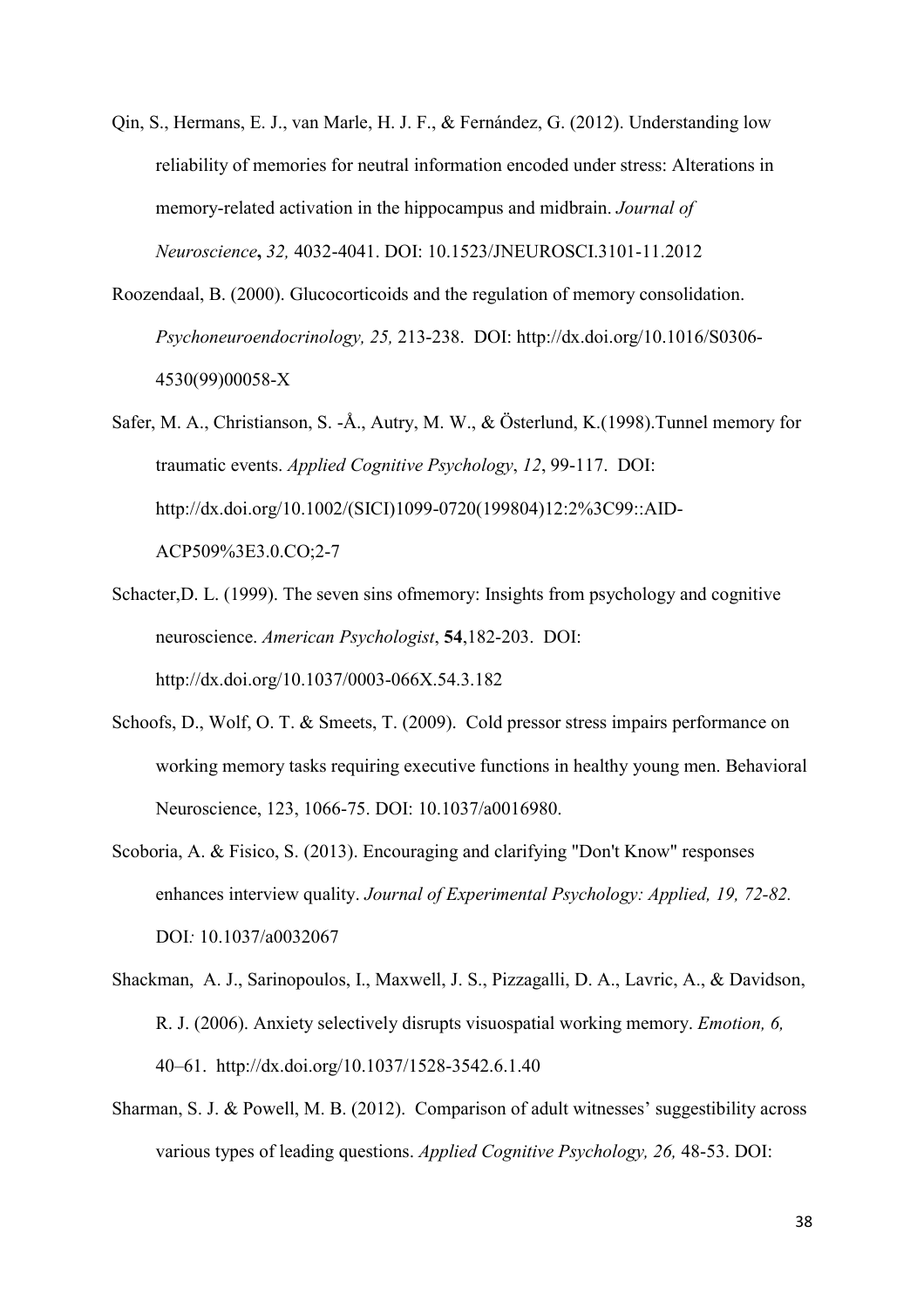10.1002/acp.1793

- Sherman, J. W., & Bessenoff, G. R. (1999). Stereotypes as source monitoring cues: On the interaction between episodic and semantic memory. *Psychological Science, 10,* 106– 110. DOI: 10.1111/1467-9280.00116
- Sim, J. J., Correll, J. & Sadler, M. S. (2013). Understanding police and expert performance: When training attenuates (vs. exacerbates) stereotypic bias in the decision to shoot. *Personality and Social Psychology Bulletin, 39,* 291-304.
- Simons, D. J., & Chabris, C. F. (2011). What people believe about how memory works: A representative survey of the U.S. population. *PLoS ONE*, *6 (8)*: e22757.
- Spierer, D. K., Griffiths, E., & Sterland, T. (2009). Fight or flight: Measuring and understanding human stress response in tactical situations. *The Tactical Edge.*  Retrieved from http://www.polar.com/files/pdf/Flight\_or\_Fight\_-Using Heart Rate and Heart Rate Variability to Measure Bomb Technician Stre ss.pdf
- Taverniers, J., Taylor, M.K., & Smeets, T. (2013). Delayed memory effects after intense stress in Special Forces Candidates: Exploring path processes between cortisol secretion and memory recall. *Stress, 16*, 311-320. DOI: 10.3109/10253890.2012.721824
- Thayer, J. F., Ahs, F., Fredrikson, M., Sollers, J. J. III, Wager, T. D. (2012). A meta-analysis of heart rate variability and neuroimaging studies: Implications for heart rate variability as a marker of stress and health. Neuroscience and Biobehavioral Reviews. 36, 747- 756. http://dx.doi.org/10.1016/j.neubiorev.2011.11.009
- Tuckey, M. R. & Brewer, N. (2003). The influence of schemas, stimulus ambiguity, and interview schedule on eyewitness memory over time. *Journal of Experimental Psychology: Applied, 9,* 101-118. DOi: 10.1037/1076-898X.9.2.101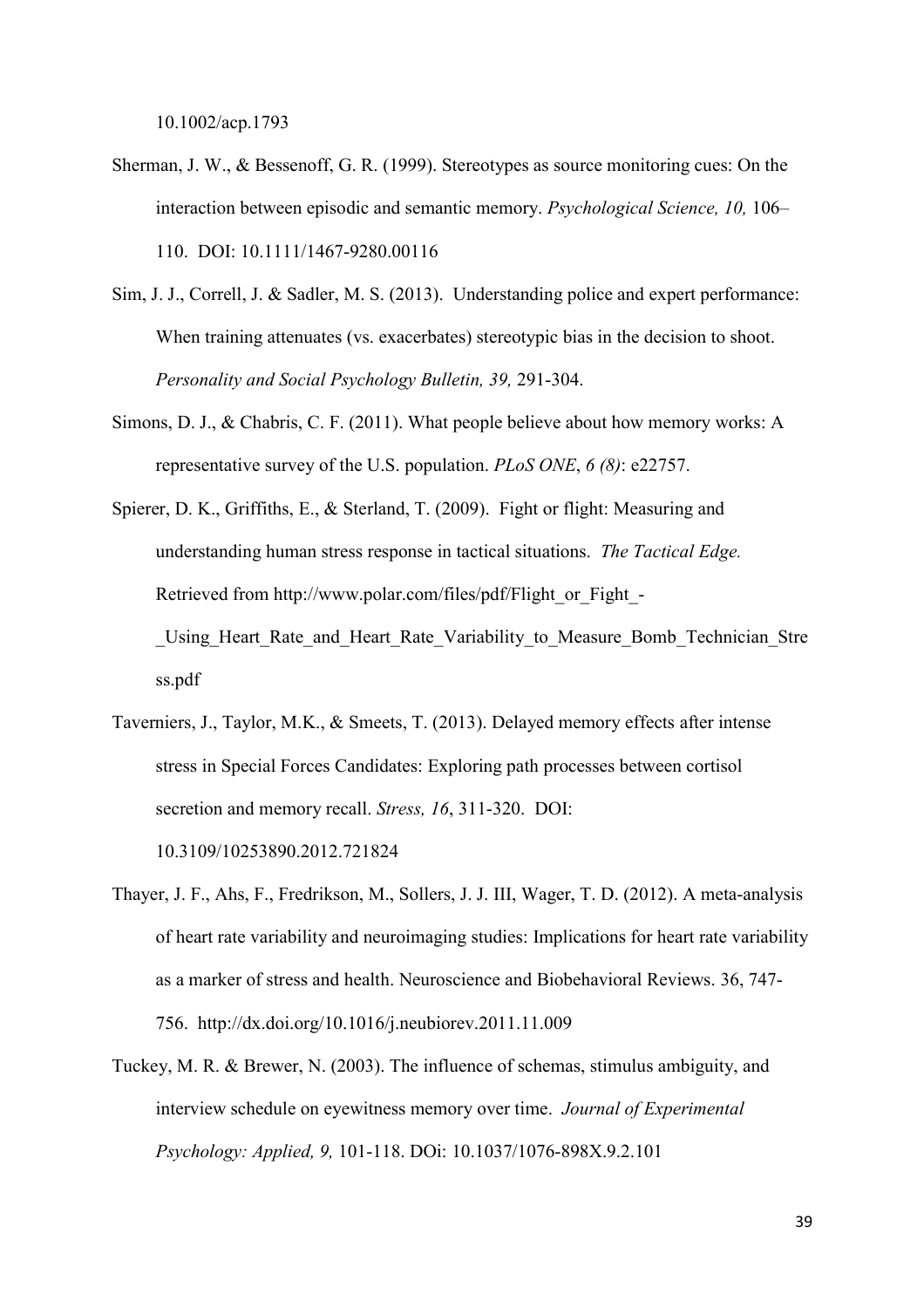- Villejoubert, G., O'Keeffe, C.J., Alison, L.J., & Cole, J.C. (2006). Hindsight bias and shooting incidents. In S. Giles, & M. Santarcangelo (Eds.), *Psychological Aspects of Legal Processes* (pp. 17-24). Liverpool: IA-IP Press.
- Vrij, A., Hope, L., & Fisher, R. P. (2014). Eliciting Reliable Information in Investigative Interviews. *Policy Insights from Behavioral and Brain Sciences, 1, 129-136.*
- Wolf, O. T. (2003). HPA axis and memory. *Best Practice & Research Clinical Endocrinology & Metabolism*, *17,* 287–299. DOI: 10.1016/S1521-690X(02)00101-X
- Wolf, O. T., Schommer, N. C., Hellhammer, D. H., McEwen, B. S., & Kirschbaum, C. (2001). The relationship between stress induced cortisol levels and memory differs between men and women. *Psychoneuroendocrinology, 26,* 711–720.
- Woody, E. Z.**,** & Szechtman, H. (2011). Adaptation to potential threat: The evolution, neurobiology, and psychopathology of the security motivation system. *Neuroscience and Biobehavioral Reviews, 35*, 1019-1033. DOI: 10.1016/j.neubiorev.2010.08.003.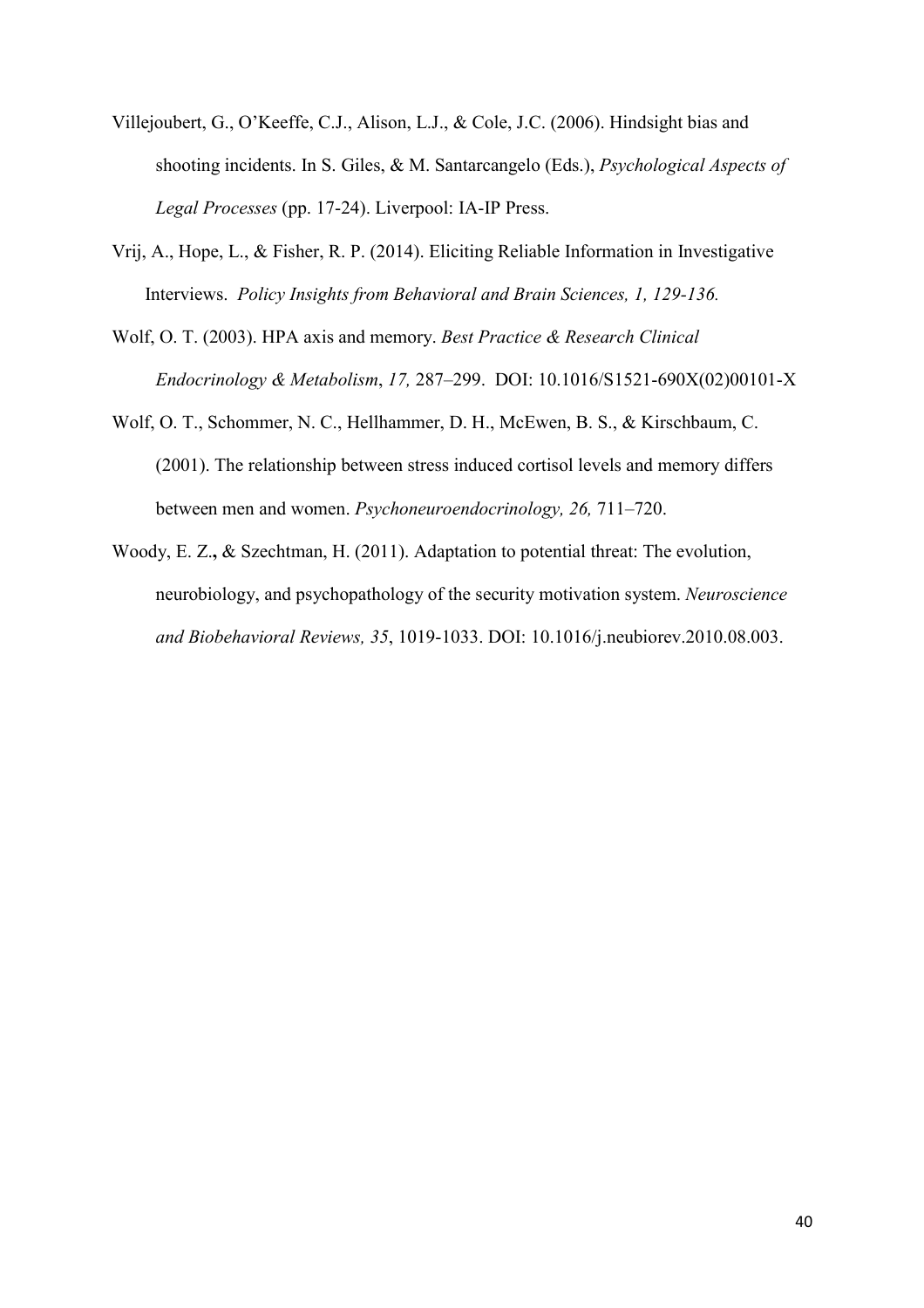Table 1. Means, standard deviations and 95% CIs for maximum heart rate (mHR) and heart rate variability (HRV) by experimental group.

|                       |               | <b>Active Officers</b> | <b>Observer Officers</b> |                  |  |  |
|-----------------------|---------------|------------------------|--------------------------|------------------|--|--|
|                       | Mean $(SD)$   | 95% CI                 | Mean $(SD)$              | 95% CI           |  |  |
| Max HR $(mHR)**$      | 126(19.95)    | [119.38, 132.89]       | 110(22.58)               | [102.44, 118.94] |  |  |
| HR Variability (HRV)* | 22.34 (14.89) | [17.81, 27.51]         | 32.83(20.63)             | [25.58, 40.35]   |  |  |

\**p* < .05; \*\**p* < .01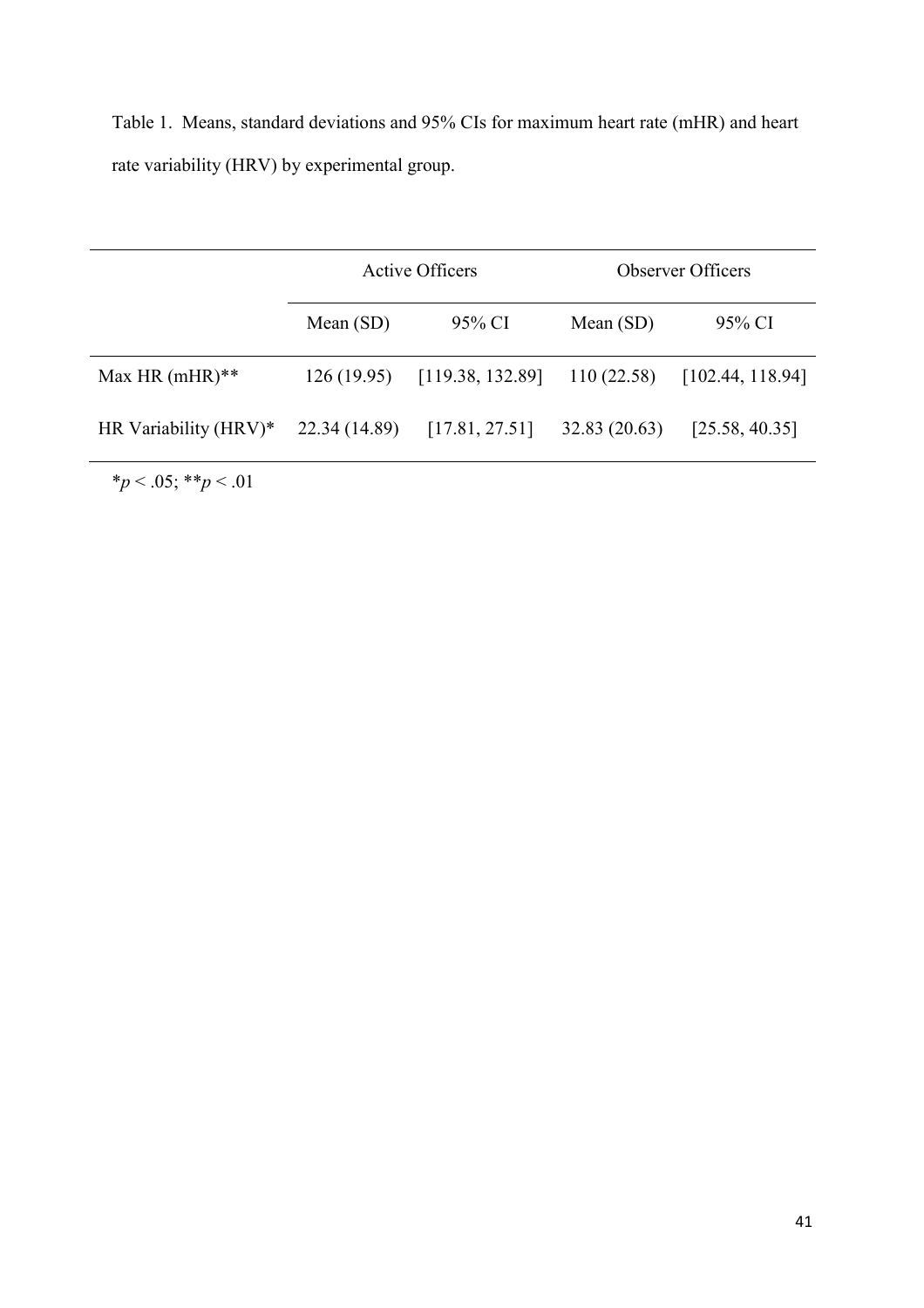| Table 2. Means, standard deviations and 95% CIs for correct and incorrect items reported and |  |  |  |
|----------------------------------------------------------------------------------------------|--|--|--|
| accuracy rate by experimental group.                                                         |  |  |  |

|                 |                       | <b>Active Officers</b> |                |               | <b>Observer Officers</b> |  |
|-----------------|-----------------------|------------------------|----------------|---------------|--------------------------|--|
|                 |                       | Mean $(SD)$            | 95% CI         | Mean $(SD)$   | 95% CI                   |  |
| <b>Briefing</b> | Correct               | 47.46 (17.37)          | [41.97, 52.68] | 47.24 (16.01) | [42.32, 52.45]           |  |
| Phase           | Incorrect             | 4.72(5.66)             | [3.16, 6.86]   | 4.54(4.21)    | [3.25, 6.00]             |  |
|                 | Acc. Rate             | .91(.08)               | [.88, .94]     | .92(0.07)     | [.90, .94]               |  |
| Critical        | Correct <sup>**</sup> | 38.67 (10.17)          | [35.61, 41.97] | 45.84 (12.59) | [42.02, 50.03]           |  |
| Response        | Incorrect             | 1.64(2.18)             | [1.00, 2.40]   | 1.29(1.05)    | [.97, 1.66]              |  |
| Phase           | Accuracy              | .96(.04)               | [.95, .97]     | .97(02)       | [.96, .98]               |  |

\*\**p* < .01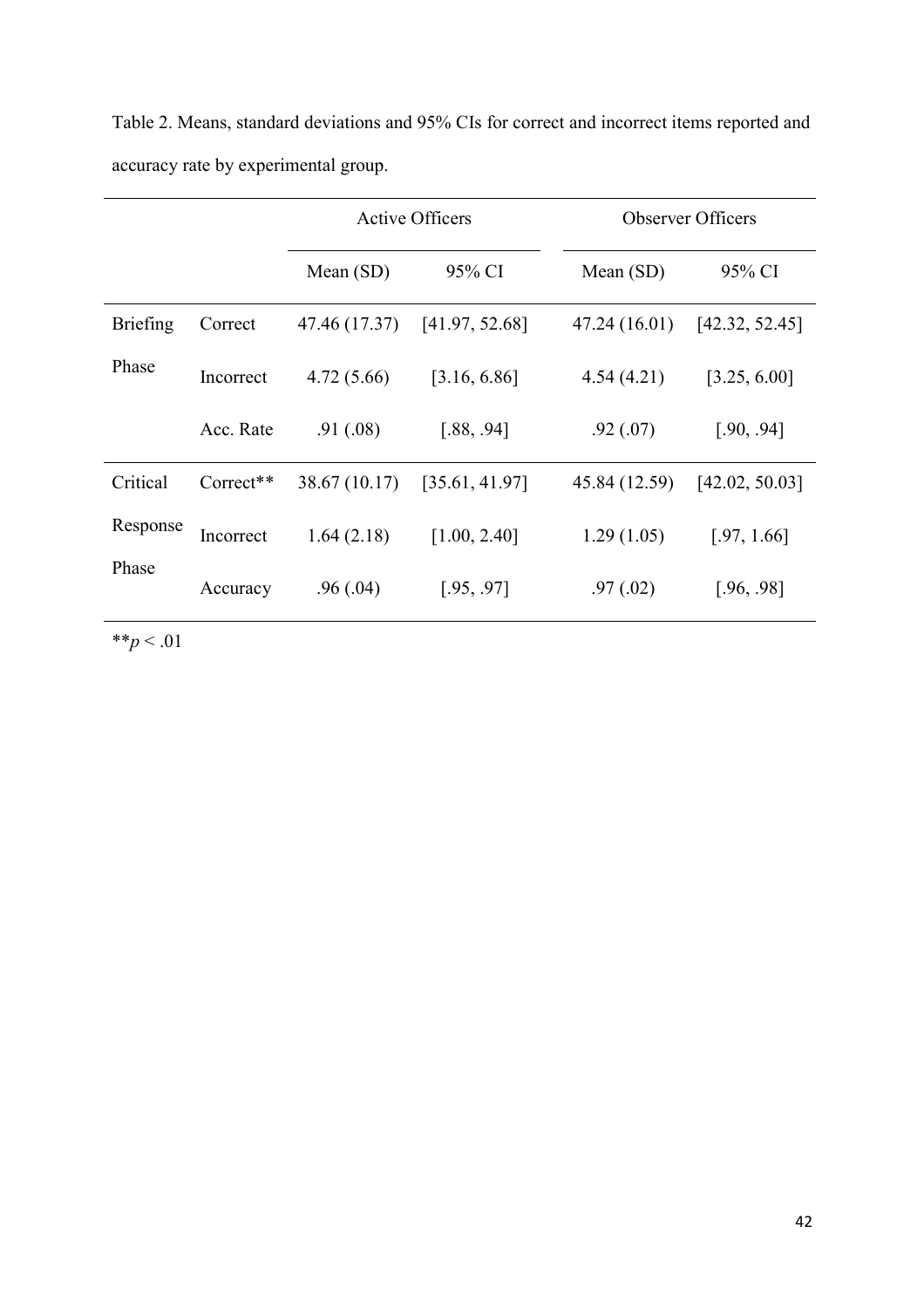|                                                       | Active    |            | Observer |            |                    |                |               |
|-------------------------------------------------------|-----------|------------|----------|------------|--------------------|----------------|---------------|
| DK Response                                           | M(SD)     | 95% CI     | M(SD)    | 95% CI     | $t$ statistic $^a$ | $\overline{d}$ | 95% CI        |
| Didn't report an answer because the information was   | .17(0.24) | [.09, .27] | .05(.16) | [.01, .12] | 2.22               | .59            | [.05, 1.12]   |
| not present $(A)^*$                                   |           |            |          |            | $(p=.03)$          |                |               |
| Didn't report an answer because I couldn't recall the | .55(.32)  | [.44, .67] | .57(.39) | [.43, .70] | $-0.22$            | .05            | $[-.58, .47]$ |
| specific information $(B)$                            |           |            |          |            | $(p=.83)$          |                |               |
| Didn't report an answer because I truly do not        | .18(.21)  | [.11, .26] | .28(.34) | [.16, .42] | $-1.34$            | .36            | $[-.88, .17]$ |
| remember $(C)$                                        |           |            |          |            | $(p=.19)$          |                |               |
| Didn't report an answer because I wasn't confident    | .09(0.15) | [.04, .15] | .09(.19) | [.04, .17] | $-.005$            | .00.           | $[-.52, .52]$ |
| that it was be correct $(D)$                          |           |            |          |            | $(p=.99)$          |                |               |

Table 3. Mean proportion of Don't Know (DK) responses allocated to each category by experimental group.

 $a<sup>a</sup>$  df = 56 for a between-subjects t-test.

\**p* < .05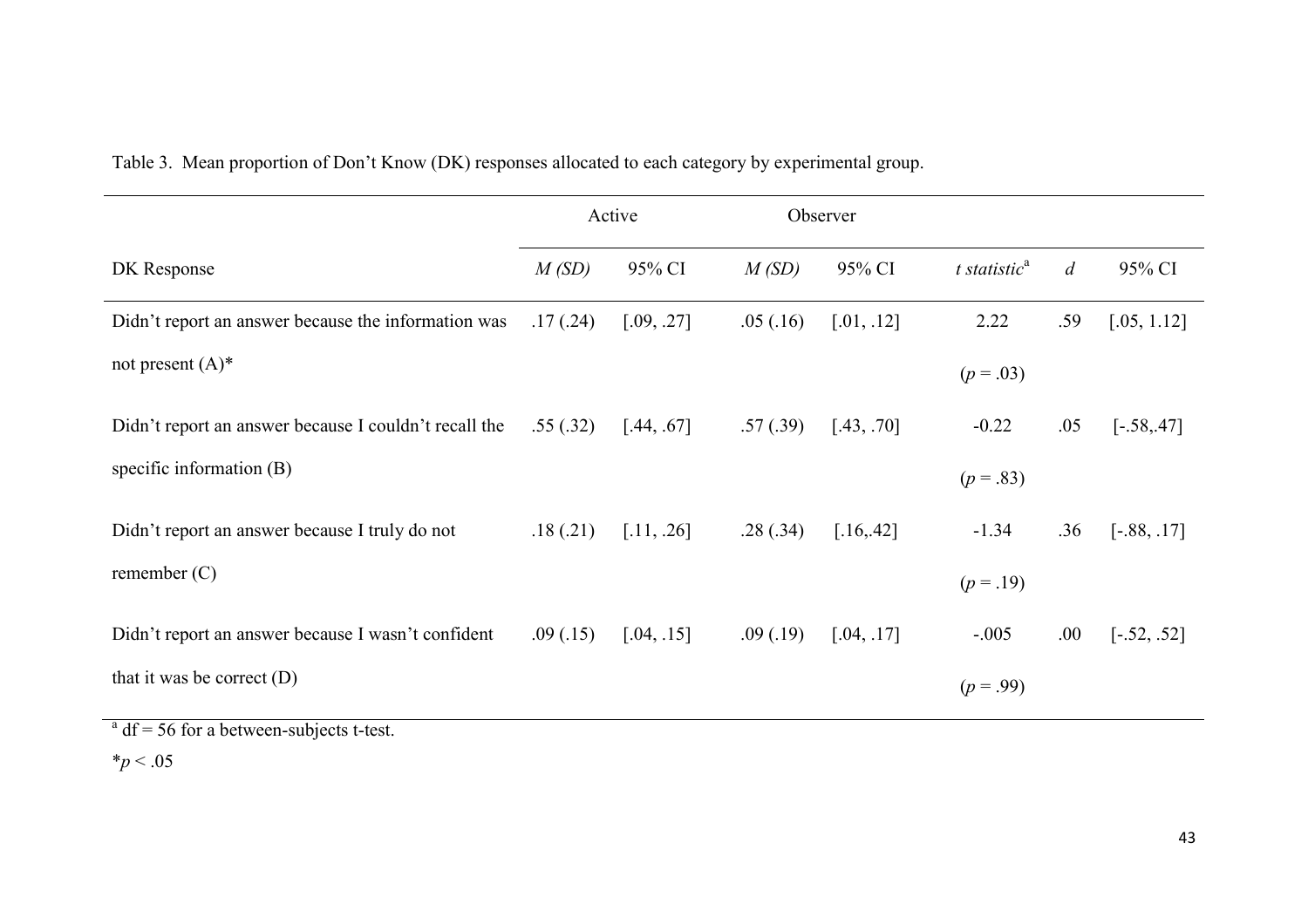Table 4. Mean number of target questions answered correctly, incorrectly and using a Don't Know response by participant role and question category.

|                           | Active     |              |            | Observer      |                  |                |               |
|---------------------------|------------|--------------|------------|---------------|------------------|----------------|---------------|
| <b>Target Questions</b>   | M(SD)      | 95% CI       | M(SD)      | 95% CI        | t statisti $c^a$ | $\overline{d}$ | 95% CI        |
| <b>Perpetrator Action</b> |            |              |            |               |                  |                |               |
| Correct                   | 3.94(2.11) | [3.27, 4.58] | 4.43(1.92) | [3.75, 5.03]  | $-1.04 (p=.30)$  | .24            | [.21, .70]    |
| Incorrect                 | 3.49(2.11) | [2.84, 4.12] | 2.70(1.80) | [2.11, 3.29]  | 1.62 $(p=.11)$   | .40            | $[-0.5, .86]$ |
| Don't Know                | 2.61(2.04) | [2.00, 3.25] | 2.2(1.63)  | [1.69, 2.77]  | .94 $(p=.35)$    | .22            | $[-.23, .68]$ |
| <b>Officer Response</b>   |            |              |            |               |                  |                |               |
| Correct                   | 2.51(1.09) | [2.16, 2.85] | 2.37(1.86) | [2.00, 2.736] | .51 $(p=.61)$    | .10            | $[-.36, .55]$ |
| Incorrect                 | .72(.82)   | [.45, .97]   | .70(.70)   | [.48, .91]    | .09 $(p = .93)$  | .02            | $[-.43, .48]$ |
| Don't Know                | .74(.91)   | [.49, 1.03]  | .54(.90)   | [.28, .83]    | .98 $(p=.33)$    | .22            | $[-.23, .67]$ |